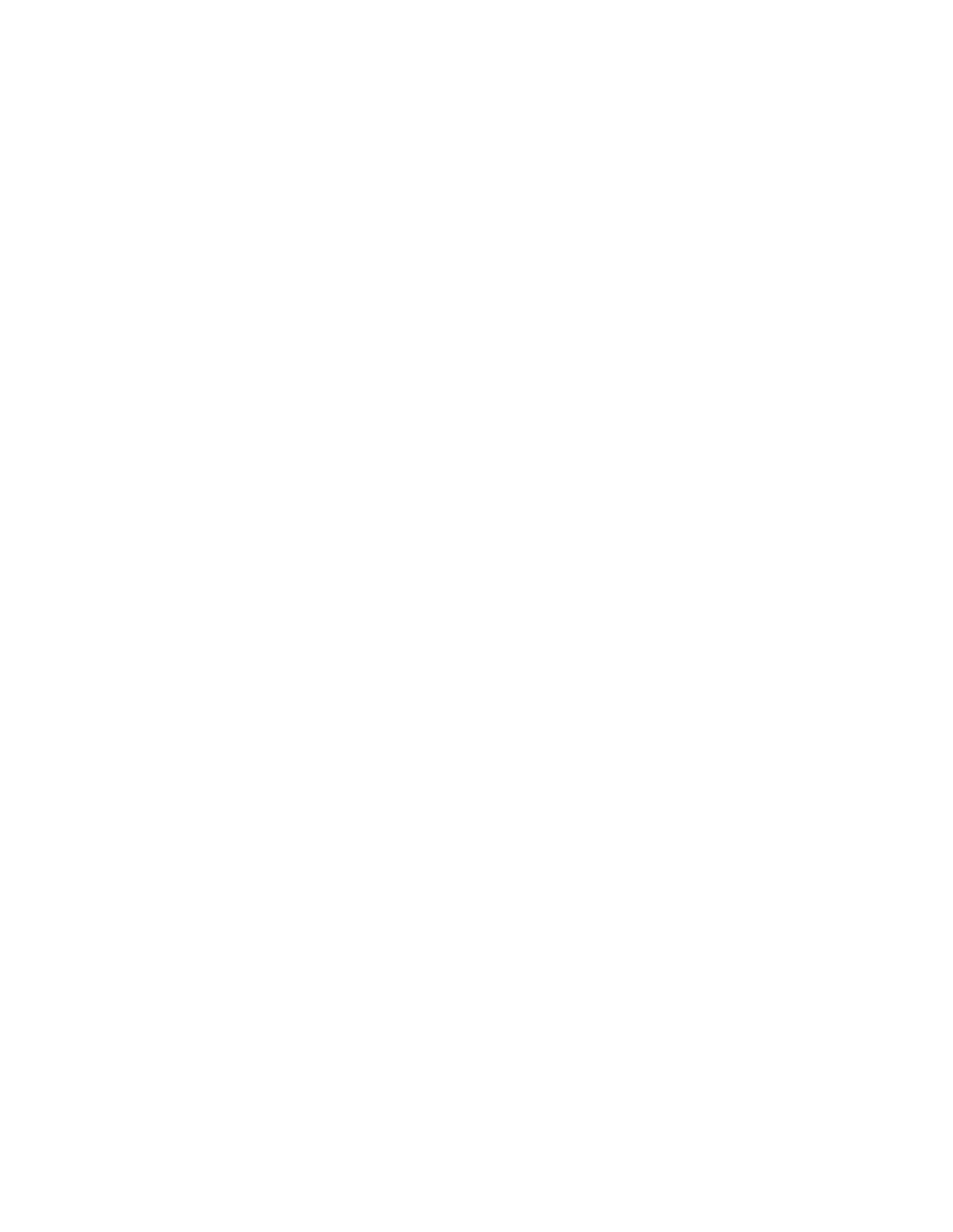# **Table of Contents**

| Chapter I - The WTO: A Historical and Structural Overview 10       |    |
|--------------------------------------------------------------------|----|
|                                                                    |    |
|                                                                    |    |
| <b>Dispute Settlement Procedure</b>                                |    |
| <b>Chapter II - WTO Dispute Settlement Case: EC-Hormones  26</b>   |    |
|                                                                    |    |
|                                                                    |    |
|                                                                    |    |
|                                                                    |    |
| <b>Chapter III - The Effects of UEU Actions in the WTO Dispute</b> |    |
|                                                                    |    |
|                                                                    |    |
|                                                                    |    |
|                                                                    |    |
|                                                                    |    |
|                                                                    |    |
|                                                                    |    |
|                                                                    | 68 |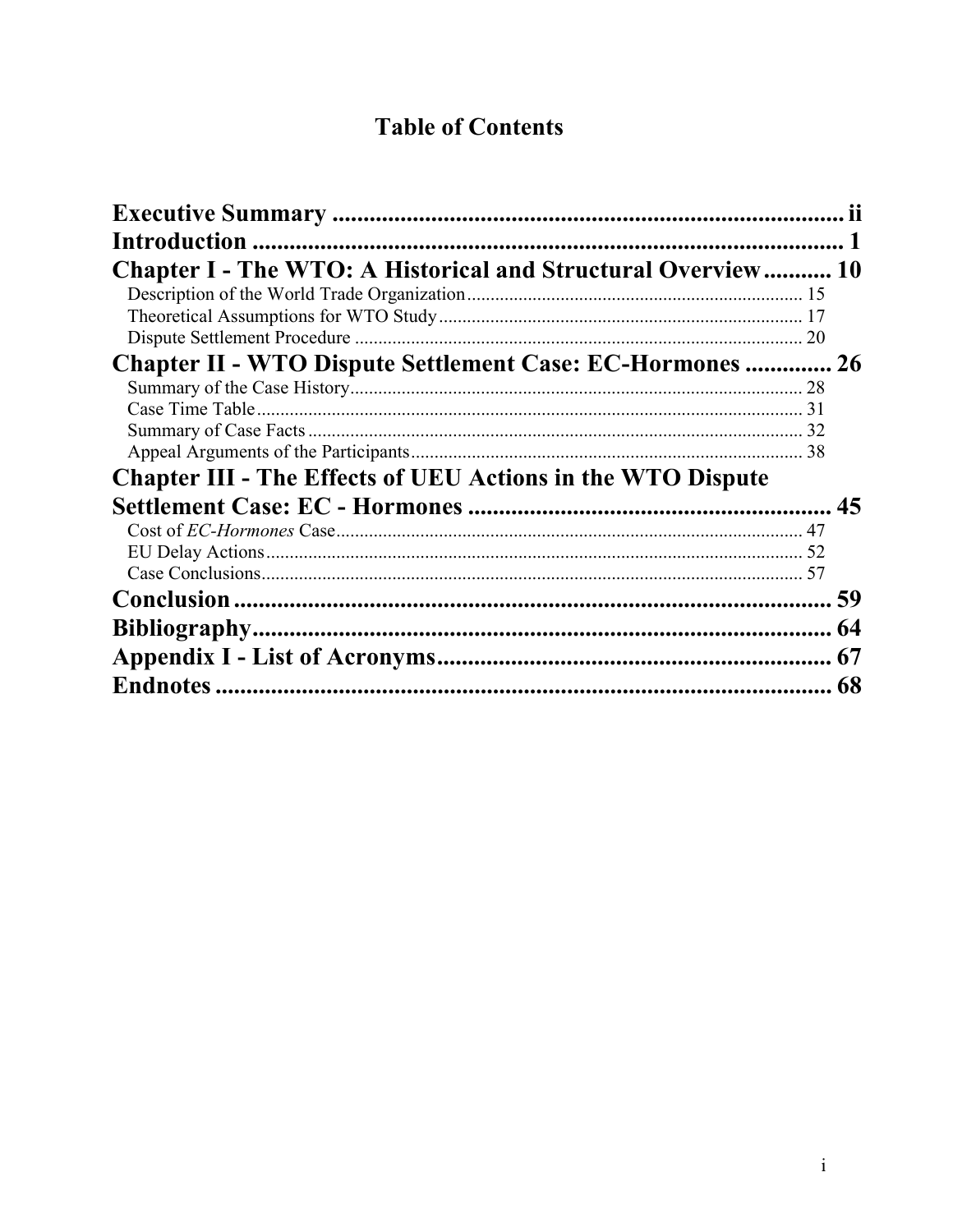### **Executive Summary**

## **Case Study on WTO Dispute Settlement: European Communities- Hormones, Complaint by the United States**

The World Trade Organization (WTO) is an international organization created to coordinate trading rules among nations. Made up of internationally negotiated trade agreements, the WTO has three main objectives: (1) to assist in the free operation of international trade; (2) to allow continued progress of liberalization of such trade through fair negotiations; and (3) to create a system for the impartial settlement of international trade disputes.

A key component of the World Trade Organization (WTO) is the Dispute Settlement Body (DSB). This body, as with the WTO itself, has only been in operation since January of 1995. The WTO, although relatively new, has made significant strides in improving the international trading system and resolving trade disputes. Unlike other international organizations, such as the International Monetary Fund (IMF) or World Bank, the WTO is not controlled by a board of directors, but instead is governed by its member nations. Given this type of arrangement, it is essential that the member nations abide by the signed agreements that govern the operation of the WTO and its Dispute Settlement Body. Otherwise the WTO cannot function as envisioned.

This research argues that the European Union (EU) is presently abusing the system through its actions in the dispute settlement case *EC- Hormones, Complaint by the United States.* Using tactics designed to delay the resolution of this dispute, the EU has increased the costs associated with the Dispute Settlement Body (DSB) and threatened the credibility of the WTO.

The first chapter, *A Historical and Structural Overview of the WTO*, provides a basic understanding of the WTO starting with the history of international trade liberalism. From the inception of the General Agreement on Tariffs and Trade (GATT) in 1947, the international trading system has become increasing more liberalized. Through several rounds of multilateral trade negotiations, the international trading community has made significant progress in removing trade barriers. The most recent of these negotiations, the Uruguay Round, covered essentially all areas of trade and involved 125 countries. The WTO, created during the Uruguay Round, was given unprecedented powers to mediate as well as compel its membership to practice trade within the parameters of the GATT/WTO Agreements. A sound understanding of the multilateral trading system and the WTO in general provided by this chapter should assist the reader in interpreting the details of the *EC-Hormones* case and the threatening actions of the European Union.

Chapter Two, *WTO Dispute Settlement case: EC-Hormones*, introduces the WTO Dispute Settlement Body (DSB) and describes the steps required for the completion of trade disputes and the considerable time it takes to complete each stage of the process. Using the *EC-Hormones case* as an example, this chapter provides a step-by-step guide through the highly elaborate WTO dispute settlement process. *EC-Hormones* has consumed a disproportionately high amount of resources and has taken longer to resolve than any dispute case undertaken by the WTO to date. For the first time, mandated timetables were exceeded as panelists, Appellate Body members, and mediators evaluated the complicated nature of the EU trade measures in question. This has increased the strain on the structural operation of the WTO.

Chapter Three- *The Effects of EU actions in EC-Hormones*, presents evidence supporting the argument that the EU actions have strained the structural operations of the DSB and threatened the credibility of the WTO as a legitimate forum for the resolution of international trade disputes. Notwithstanding the EC-Hormones case, the current workload and backlog of cases are placing an administrative burden on the already resource- limited WTO. Since the WTO requires both financial and political support from its contracting members---especially powerful economic members such as the United States and the European Union---the importance of resolving disputes in short order is a high priority for the WTO. Moreover, the WTO relies heavily on the voluntary compliance from their members. Thus, the EU's refusal to comply with the Dispute Settlement Body (DSB) rulings challenges the WTO's ability to elicit compliance from its members. If the WTO cannot gain the confidence of major economic powers such as the United States, its impact on the international trading system may become limited and unworthy of continued operation.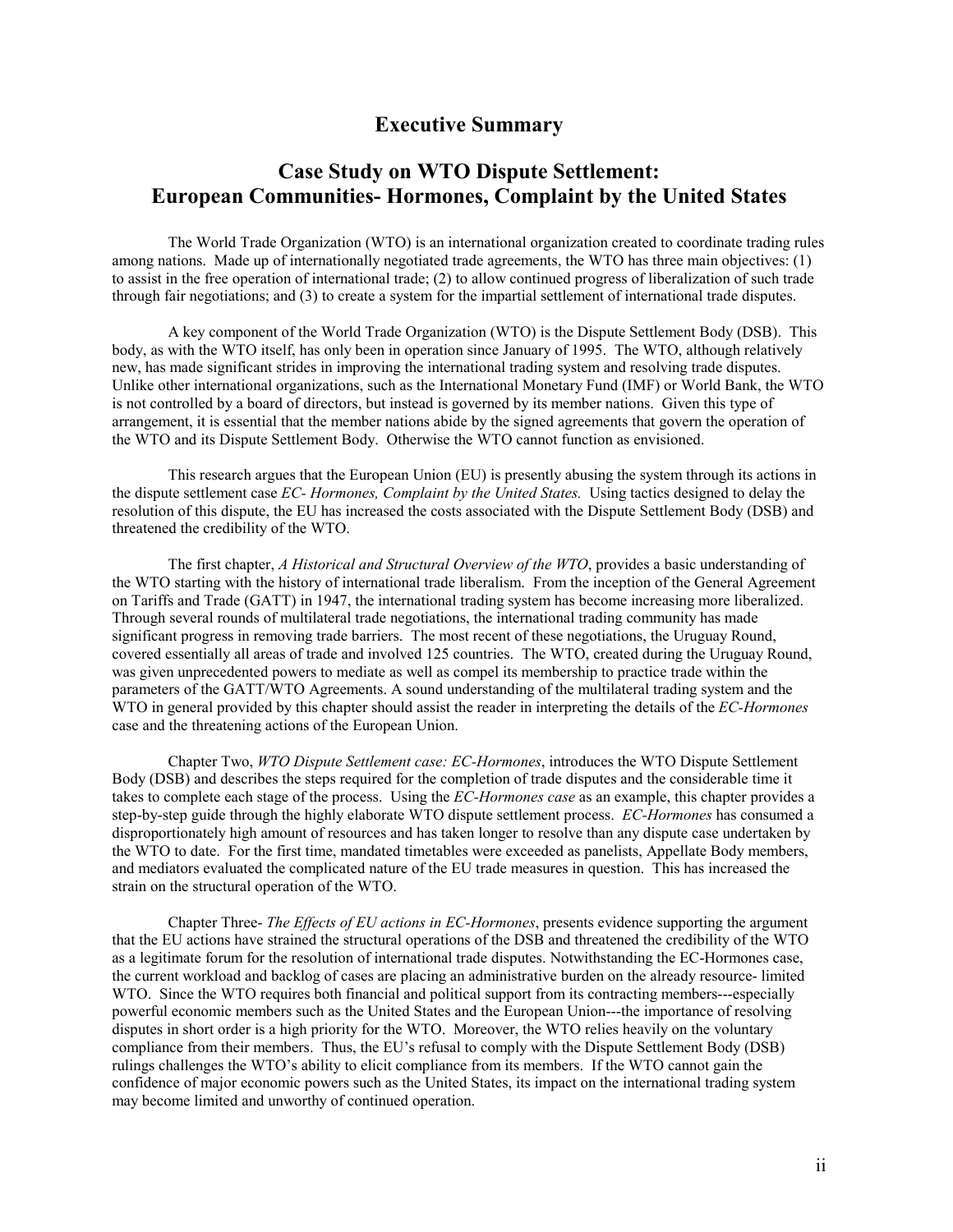#### **Introduction**

The most recent multilateral trade negotiation known as the Uruguay Round created the World Trade Organization (WTO) which went into operation in January of 1995. This international organization was designed to propitiate the rules of trade among nations. Growing out of the structure of its predecessor, the General Agreement on Tariff and Trade (GATT), the WTO commands increased powers to compel nations to alter their domestic trade laws when they violate the negotiated GATT/WTO Agreements. The key to the execution of this power lies in the system which resolves trade disputes known as the Dispute Settlement Body (DSB). The former process under the GATT Agreements was highly successful at reducing tariffs and other free trade barriers, although its ability to resolve trade disputes was limited due to structural inadequacies and the lack of capacity to coerce nations into removing trade measures found to be in violation of the GATT Agreements. The DSB will be key in determining the success or failure of the WTO. As with most international organizations, the WTO relies on the support, both financial as well as political, of its members to function effectively. A main reason for the creation of the WTO is so that the international trade community will have a fair and just forum for resolving disagreements between nations. Having such a forum offers advantages over negotiating the dispute bilaterally or solely between the two nations involved. Thus, nations are willing to give up a portion of their sovereignty to allow such a system to be effective. The dispute settlement process is very elaborate, but includes mandated timetables to get through the process as quickly as possible. Due to the required support of WTO contracting members, especially powerful economic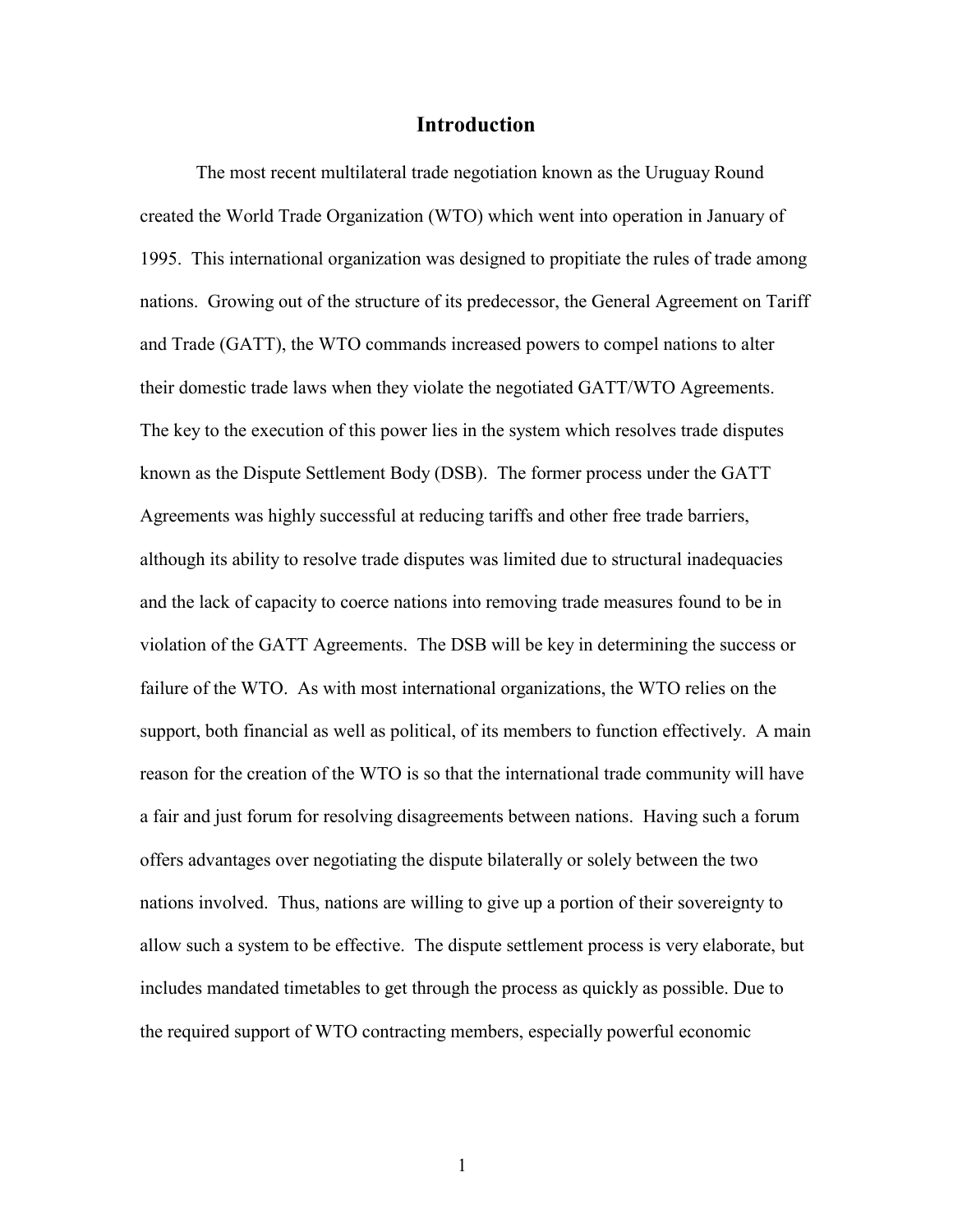members such as the United States and European Union, the importance of resolving disputes in short order is of primary concern for the WTO.

Presently, the system is proving to operate as effectively as the Uruguay Round negotiators had hoped. However, since the system is functioning well, an increasing number of cases are being taken to the DSB for resolution. This increase is already putting administrative strains on the WTO requiring hard-to-acquire additional funds and caseload back-ups are resulting in further delay. Furthermore, the WTO has experience its first difficulty with eliciting compliance from a losing party of a trade dispute. The European Union and the United States were opponents in a trade dispute concerning a EU ban on the import of US beef containing growth hormones. The EU trade measures were found in violation of the GATT/WTO Agreements by the DSB when it ruled on the dispute case *European Communities – Measures Affecting Meat and Meat Products (Hormones), Complaint by the United States*  $(WT/DS26)$ *.*<sup>*1*</sup> The EU appealed, but the ruling was not overturned and they were compelled to remove their trade measures. Presently, the EU has decided not to remove their trade measures and has accepted WTO sanctioned retaliation measures from the United States. The EU has elected to use the WTO DSB to delay the removal of their trade measures and has accepted trade restrictions from the US rather than comply with the WTO ruling. This action is viewed by many experts in international trade as threatening the credibility of the WTO as an effective dispute resolution system. Without a successful dispute settlement system in place, nations revert back to resolving their dispute bilaterally. This usually involves increases in trade restriction from both parties and a movement away from free trade principles.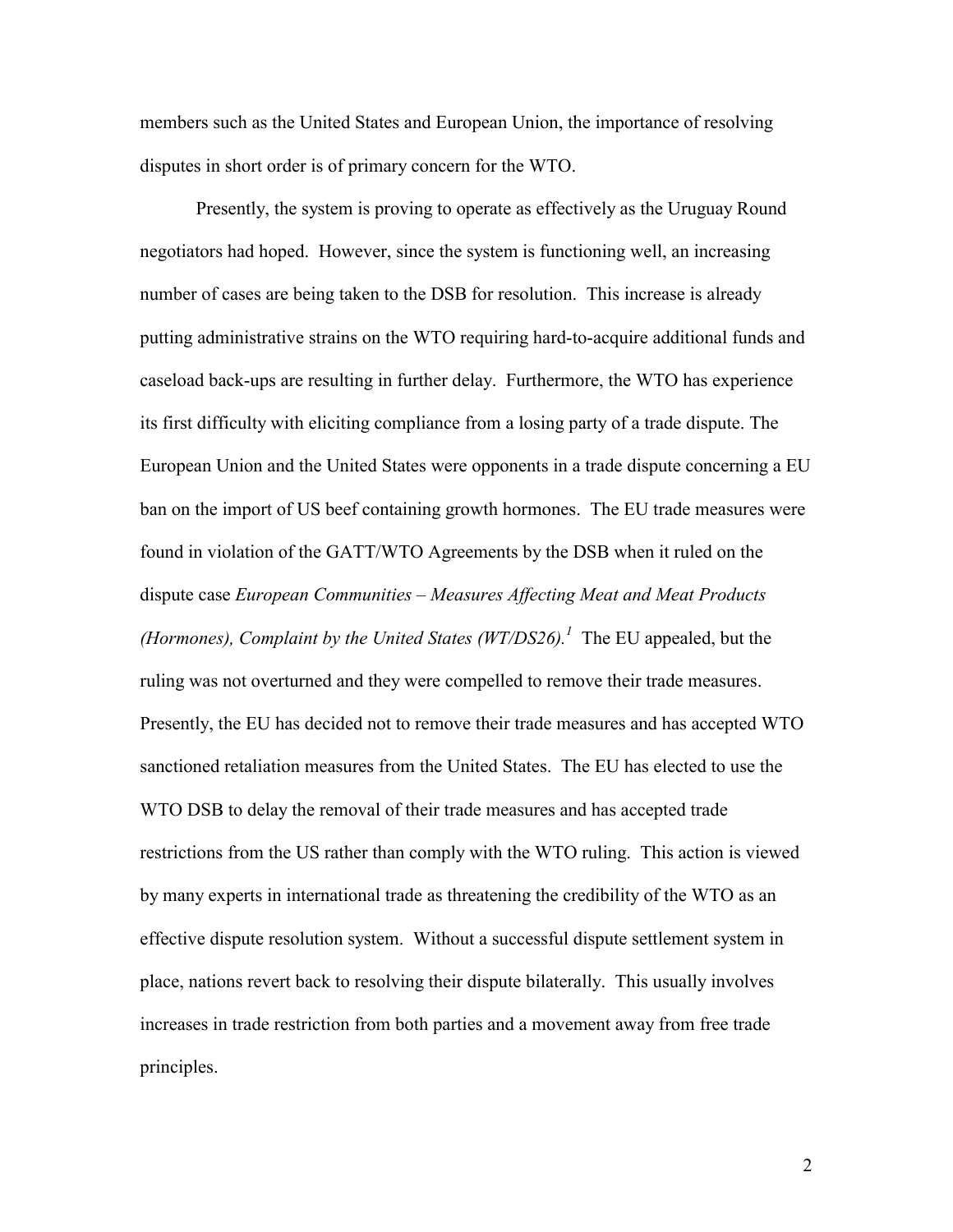For the reasons listed above, the *EC-Hormones* dispute has become a pivotal case for the future of international trade. Trade liberalism has increased steadily since the first GATT negotiations in 1947. Along with this increase, dramatic economic growth has occurred throughout the world. Proponents of the WTO see this growth directly tied to trade liberalism and predict the world economy will continue to grow as long as nations commit to the principles of free trade and liberalism. Opponents of the WTO see the organization as too powerful and infringing too greatly upon the sovereignty of the governments of individual states. WTO supporters therefore, view the EU actions as a violation of their commitment to the GATT/WTO Agreements which they agreed to during the Uruguay Round of trade negotiations. David Wirth, a Political Science Professor at Washington & Lee University as well as a negotiator for the US during the Uruguay Round, views the EU actions as justifiable. Wirth believes the WTO overstepped their boundaries in the  $EC-Hormones$  dispute.<sup>2</sup> Key to Wirth's arguments is the role of science in international trade disputes. The EU believes that the hormones in the US beef are dangerous and want to protect their citizens. According to the SPS Agreement, which bases its risk assessment standards on the Codex Alimentarius or "the Codex," the hormones at question in this trade dispute are safe. $3$  Wirth sees the SPS Agreement<sup>4</sup>, which the DSB interpreted to rule against the EU on this matter, as too obtrusive into National Regulatory Authorities. WTO proponents simply see the SPS Agreement as another area of international trade which has been improved through the inclusion of the WTO principles. The end result of the *EC-Hormones* dispute case will indicate the direction the WTO and the international trading system is heading. Since the EC-Hormones case is one of the first cases taken to the WTO, its resolution will set an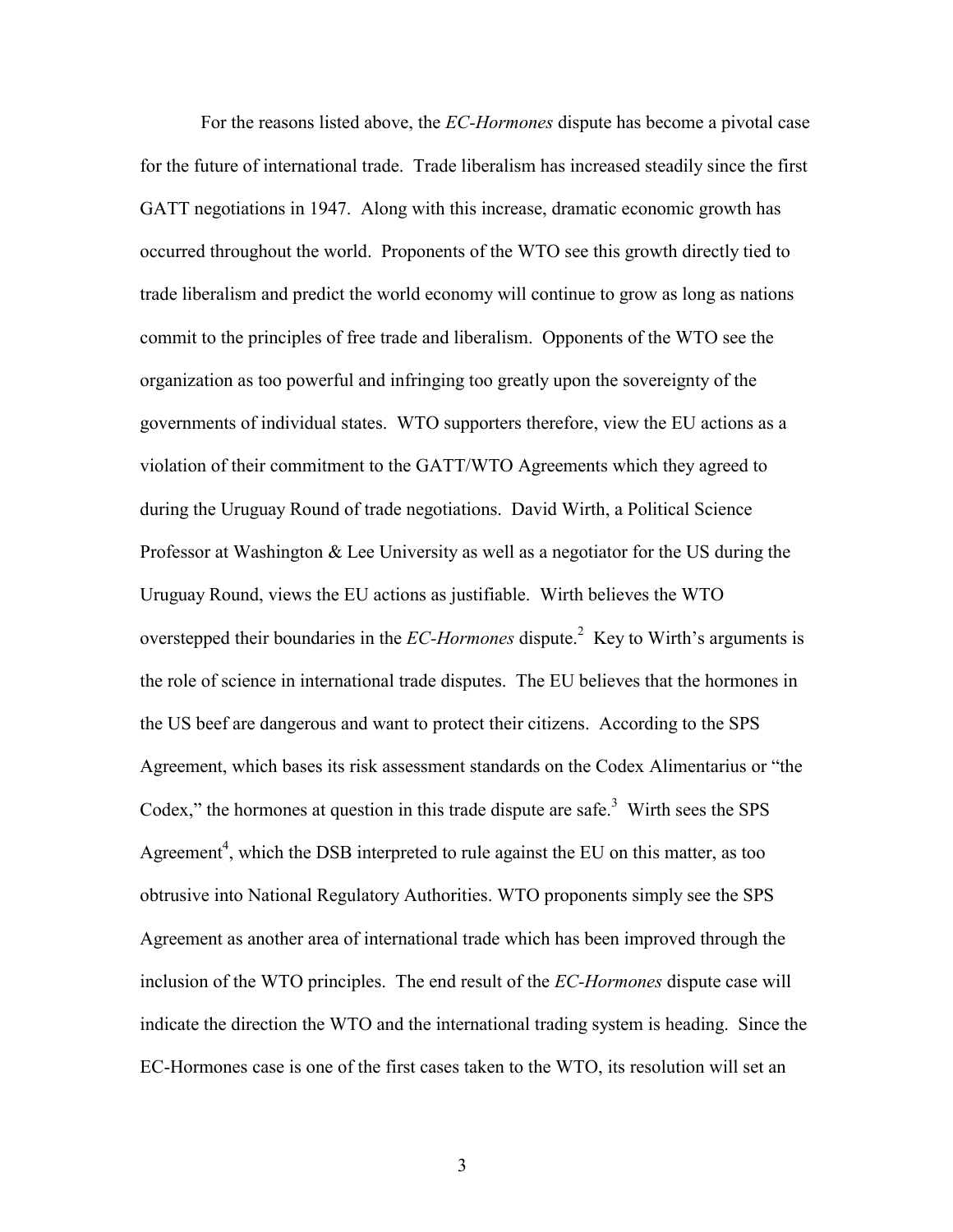important precedent. If the EU is allowed to lose the DSB ruling, but not remove their trade measure, then other nations will use similar tactics. Without compliance the WTO will not be viewed as an effective forum for trade dispute resolution. This will decrease the support for the WTO in terms of operational funds as well as confidence in the system.

This research will argue that the EU has adversely affected the WTO system in an attempt to postpone the removal of their trade measures. The EU's action have increased the strain on procedural functioning of the dispute settlement process and damaged the legitimacy and credibility of the WTO. The present situation of this dispute has put the US in a position of resolving the dispute by retaliating with its own restrictive trade counter-measures. The manner in which the EU and US are resolving their dispute could be accomplished without the help of the WTO. This is how nations attempted to resolve disputes before the WTO system. If several cases emerged in which the WTO could not compel the losing party of a trade dispute to modify or remove their trade measure, then some governments may find no real need to support the organization.

Jim Lyons, Associate General Counsel for Agriculture at the Office of the United States Trade Representative, views the present situation as potentially damaging to both parties. According to Lyons, "the retaliation measure mainly hurts the EU but does not restore the US beef industry's access to European markets.<sup>35</sup>

In analyzing this case, the procedures established by previous social scientists, as laid out in *Applications of Case Study Research* by Robert F. Yin, were followed. Two key principles used in this analysis are the concepts of rival hypotheses and triangulation.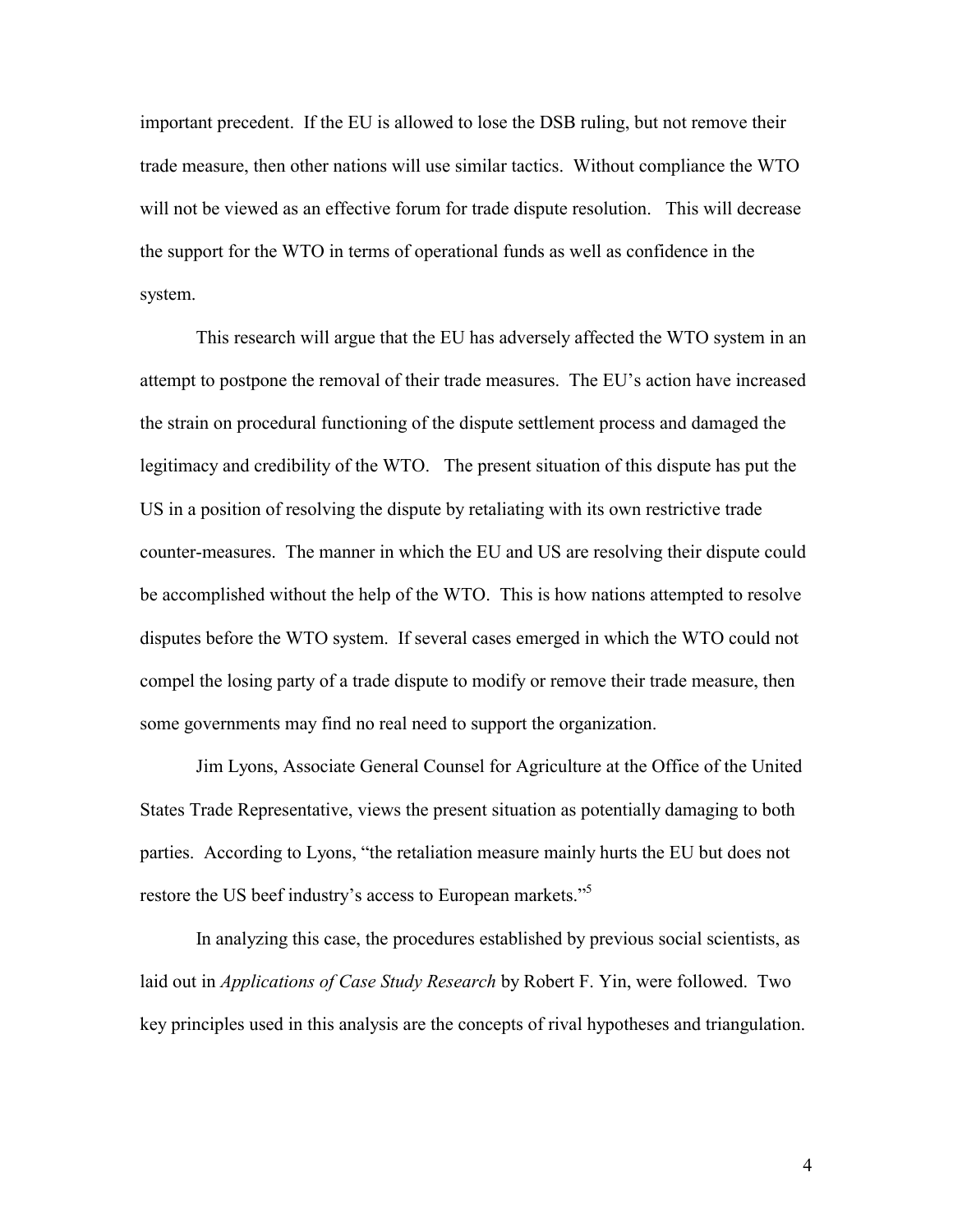In quantitative research, the rival hypothesis of a study is often called the null hypothesis which is simply the absence of the target hypothesis.<sup>6</sup> Rival hypotheses in qualitative research are often difficult to discern. According to Robert Kin, the presence of a rival hypothesis in case study research can be difficult to find, but  $\gamma(y)$  our best source is the existing literature on a topic. Does the literature on a topic readily separate into rival camp or theories?<sup>7</sup> The literature on the dispute case  $EC\text{-}Hormones$  suggests that there are problems with the functioning of the DSB (especially relating to resources and qualified personnel) brought on by inappropriate use of the system and delaying actions, especially concerning compliance. This will be explored in greater depth throughout this study and in particular in Chapter III. However, the literature also suggests that DSB may be functioning satisfactorily with no evidence that resource limitations are affecting its ability to carry out its mission.

The use of the DSB, including all avenues available, can be construed as a completely legitimate practice for any contracting member in good standing with the WTO. The rival hypothesis suggests that the tactics employed by the EU to delay the process may simply point to a need for new time periods for the DSB process, rather than a misuse of the DSB.<sup>8</sup> This view has gained support from experts on Trade and the Environment, such as Ernst-Ulrich Petersmann, Professor of Law at the University of Geneva. Petersmann argues that the *EC –Hormones* case was important because, "the Appellate Body Report...has confirmed and strengthened the right of WTO Members to apply SPS measures necessary to protect human, animal or plant life or health, even if they deviate from relevant international standards and result in a higher SPS protection.<sup>79</sup> Petersmann goes on to suggest that international standards set by organizations such as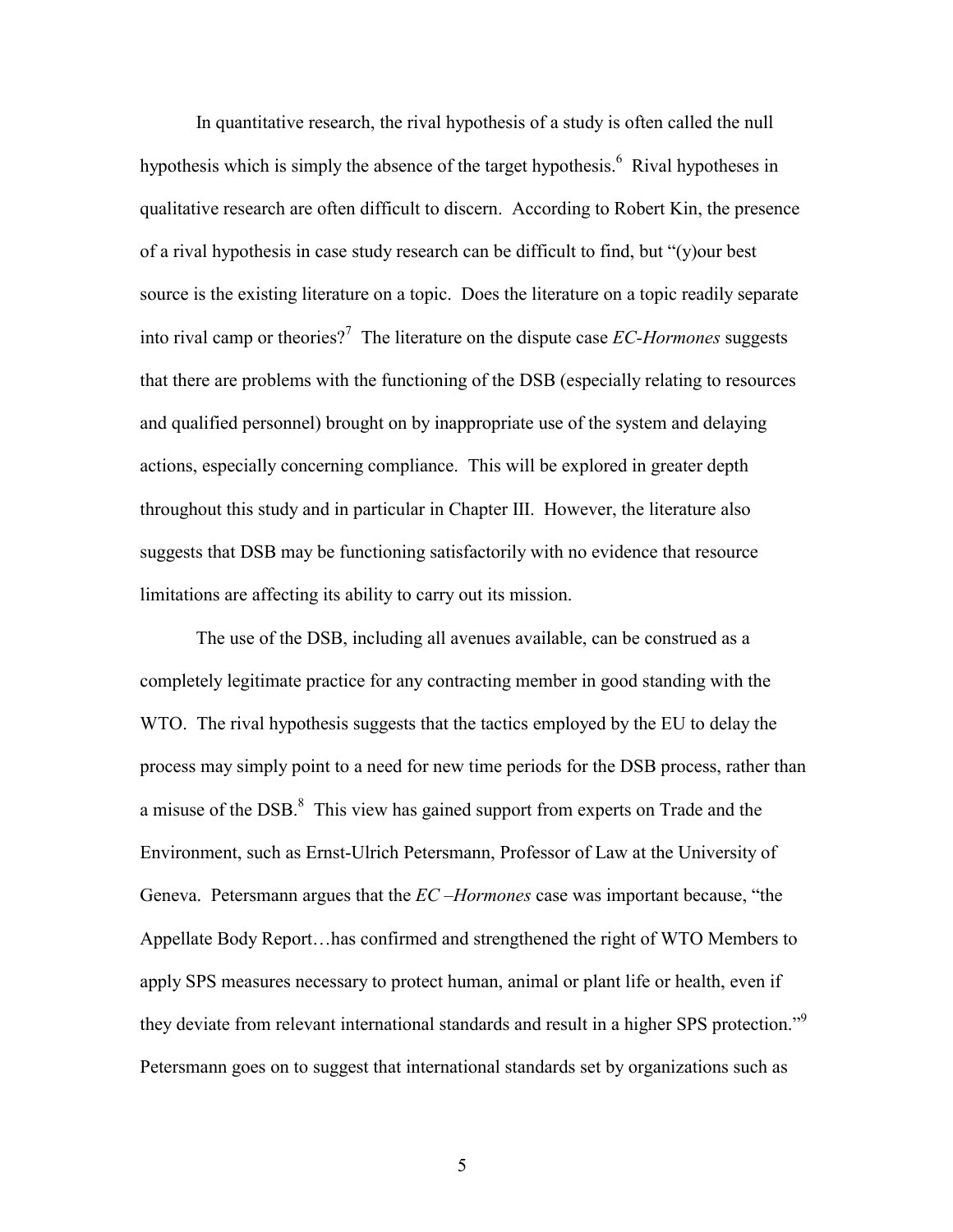the Codex Alimentarius Commission of the Food and Agriculture Organization and World Health Organization (see Chapter II, page 35) are often not democratic and are subject to inappropriate influence by the government and the public. These arguments indicate added importance to the *EC-Hormones* case. The debate over the right of a nation to protect the health of their citizens judged by a WTO Appellate Body ruling becomes highly significant in terms of international organizations versus state sovereignty. These arguments opposing the main hypotheses need to be refuted to show confidence in the original hypothesis.

The second principle in successful case study research is the use of triangulation.<sup>10</sup> Triangulation refers to the convergence of evidence supporting the main argument of the study. Having three or more sources all pointing in the same direction increases the confidence in the conclusion. $11$  This case study evaluation uses triangulation to establish the inappropriate use of the DSB by the EU in the dispute case *EC-Hormones*. The data supporting this argument comes from a number of experts in the field of International Trade Dispute Settlement including a staff member from the Office of the United States Trade Representative. Again, to achieve confidence in the main hypothesis, the data in this study should come from several sources which support and triangulate the argument. Additionally, the terms, "acceptable" and the concept of undermining the legitimacy and credibility of the WTO used throughout this study are defined through analysis of the DSB procedures and the opinion of the aforementioned experts.

The resolution of *EC-Hormones* will have far-reaching implications. Since the case is one of the first to be completed by the WTO, its decision and compliance will set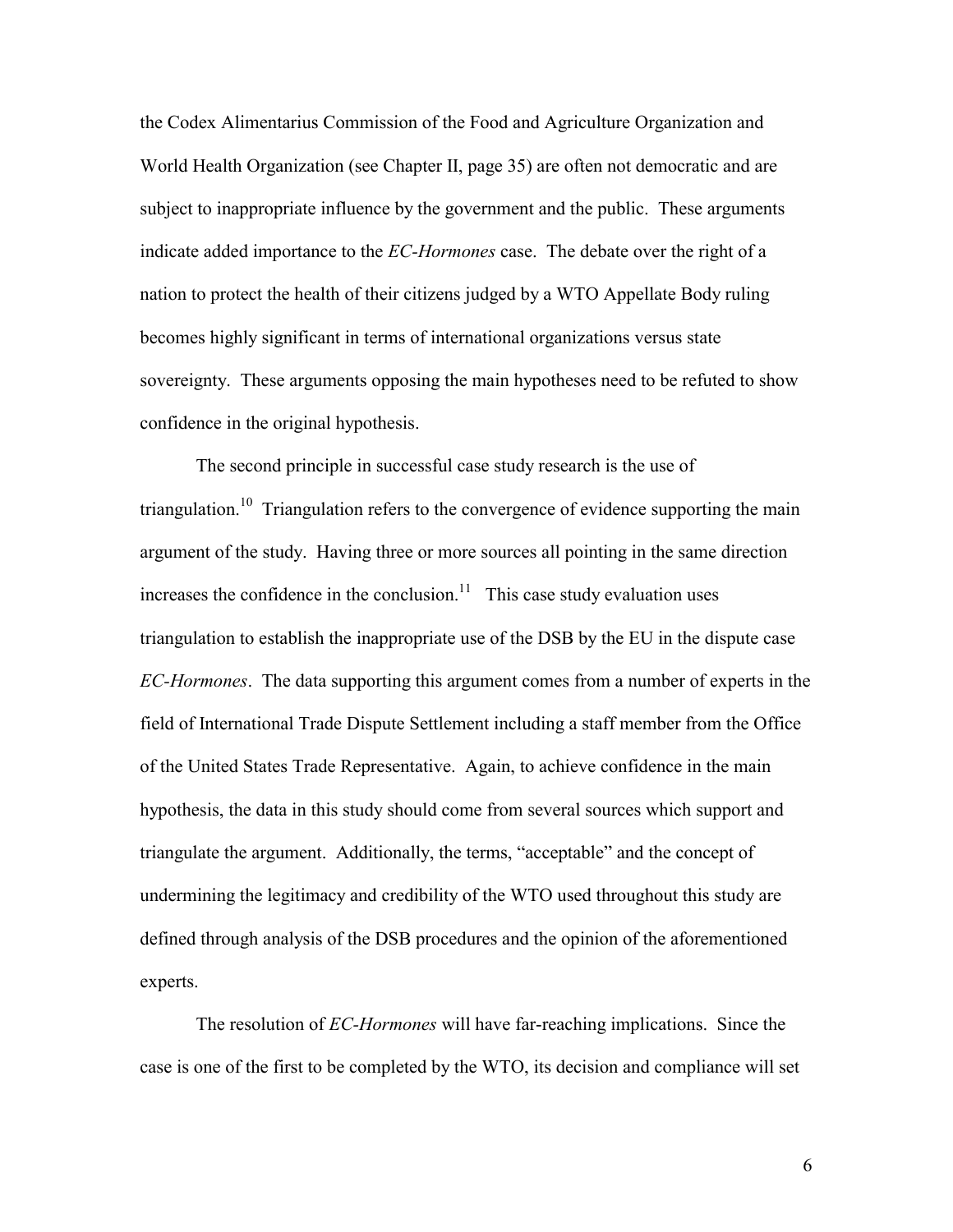a precedent for future cases. If the EU succeeds in undermining the credibility of the system, and nations refrain from using the WTO for dispute settlement, the future of international trade may also be affected. Without the WTO as a vital actor, nations may return to previous means of dispute negotiations including increases in tariffs to offset the effects of unfair trade restrictions. This could lead the international trading environment away from trade liberalism and more toward protectionist positions.

The *EC-Hormones* dispute case may lead to additional theoretical posturing as to the future of the international trading system. However, a brief explanation of where this research fits into current theory should add to the significance of this dispute case. The World Trade Organization obviously has a vaunted interest in trade liberalism. In their Annual Report of 1998 the WTO offered compelling evidence against any move toward protectionist policies. According to the report, there are three theoretical cases in which protectionist policies are believed to increase a country's welfare. The first of these cases is the theory that a large and powerful nation such as the US could manipulate the terms of trade with smaller nations by raising tariffs on certain goods. In an attempt to gain advantage over the importing country, the more powerful nation aims to force the smaller nation to lower prices and absorb some of the tariff. Two studies on the costs of protectionist policies on the US, Hufbauer and Elliot (1994) and de Melo and Tarr (1992), concluded that although there may be some gain from manipulating the terms of trade, the loss in economic growth for both nations due to inefficiencies without the GATT/WTO framework would outweigh any planned gains.<sup>12</sup>

The second argument in favor of protection policies is termed the "infant industry" protectionist argument.<sup>313</sup> The theory behind this argument is that developing countries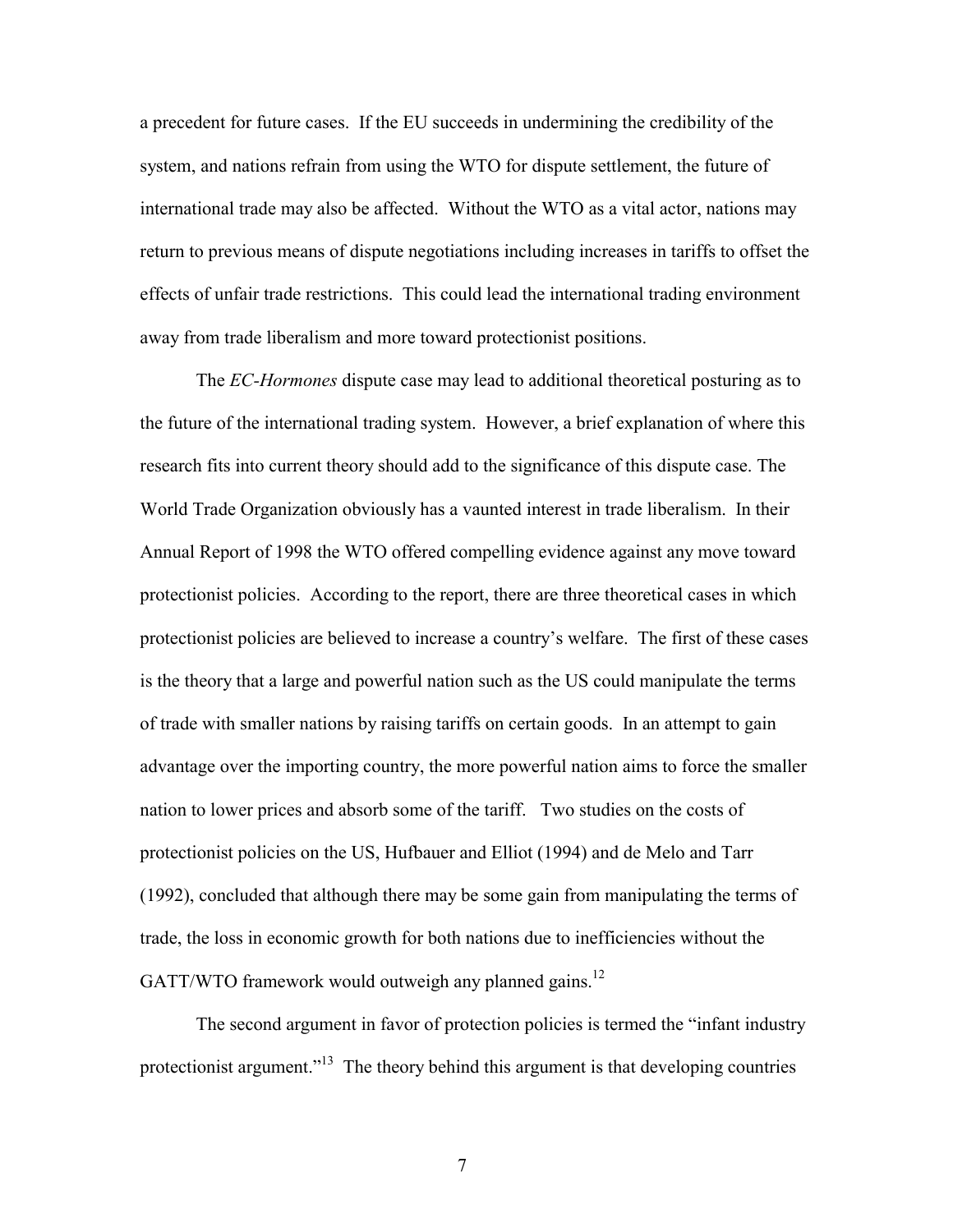may have the potential for a comparative advantage in a certain industry but may be unable to compete as a new producer against established producers in industrial countries. The argument suggests the need for government to intervene with protective measures to allow the infant industry to progress to the point that it can compete with established industries. The WTO report argument supported by the work of Grossman and Horn<sup>14</sup> states that these policies may not be able to protect the infant industry. In addition, there are side effects to these policies such as the problems associated with selecting which industries are deserving of protection and when to cut off protection.<sup>15</sup> The WTO suggests that training and education measures for these industries are more appropriate than restrictive trade measures.<sup>16</sup>

The third argument disputed by the WTO concerns strategic trade policies in industries where average production costs are reduced as output increases. In such cases, a country can increase that industry's output by imposing restrictions on imports. The industry in which the government has protected will experience an increase in profits while competing foreign firms lose profits. This theory has realistic merit and the basis for the initiation of many tariffs.<sup>17</sup> The WTO citing a study by Baldwin and Krugman (1998) suggests that these profits may not add to the country's welfare due to the loss of profits that could have been made without the policy.<sup>18</sup> Thus, the WTO concludes that although the suggested theoretical arguments for the use of protectionist policies may produce some increase in welfare, the gains are usually small and the difficulties and expense of implementing these measures coupled with the possibility of initiating harmful policies make the commitment to liberal trade practices still the wisest course of action.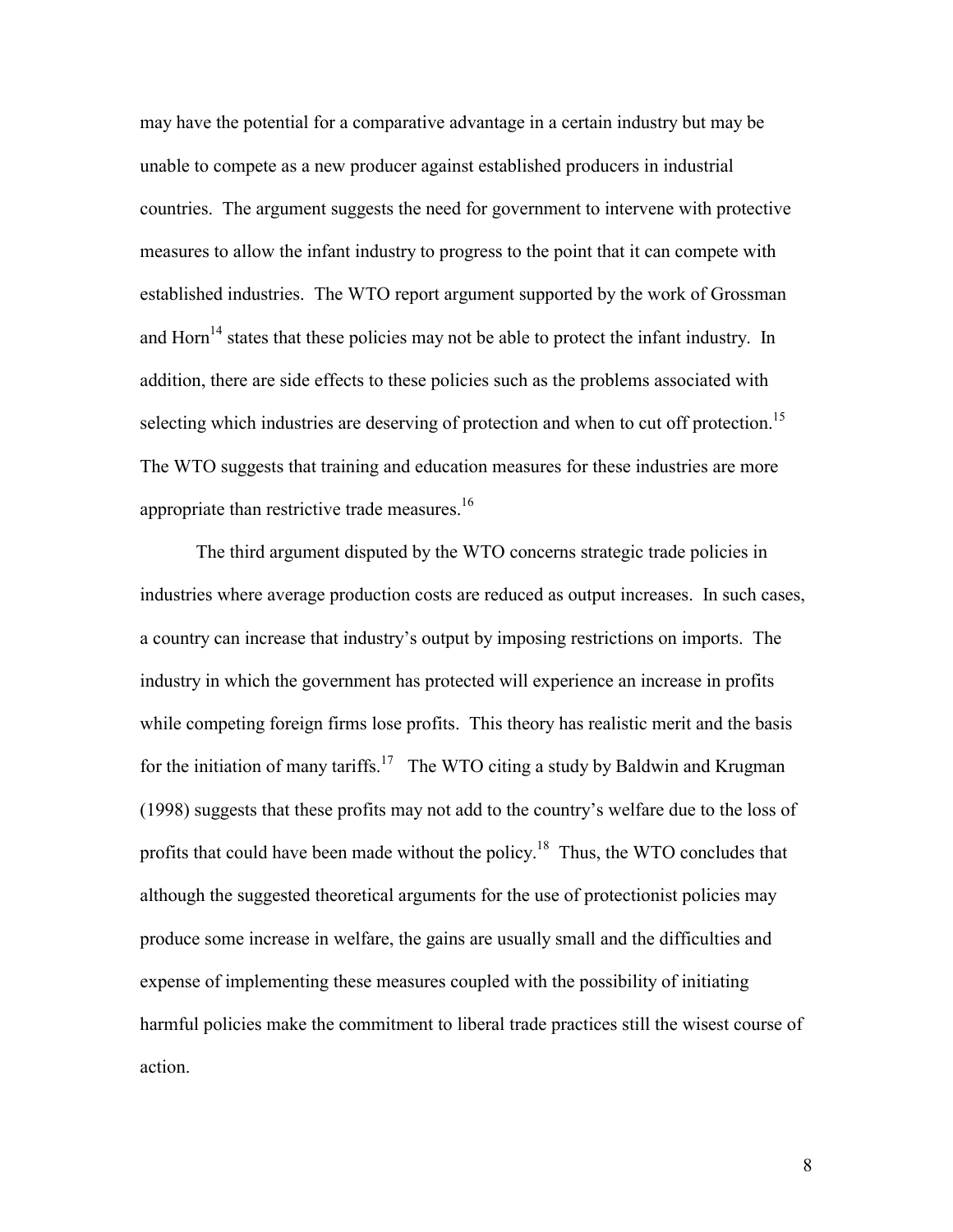This research addresses the present situation presented in a case study of the World Trade Organization trade dispute *EC-Hormones, Complaint by the United States*. The first chapter provides a historical background of the World Trade Organization and presents the significance of this case as the initial cases of the WTO DSB set crucial precedents.

 Chapter two describes in detail the Dispute Settlement process and presents the case study of the dispute case *EC-Hormones.* Chapter three will present the evidence from experts in the field of international trade and including an interview of a representative of the USTR. This evidence should show the reality of the EU actions and their effect on the future functioning of the WTO.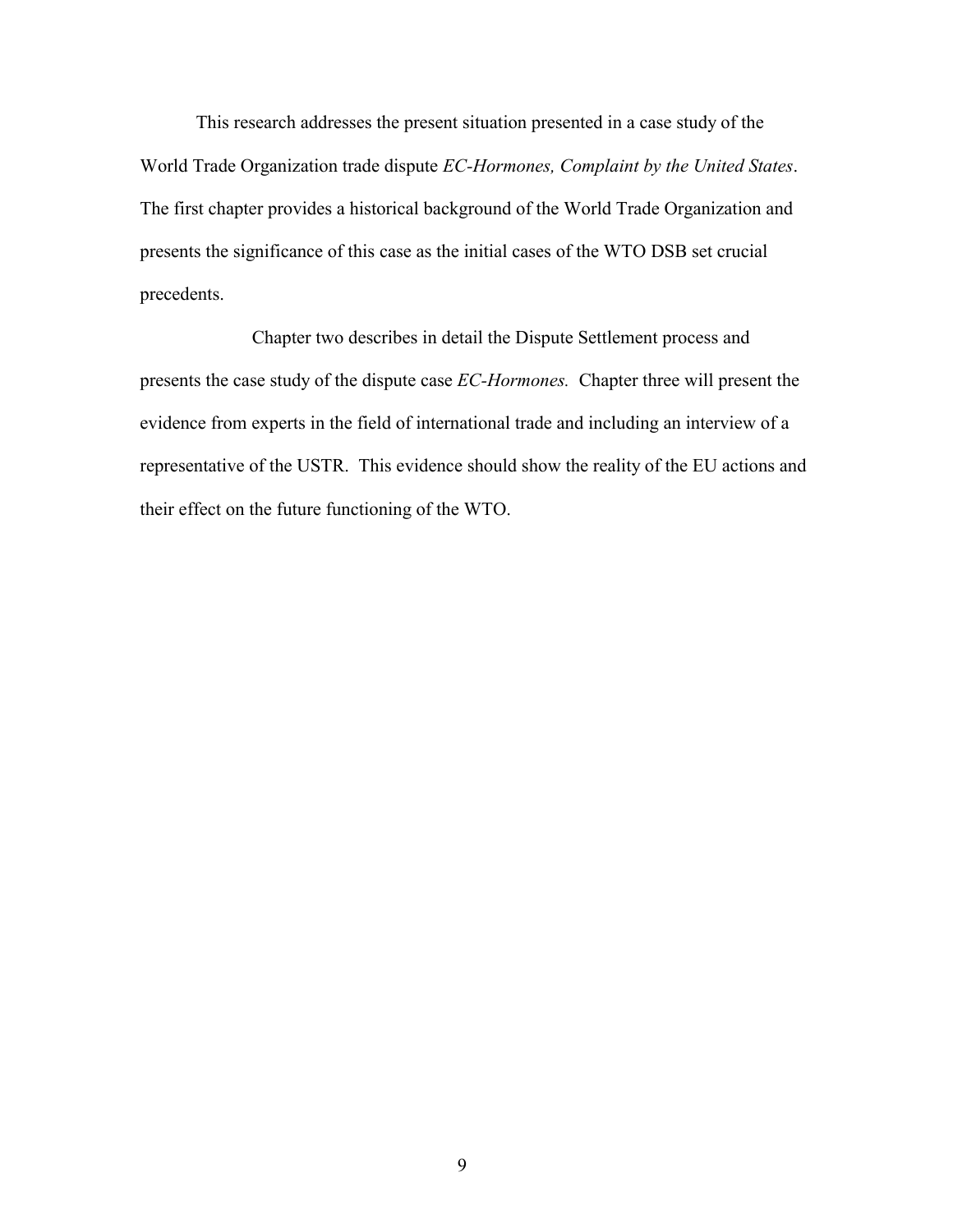#### **Chapter I - The WTO: A Historical and Structural Overview**

The World Trade Organization's (WTO) dispute settlement process is critical to the successful functioning of this international organization. With so many agreements included in the WTO Charter, having a successful mechanism for resolving trade disputes is crucial for the continuation of a rule-based international trading environment. The General Agreement of Tariffs and Trade (GATT), the predecessor organization to the WTO, was highly successful in substantially reducing tariff levels and making large strides toward the liberalization of the world trading system. As an international organization comprised of multilateral agreements, the WTO continually requires the cooperation of its contracting Members (countries in the WTO membership). The support of these contracting members is essential to the continued operation of the WTO, especially support from Members with large economies such as the United States, the European Union (EU), and Germany. Recently, a few Dispute Settlement cases have reached completion and several issues have arisen as to the successful operation of the WTO's dispute settlement process. These include costs, compliance, time periods, and delay tactics. Delay tactics can be defined as actions by WTO member states that are intended to postpone rather than resolve a dispute. When a dispute is taken to the WTO Dispute Settlement Body (DSB), there are a series of stages it goes through including an Appeal process and a compliance period (Chapter II describes this process in detail). Once the Appeal process is finalized, the losing party has a fixed time period during which they are to remove or amend the trade measure or measures found to be inconsistent with their obligations under the  $WTO$ .<sup>19</sup> This paper argues that the European Union is undermining this process through the use of delay tactics. These actions not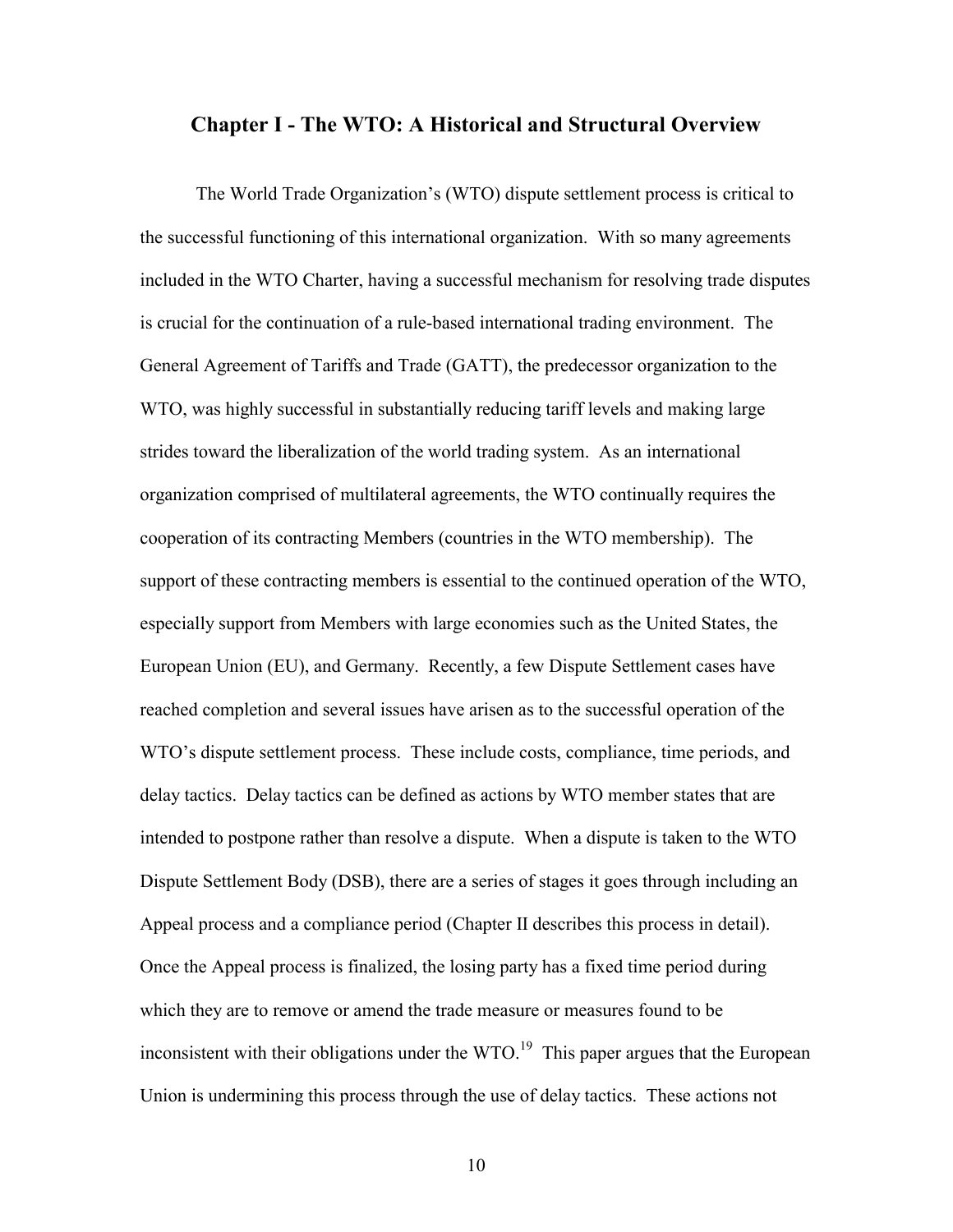only increase the costs of the dispute settlement process, but, more importantly, they damage the WTO's credibility and threaten its future as an effective player in the regulation of international trade.

As in most international organizations, the WTO relies on the cooperation of its contracting Members both for financial support and for adhering to the rules set forth in the agreements. A disregard for the rules and procedures based on an unfavorable ruling from the WTO dispute settlement body can undermine the legitimacy of the WTO as a whole.

This chapter provides a background of the World Trade Organization and its predecessor organization, the General Agreement of Tariffs and Trade (GATT). It introduces the WTO's structure and how it was designed to operate. This background information is intended to provide the reader with an understanding of the processes threatened by the actions of the European Union.

The World Trade Organization (WTO) had its beginnings in the early days of the post World War II era. From 1946 through 1948, the United States and Great Britain held negotiations concerning problems affecting the world trading system. Surprisingly, both states were in complete agreement as to the problems and their potential solutions.

According to David Atkins et al, authors of *A Three-Year Review*, the leading problems affecting the system included: "quantitative restrictions [quotas], subsidies, export taxes, state trading, discrimination, and tariff reduction.<sup> $20$ </sup> Basically, these problems dealt with restrictions on the trading system present at that time and the solutions involved eliminating, or at least reducing, these restrictions. The US and Great Britain wanted trading nations to behave more like private trading partners.<sup>21</sup>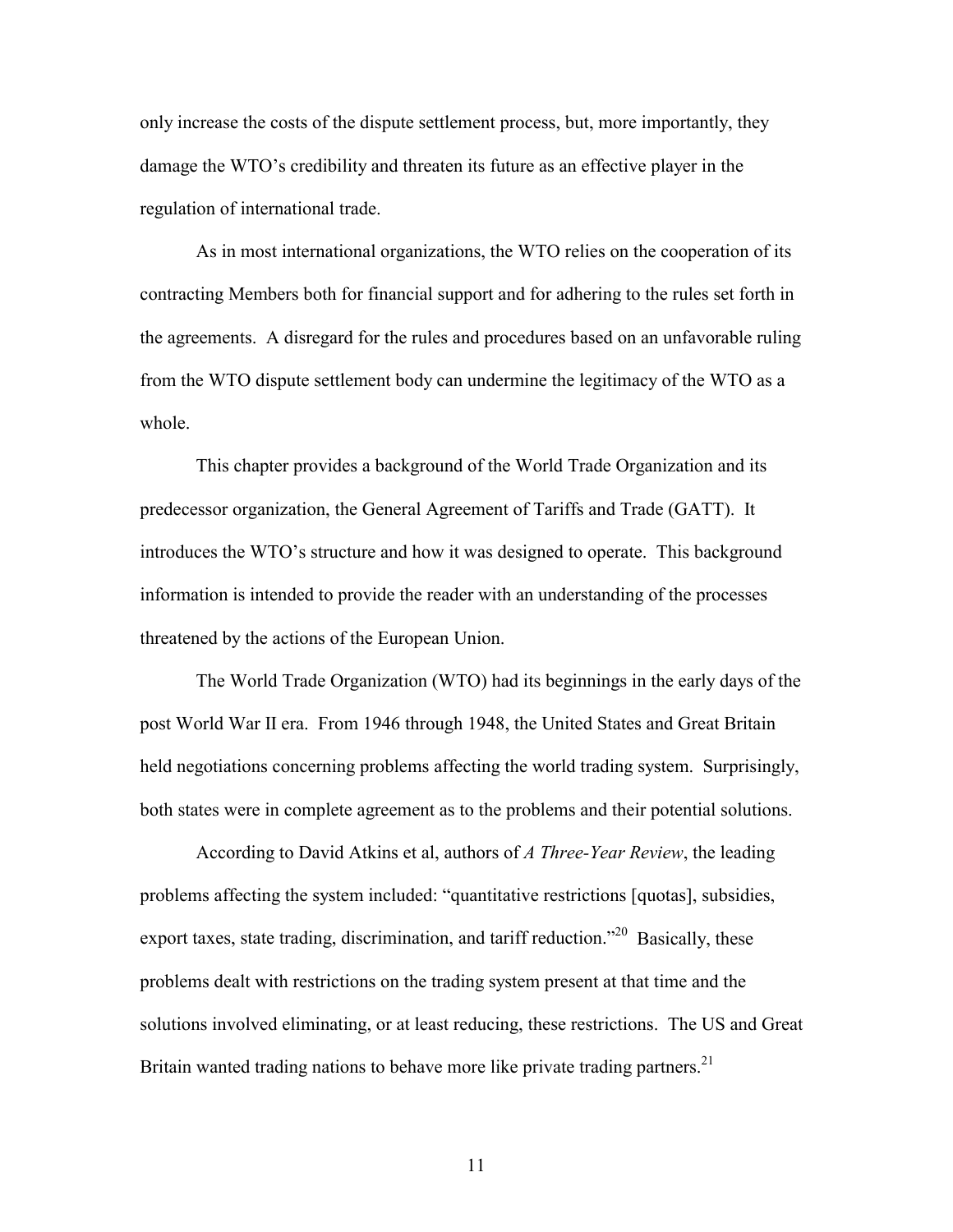Preliminary negotiations between the US and Great Britain began during the war and continued through 1945 when they produced a set of "proposals" for the establishment of the International Trade Organization (ITO). The US "issued a preliminary invitation to fifteen other countries to take part in a bilateral/multilateral negotiation for the reduction of tariffs and other barriers to trade.<sup>22</sup> These countries and three others convened making up the Preparatory Committee for the Havana Conference to establish the ITO. The proposals were accepted by the United Nations Economic and Social Council in 1946 and a "United Nations Conference on Trade and Development" convened. In 1947 the Geneva Session was held with two major tasks before them: first, was to produce a draft charter for consideration by the forthcoming Havana Conference, and second, to revise the Draft Agreement on Tariffs and Trade. The negotiations ended in October of 1947 with the signing of the General Agreement on Tariffs and Trade (GATT) by "contracting parties" of twenty-three countries. At the same time, these same countries were drafting the "Havana Charter" for the establishment of the ITO.

According to Atkins et al,

The Havava Charter was a comprehensive code governing the conduct of world trade. It contained both general statements of principle and specific commitments of national policy dealing primarily with national barriers to trade. It covered all types of restrictions on trade, including tariffs, preferences, internal taxation and regulation (such as quotas and related exchange matters), labor and employment, economic development and reconstruction subsidies, state trading and related matters, general commercial provision on freedom of transit, antidumping and countervailing duties, special provisions for free trade areas and customs unions, restrictive business practices, and intergovernmental commodity agreements.<sup>23</sup>

From this excerpt it is evident that the Havana Charter was highly inclusive for its time. In fact, much of the GATT was based on it. The GATT, however, was drafted as a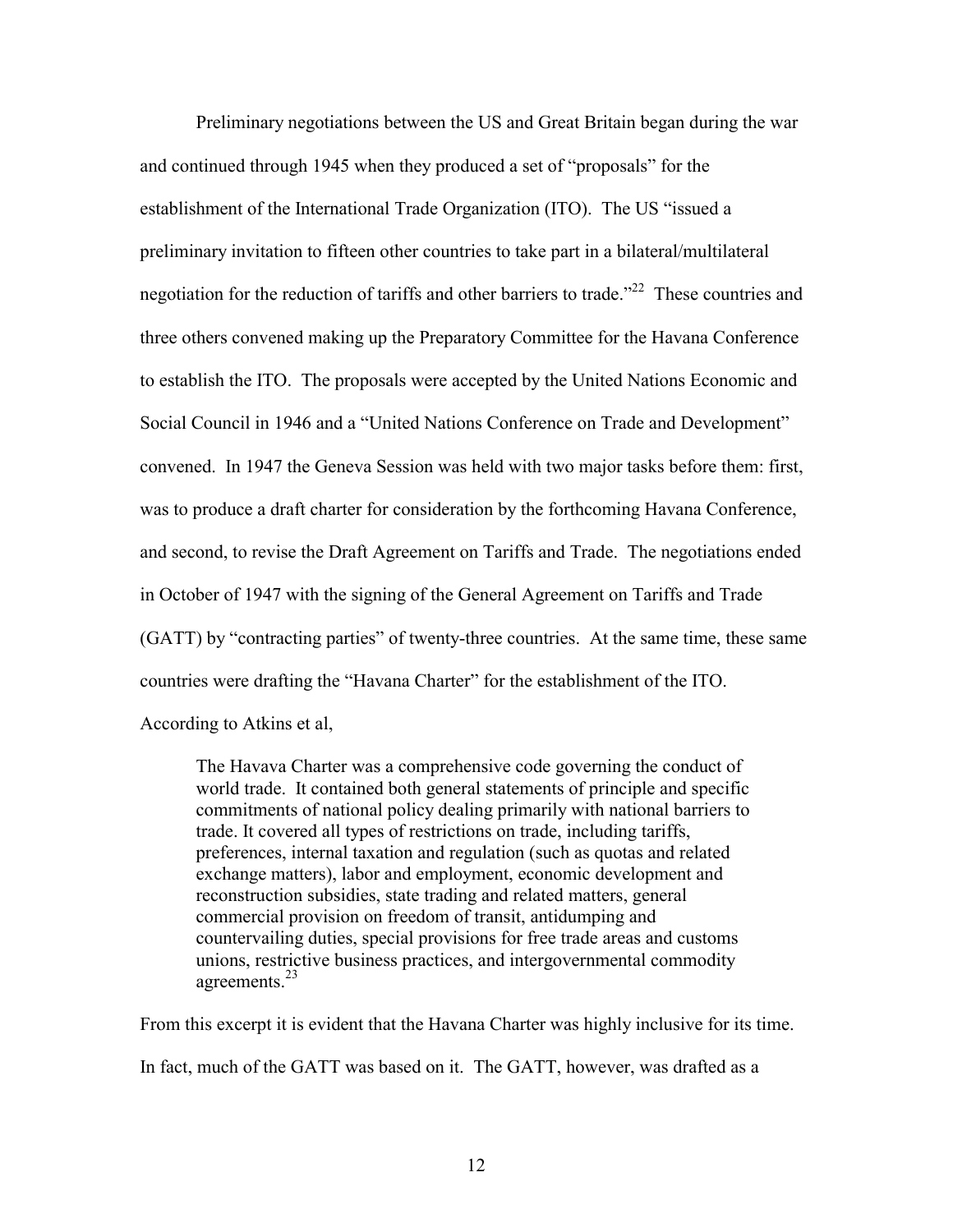provisional agreement to bridge the countries from a trade system without rules to one with many. Therefore it was limited in scope and contained few institutional arrangements because the institutional role was to be fulfilled by the ITO. Unfortunately for its proponents, the Havana Charter had trouble getting through national legislatures, primarily that of the United States Congress, and the effort for its establishment failed. What was left for the goal of trade liberalization was the provisional GATT. Atkins described it as, "a treaty without a planned administrative organization, and which covered only part of its intended scope.<sup> $24$ </sup>

 Although the GATT was just a provisional measure, it remained the only multilateral instrument governing international trade<sup>i</sup>. Twenty-three members of the fifty who started the multilateral trade negotiations negotiated the tenants of the GATT before the Havana Charter was completed. World War II had just recently ended and these countries wanted to get an early start in trade liberalization.<sup>25</sup> Even with the limited GATT, these twenty-three countries were able to negotiate 45,000 tariff concessions affecting approximately \$10 Billion in trade. This represented almost one-fifth of the world trade at that time. The GATT remained in force for almost fifty years. Additions to the agreement were brought about in through a series of multilateral negotiation known as "Trade Rounds." These trade rounds and the areas of trade they covered are listed in Table 1.1 below.

 $\overline{a}$ 

<sup>&</sup>lt;sup>i</sup> World trade was also controlled by the United States as the dominant power in the international order also known as the hegemon.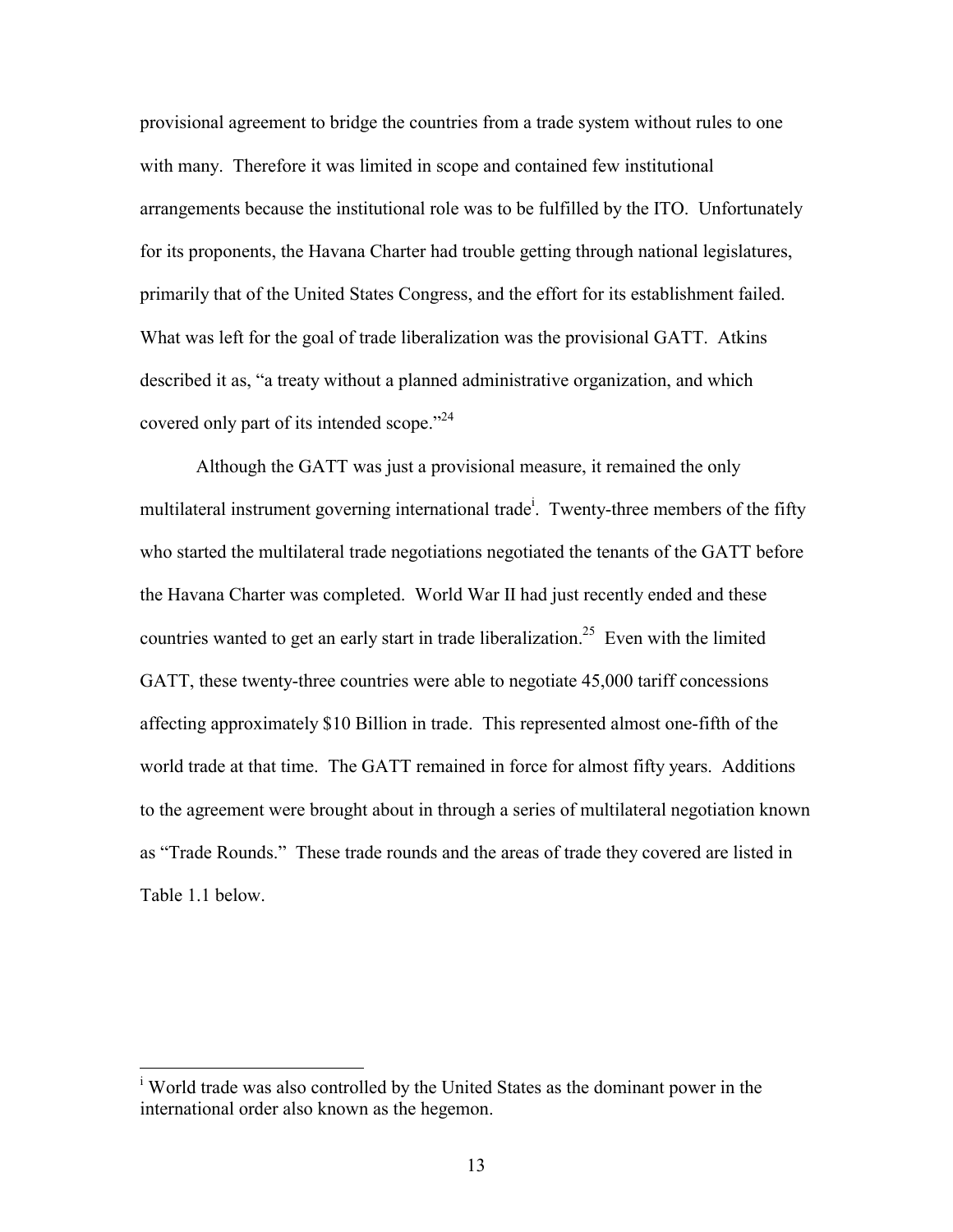### **Table 1.1**

| <b>TRADE ROUNDS</b> |                 |                                 |                  |  |  |  |
|---------------------|-----------------|---------------------------------|------------------|--|--|--|
| Year                | Place/name      | <b>Subjects covered</b>         | <b>Countries</b> |  |  |  |
| 1947                | Geneva          | Tariffs                         | 23               |  |  |  |
| 1949                | Annecy          | Tariffs                         | 13               |  |  |  |
| 1951                | Torquay         | Tariffs                         | 38               |  |  |  |
| 1956                | Geneva          | Tariffs                         | 26               |  |  |  |
| 1960-               | Geneva (Dillon  | Tariffs                         | 26               |  |  |  |
| 1961                | Round)          |                                 |                  |  |  |  |
| 1964-               | Geneva (Kennedy | Tariffs and anti-dumping        | 62               |  |  |  |
| 1967                | Round)          | measures                        |                  |  |  |  |
| 1973-               | Geneva (Tokyo   | Tariffs, non-tariff measures    | 102              |  |  |  |
| 1979                | Round)          | "framework agreements"          |                  |  |  |  |
| 1986-               | Geneva (Uruguay | Tariffs, non-tariff measures,   |                  |  |  |  |
| 1994                | Round)          | rules, services, intellectual   |                  |  |  |  |
|                     |                 | property, dispute settlement,   |                  |  |  |  |
|                     |                 | textiles, agriculture, creation |                  |  |  |  |
|                     |                 | of the WTO                      |                  |  |  |  |

### **Source: WTO Web Site**

The early trade rounds focused on further reduction of tariffs. From 1964 through 1967 in the Kennedy Round, sixty-two countries brought up the issue of anti-dumping. Dumping is when a company exports a product at a price lower than it usually charges in its home market. Since this practice is often initiated by a private company the GATT/WTO has not judged whether it is legal or not. The anti-dumping measures, however, deal with how governments of countries can and cannot react to dumping.<sup>26</sup>

During the Tokyo Round, 102 countries addressed trade barriers that did not take the form of tariffs. According to Atkins et al, the agreements reached during this round included: "Subsidies and Countervailing Measures, Technical Barriers to Trade, Import Licensing Procedures, Customs Valuation, Anti-dumping, Government Procurement, Bovine Meat Arrangements, and Trade in Civil Aircraft.<sup>227</sup>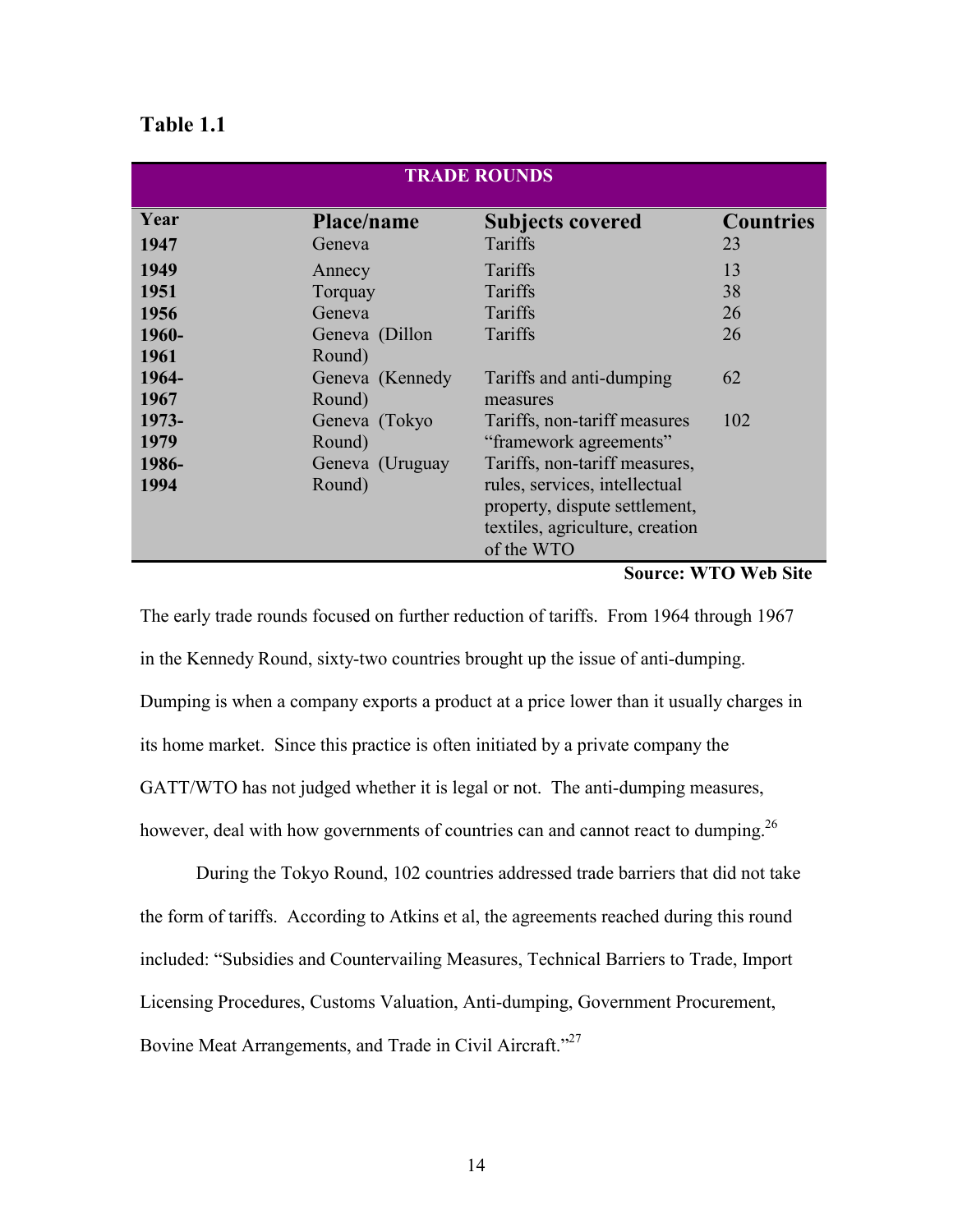Finally, in 1986 the Uruguay Round commenced. This was the most ambitious of all trade rounds, lasting almost eight years. For the first time, the negotiations entered into trade areas other than goods. These included trade in services and intellectual property. The Uruguay Round also dealt with market access for tropical products (a measure to assist developing countries), a streamlined dispute settlement system, and a Trade Policy Review Mechanism (TPRM). The Uruguay Round continued with each new issue negotiated and resolved until the Marrakesh Agreement established the World Trade Organization in 1994. This brought the GATT era to an end after almost a half century of provisional operation. Presently there are 135 Contracting Members of the WTO (See Table I.2).

### **Description of the World Trade Organization**

The WTO homepage boasts that, "The World Trade Organization (WTO) is the only international body dealing with the rules of trade between nations.<sup>228</sup> The Charter of the WTO consists of four main purposes spelled out in sections known as "Annexes." Annex I includes three major agreements: GATT 1994 (updated from the 1948 agreement), General Agreement on Trade in Services (GATS), and Trade-Related Aspects of Intellectual Property Rights (TRIPS).

Annex II outlines a very important part of the WTO, the Dispute Settlement Mechanism. The Agreement, known as the Understanding on Rules and Procedures Concerning the Settlement of Disputes (DSU) describes a new process for handling trade disputes. The DSU is a dramatic improvement over the Dispute Resolution process under GATT.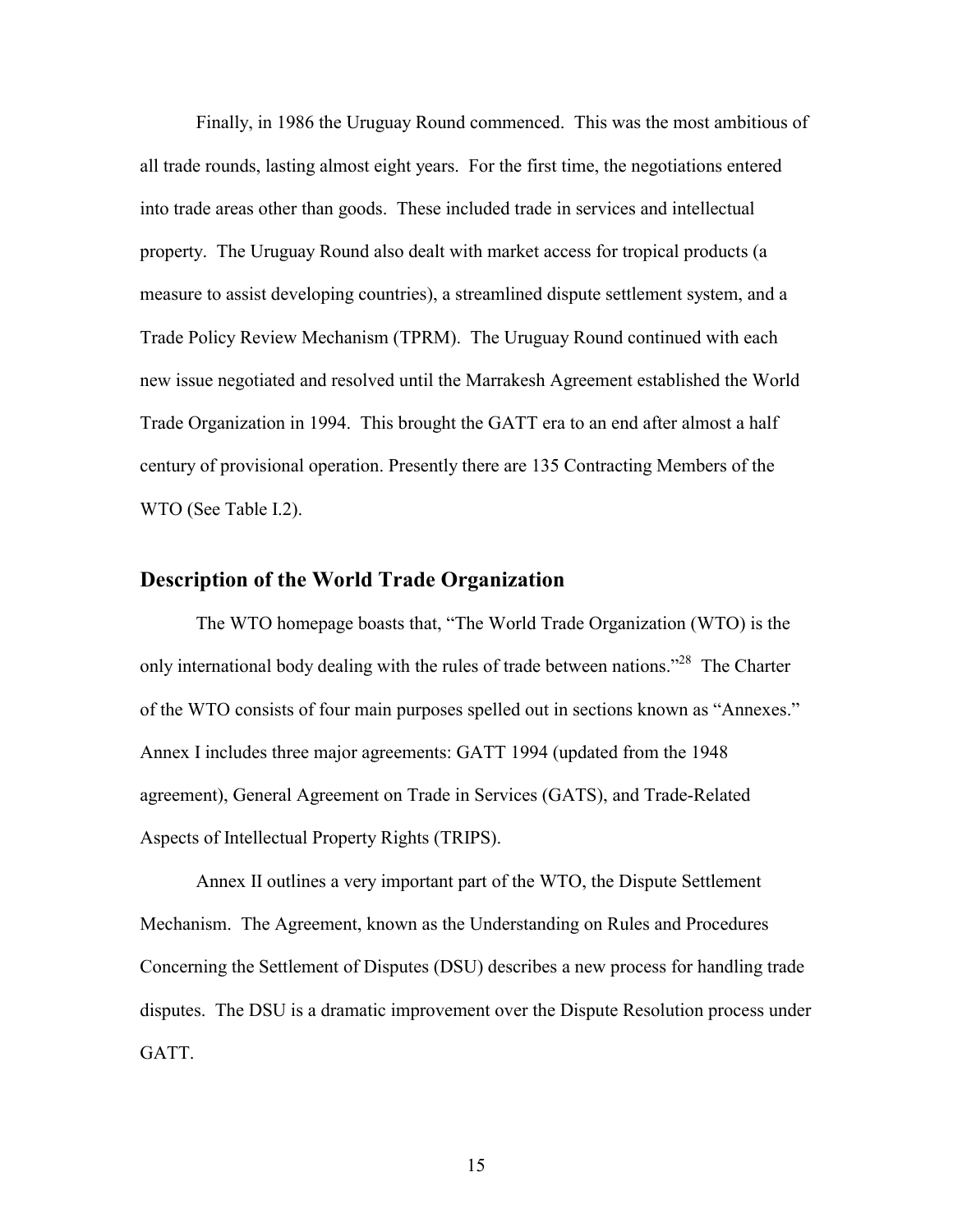# **Table I.2 - 135 Members with Dates of Entrance into in the WTO.**

| Angola                      | 12/01/96              |
|-----------------------------|-----------------------|
| Antigua and Barbuda         | 01/01/95              |
| Argentina                   | 01/01/95              |
| Australia                   | 01/01/95              |
| Bahrain                     | 01/01/95              |
| <b>Barbados</b>             | 01/01/95              |
| Belgium                     | 01/01/95              |
| <b>Belize</b>               | 01/01/95              |
| Benin                       | 02/22/96              |
| Bolivia                     | 09/13/95              |
| <b>Botswana</b>             | 05/31/95              |
| <b>Brazil</b>               | 01/01/95              |
| Brunei Darussalam           | 01/01/95              |
| Bulgaria                    | 12/01/96              |
| <b>Burkina Faso</b>         | 06/03/95              |
| Burundi                     | 07/03/95              |
| Cameroon                    | 01/01/95              |
| Central African Republic    | 05/31/95              |
| Chad                        | 10/19/96              |
| Chile                       | 01/01/95              |
| Colombia                    | 04/30/95              |
| Congo                       | 03/27/97              |
| Costa Rica                  | 01/01/95              |
| Côte d'Ivoire               | $0\overline{1/01/95}$ |
| Cuba                        | 04/20/95              |
| Cyprus                      | 07/30/95              |
| Czech Republic              | 01/01/95              |
| Democratic Republic of the  | 01/01/97              |
| Congo                       |                       |
| Denmark                     | 01/01/95              |
| Djibouti                    | 05/31/95              |
| Dominica                    | 01/01/95              |
| Dominican Republic          | 03/09/95              |
| Ecuador                     | 01/21/96              |
| Egypt                       | 06/30/95              |
| El Salvador                 | 05/07/95              |
| Estonia                     | 11/13/99              |
| <b>European Communities</b> | 01/01/95              |
| Fiji                        | 01/14/96              |
| Finland                     | 01/01/95              |
| France                      | 01/01/95              |
| Gabon                       | 01/01/95              |
| Gambia                      | 10/23/96              |
| Germany                     | 01/01/95              |
| Ghana                       | $0\overline{1/01/95}$ |
| Greece                      | 01/01/95              |
| Grenada                     | 02/22/96              |

| 05/31/95<br>Guinea Bissau<br>Guinea<br>10/25/95<br>01/01/95<br>Guyana<br>01/30/96<br>Haiti<br>Honduras<br>01/01/95<br>Hong Kong, China,<br>01/01/95<br>01/01/95<br>Hungary<br>Iceland<br>01/01/95<br>India<br>01/01/95<br>Indonesia<br>01/01/95<br>Ireland<br>01/01/95<br>Israel<br>04/21/95<br>01/01/95<br>Italy<br>03/09/95<br>Jamaica<br>01/01/95<br>Japan<br>01/01/95<br>Kenya<br>01/01/95<br>Korea<br>Kuwait<br>01/01/95<br>12/20/98<br>The Kyrgyz Republic<br>Latvia<br>02/10/99<br>Lesotho<br>05/31/95<br>Liechtenstein<br>09/01/95<br>01/01/95<br>Luxembourg<br>01/01/95<br>Macau<br>Madagascar<br>11/17/95<br>Malawi<br>05/31/95<br>01/01/95<br>Malaysia<br>Maldives<br>05/31/95<br>Mali<br>05/31/95<br>Malta<br>01/01/95<br>05/31/95<br>Mauritania<br>Mauritius<br>01/01/95<br>01/01/95<br>Mexico<br>01/29/97<br>Mongolia<br>Morocco<br>01/01/95<br>08/26/95<br>Mozambique<br>01/01/95<br>Myanmar<br>Namibia<br>01/01/95<br>Netherlands - For the Kingdom in<br>01/01/95<br>Europe and for the Netherlands<br>Antilles<br>New Zealand<br>01/01/95<br>09/03/95<br>Nicaragua<br>12/13/96<br>Niger<br>Nigeria<br>01/01/95<br>Norway<br>01/01/95 | Guatemala | 07/21/95 |  |  |  |
|--------------------------------------------------------------------------------------------------------------------------------------------------------------------------------------------------------------------------------------------------------------------------------------------------------------------------------------------------------------------------------------------------------------------------------------------------------------------------------------------------------------------------------------------------------------------------------------------------------------------------------------------------------------------------------------------------------------------------------------------------------------------------------------------------------------------------------------------------------------------------------------------------------------------------------------------------------------------------------------------------------------------------------------------------------------------------------------------------------------------------------------------------------|-----------|----------|--|--|--|
|                                                                                                                                                                                                                                                                                                                                                                                                                                                                                                                                                                                                                                                                                                                                                                                                                                                                                                                                                                                                                                                                                                                                                        |           |          |  |  |  |
|                                                                                                                                                                                                                                                                                                                                                                                                                                                                                                                                                                                                                                                                                                                                                                                                                                                                                                                                                                                                                                                                                                                                                        |           |          |  |  |  |
|                                                                                                                                                                                                                                                                                                                                                                                                                                                                                                                                                                                                                                                                                                                                                                                                                                                                                                                                                                                                                                                                                                                                                        |           |          |  |  |  |
|                                                                                                                                                                                                                                                                                                                                                                                                                                                                                                                                                                                                                                                                                                                                                                                                                                                                                                                                                                                                                                                                                                                                                        |           |          |  |  |  |
|                                                                                                                                                                                                                                                                                                                                                                                                                                                                                                                                                                                                                                                                                                                                                                                                                                                                                                                                                                                                                                                                                                                                                        |           |          |  |  |  |
|                                                                                                                                                                                                                                                                                                                                                                                                                                                                                                                                                                                                                                                                                                                                                                                                                                                                                                                                                                                                                                                                                                                                                        |           |          |  |  |  |
|                                                                                                                                                                                                                                                                                                                                                                                                                                                                                                                                                                                                                                                                                                                                                                                                                                                                                                                                                                                                                                                                                                                                                        |           |          |  |  |  |
|                                                                                                                                                                                                                                                                                                                                                                                                                                                                                                                                                                                                                                                                                                                                                                                                                                                                                                                                                                                                                                                                                                                                                        |           |          |  |  |  |
|                                                                                                                                                                                                                                                                                                                                                                                                                                                                                                                                                                                                                                                                                                                                                                                                                                                                                                                                                                                                                                                                                                                                                        |           |          |  |  |  |
|                                                                                                                                                                                                                                                                                                                                                                                                                                                                                                                                                                                                                                                                                                                                                                                                                                                                                                                                                                                                                                                                                                                                                        |           |          |  |  |  |
|                                                                                                                                                                                                                                                                                                                                                                                                                                                                                                                                                                                                                                                                                                                                                                                                                                                                                                                                                                                                                                                                                                                                                        |           |          |  |  |  |
|                                                                                                                                                                                                                                                                                                                                                                                                                                                                                                                                                                                                                                                                                                                                                                                                                                                                                                                                                                                                                                                                                                                                                        |           |          |  |  |  |
|                                                                                                                                                                                                                                                                                                                                                                                                                                                                                                                                                                                                                                                                                                                                                                                                                                                                                                                                                                                                                                                                                                                                                        |           |          |  |  |  |
|                                                                                                                                                                                                                                                                                                                                                                                                                                                                                                                                                                                                                                                                                                                                                                                                                                                                                                                                                                                                                                                                                                                                                        |           |          |  |  |  |
|                                                                                                                                                                                                                                                                                                                                                                                                                                                                                                                                                                                                                                                                                                                                                                                                                                                                                                                                                                                                                                                                                                                                                        |           |          |  |  |  |
|                                                                                                                                                                                                                                                                                                                                                                                                                                                                                                                                                                                                                                                                                                                                                                                                                                                                                                                                                                                                                                                                                                                                                        |           |          |  |  |  |
|                                                                                                                                                                                                                                                                                                                                                                                                                                                                                                                                                                                                                                                                                                                                                                                                                                                                                                                                                                                                                                                                                                                                                        |           |          |  |  |  |
|                                                                                                                                                                                                                                                                                                                                                                                                                                                                                                                                                                                                                                                                                                                                                                                                                                                                                                                                                                                                                                                                                                                                                        |           |          |  |  |  |
|                                                                                                                                                                                                                                                                                                                                                                                                                                                                                                                                                                                                                                                                                                                                                                                                                                                                                                                                                                                                                                                                                                                                                        |           |          |  |  |  |
|                                                                                                                                                                                                                                                                                                                                                                                                                                                                                                                                                                                                                                                                                                                                                                                                                                                                                                                                                                                                                                                                                                                                                        |           |          |  |  |  |
|                                                                                                                                                                                                                                                                                                                                                                                                                                                                                                                                                                                                                                                                                                                                                                                                                                                                                                                                                                                                                                                                                                                                                        |           |          |  |  |  |
|                                                                                                                                                                                                                                                                                                                                                                                                                                                                                                                                                                                                                                                                                                                                                                                                                                                                                                                                                                                                                                                                                                                                                        |           |          |  |  |  |
|                                                                                                                                                                                                                                                                                                                                                                                                                                                                                                                                                                                                                                                                                                                                                                                                                                                                                                                                                                                                                                                                                                                                                        |           |          |  |  |  |
|                                                                                                                                                                                                                                                                                                                                                                                                                                                                                                                                                                                                                                                                                                                                                                                                                                                                                                                                                                                                                                                                                                                                                        |           |          |  |  |  |
|                                                                                                                                                                                                                                                                                                                                                                                                                                                                                                                                                                                                                                                                                                                                                                                                                                                                                                                                                                                                                                                                                                                                                        |           |          |  |  |  |
|                                                                                                                                                                                                                                                                                                                                                                                                                                                                                                                                                                                                                                                                                                                                                                                                                                                                                                                                                                                                                                                                                                                                                        |           |          |  |  |  |
|                                                                                                                                                                                                                                                                                                                                                                                                                                                                                                                                                                                                                                                                                                                                                                                                                                                                                                                                                                                                                                                                                                                                                        |           |          |  |  |  |
|                                                                                                                                                                                                                                                                                                                                                                                                                                                                                                                                                                                                                                                                                                                                                                                                                                                                                                                                                                                                                                                                                                                                                        |           |          |  |  |  |
|                                                                                                                                                                                                                                                                                                                                                                                                                                                                                                                                                                                                                                                                                                                                                                                                                                                                                                                                                                                                                                                                                                                                                        |           |          |  |  |  |
|                                                                                                                                                                                                                                                                                                                                                                                                                                                                                                                                                                                                                                                                                                                                                                                                                                                                                                                                                                                                                                                                                                                                                        |           |          |  |  |  |
|                                                                                                                                                                                                                                                                                                                                                                                                                                                                                                                                                                                                                                                                                                                                                                                                                                                                                                                                                                                                                                                                                                                                                        |           |          |  |  |  |
|                                                                                                                                                                                                                                                                                                                                                                                                                                                                                                                                                                                                                                                                                                                                                                                                                                                                                                                                                                                                                                                                                                                                                        |           |          |  |  |  |
|                                                                                                                                                                                                                                                                                                                                                                                                                                                                                                                                                                                                                                                                                                                                                                                                                                                                                                                                                                                                                                                                                                                                                        |           |          |  |  |  |
|                                                                                                                                                                                                                                                                                                                                                                                                                                                                                                                                                                                                                                                                                                                                                                                                                                                                                                                                                                                                                                                                                                                                                        |           |          |  |  |  |
|                                                                                                                                                                                                                                                                                                                                                                                                                                                                                                                                                                                                                                                                                                                                                                                                                                                                                                                                                                                                                                                                                                                                                        |           |          |  |  |  |
|                                                                                                                                                                                                                                                                                                                                                                                                                                                                                                                                                                                                                                                                                                                                                                                                                                                                                                                                                                                                                                                                                                                                                        |           |          |  |  |  |
|                                                                                                                                                                                                                                                                                                                                                                                                                                                                                                                                                                                                                                                                                                                                                                                                                                                                                                                                                                                                                                                                                                                                                        |           |          |  |  |  |
|                                                                                                                                                                                                                                                                                                                                                                                                                                                                                                                                                                                                                                                                                                                                                                                                                                                                                                                                                                                                                                                                                                                                                        |           |          |  |  |  |
|                                                                                                                                                                                                                                                                                                                                                                                                                                                                                                                                                                                                                                                                                                                                                                                                                                                                                                                                                                                                                                                                                                                                                        |           |          |  |  |  |
|                                                                                                                                                                                                                                                                                                                                                                                                                                                                                                                                                                                                                                                                                                                                                                                                                                                                                                                                                                                                                                                                                                                                                        |           |          |  |  |  |
|                                                                                                                                                                                                                                                                                                                                                                                                                                                                                                                                                                                                                                                                                                                                                                                                                                                                                                                                                                                                                                                                                                                                                        |           |          |  |  |  |
|                                                                                                                                                                                                                                                                                                                                                                                                                                                                                                                                                                                                                                                                                                                                                                                                                                                                                                                                                                                                                                                                                                                                                        |           |          |  |  |  |
|                                                                                                                                                                                                                                                                                                                                                                                                                                                                                                                                                                                                                                                                                                                                                                                                                                                                                                                                                                                                                                                                                                                                                        |           |          |  |  |  |
|                                                                                                                                                                                                                                                                                                                                                                                                                                                                                                                                                                                                                                                                                                                                                                                                                                                                                                                                                                                                                                                                                                                                                        |           |          |  |  |  |

| Pakistan                       | 01/01/95              |
|--------------------------------|-----------------------|
| Panama                         | 09/06/97              |
| Papua New Guinea               | 06/09/96              |
| Paraguay                       | 01/01/95              |
| Peru                           | 01/01/95              |
| Philippines                    | 01/01/95              |
| Poland                         | 07/01/95              |
| Portugal                       | 01/01/95              |
| Qatar                          | 01/13/96              |
| Romania                        | 01/01/95              |
| Rwanda                         | 05/22/96              |
| Saint Kitts and Nevis          | 02/21/96              |
| Saint Lucia                    | 01/01/95              |
| Saint Vincent & the Grenadines | 01/01/95              |
| Senegal                        | 01/01/95              |
| Sierra Leone                   | 07/23/95              |
| Singapore                      | 01/01/95              |
| Slovak Republic                | 01/01/95              |
| Slovenia                       | 07/30/95              |
| Solomon Islands                | 07/26/96              |
| South Africa                   | 01/01/95              |
| Spain                          | $\overline{01/01/95}$ |
| Sri Lanka                      | 01/01/95              |
| Suriname                       | 01/01/95              |
| Swaziland                      | 01/01/95              |
| Sweden                         | 01/01/95              |
| Switzerland                    | 07/01/95              |
| Tanzania                       | 01/01/95              |
| Thailand                       | 01/01/95              |
| Togo                           | 05/31/95              |
| Trinidad and Tobago            | 03/01/95              |
| Tunisia                        | 03/29/95              |
| Turkey                         | 03/26/95              |
| Uganda                         | 01/01/95              |
| United Arab Emirates           | 04/10/96              |
| <b>United Kingdom</b>          | 01/01/95              |
| <b>United States</b>           | 01/01/95              |
| Uruguay                        | 01/01/95              |
| Venezuela                      | 01/01/95              |
| Zambia                         | 01/01/95              |
| Zimbabwe                       | 03/03/95              |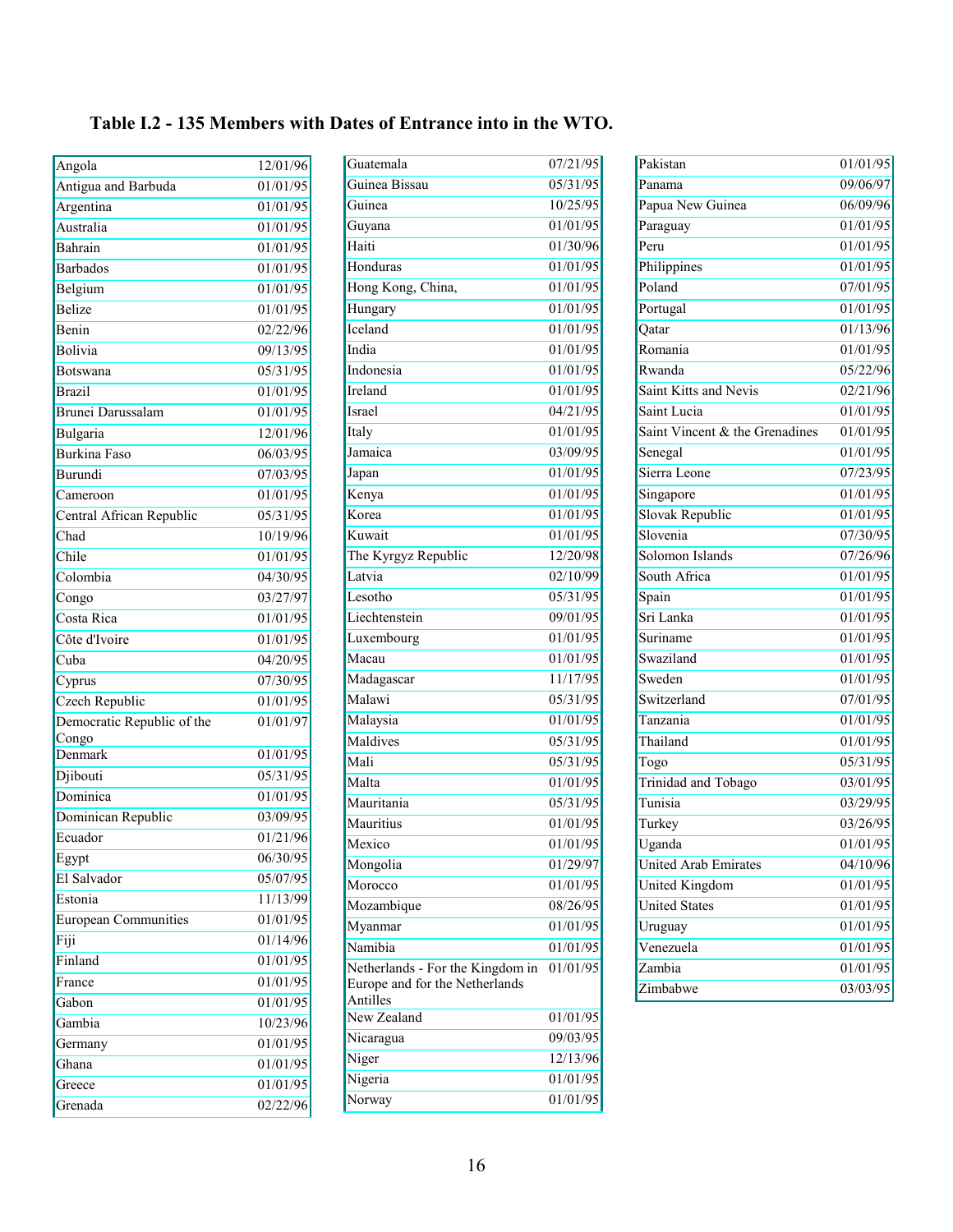Annex III outlines the Trade Policy Review Mechanism (TPRM), which

establishes the first organized process for the review of trade practices by the members of

the WTO. Annex IV includes additional Plurilateral Agreements, and the multilateral

agreements among members which along with Annex I make-up the framework of the

 $WTO.$ <sup>29</sup>

The principles inherent in the WTO include promoting a trading system that

includes:

Non-discrimination- through applying Most Favored Nation Status (MFN) and national treatment principles; Reciprocity- by allowing automatic exchange of markets among members; Liberalization- through negotiating lower tariffs and bringing down other barriers and allowing progressive market opening; Predictability- through having countries "bind" their commitments, thereby promising not to raise barriers without compensating members if they renege; Fairness- through discouraging unfair competitive practices such as export subsides and dumping (selling products below cost to gain market share); Helpfulness to less developed countries- by allowing more time to adjust to agreements and providing greater flexibility as well as special privileges.30

The WTO also has a formal institution known as the WTO Secretariat which is

headquartered in Geneva, Switzerland.<sup>31</sup>

### **Theoretical Assumptions for WTO Study**

The WTO is aware of the need for a more just application of trade liberalism and

also a desire for the protection of the environment (two issues of little concern to liberal

ideology). The main basis for the establishment of GATT in 1948 was to reduce political

intervention in international trade in the form of tariffs. Further, the WTO is clearly

committed to furthering the goal of economic liberalization. As an international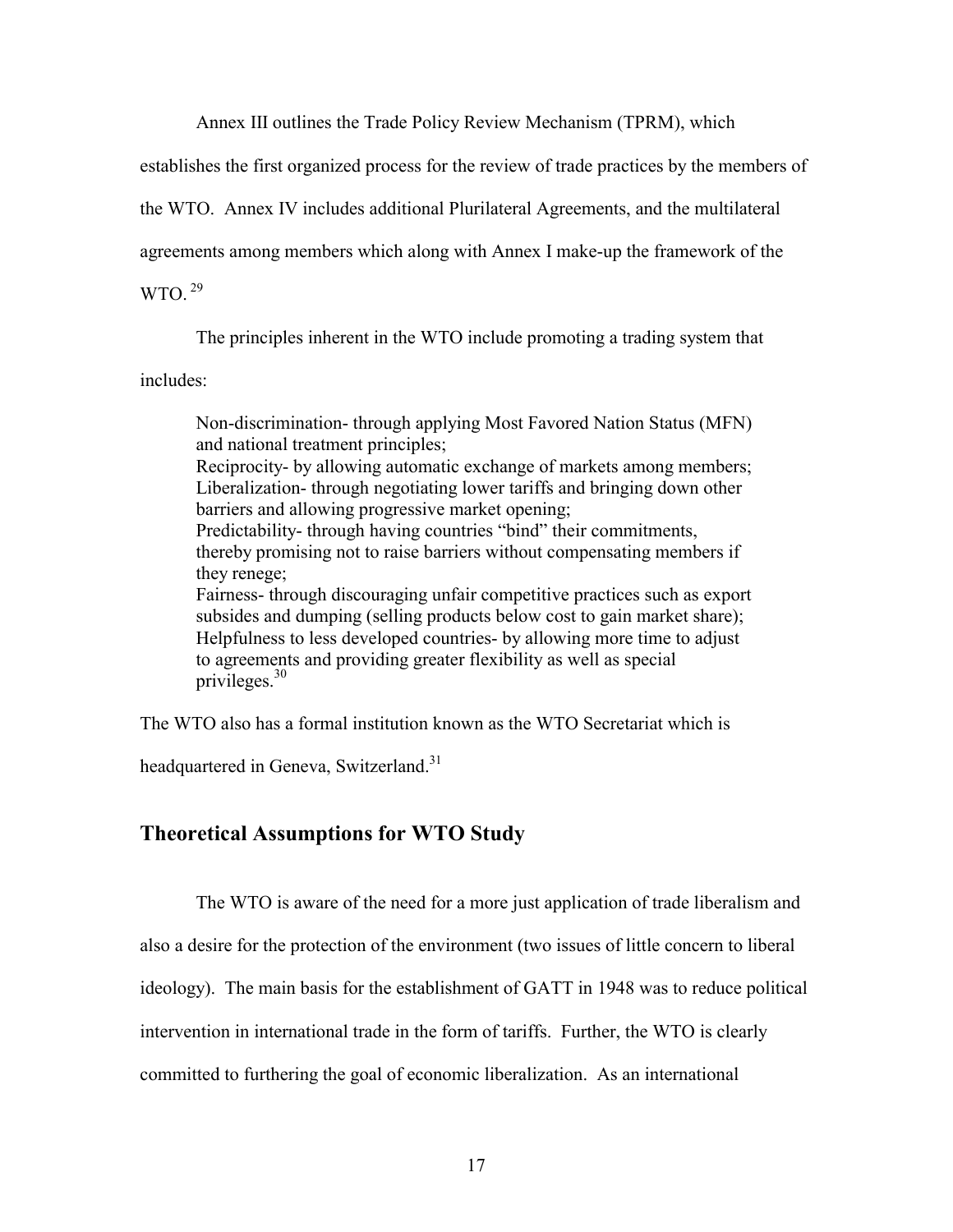organization, the WTO does attempt to impose rules on the system and to regulate international trade relations. However, the WTO also aims to promote cooperation and to resolve disputes through a process acceptable to its Members.

 In the most recent WTO Annual Report (1998), the WTO addresses three common arguments for interventionist policies that are contrary to the tenets of economic liberalization. The first of these arguments concerns a large economic power manipulating its terms of trade (TOT) in the form of tariffs to benefit the large economy at the expense of its trading policies. When a country is powerful enough to exert their power over the market, theory would suggest that by forcing trading partners to absorb some of the tariff by lowering their pre-tariff price, the larger economy would increase its welfare.<sup>32</sup> However, according to studies addressing TOT effect, protectionist policies may increase the larger economy's welfare, but the gains are very small. Further, these gains are smaller than the larger country may have experienced by leaving the sector free of tariffs. According to a report by de Melo and Tarr (1992), there is a risk that a country attempting this type of manipulation may not have enough information and could possibly impose too high a tariff leading to excessive consumer losses in the country imposing the restriction. $33$ 

 The second argument concerns a need for protection of infant industries. According to this tenet, certain industries in developing countries may have a comparative advantage in their industry but cannot compete with established industries already present in their country. Therefore, temporary protective measures are instituted to allow the industry to grow strong enough to compete with the established industries. These temporary measures could include tax breaks or more drastic measures such as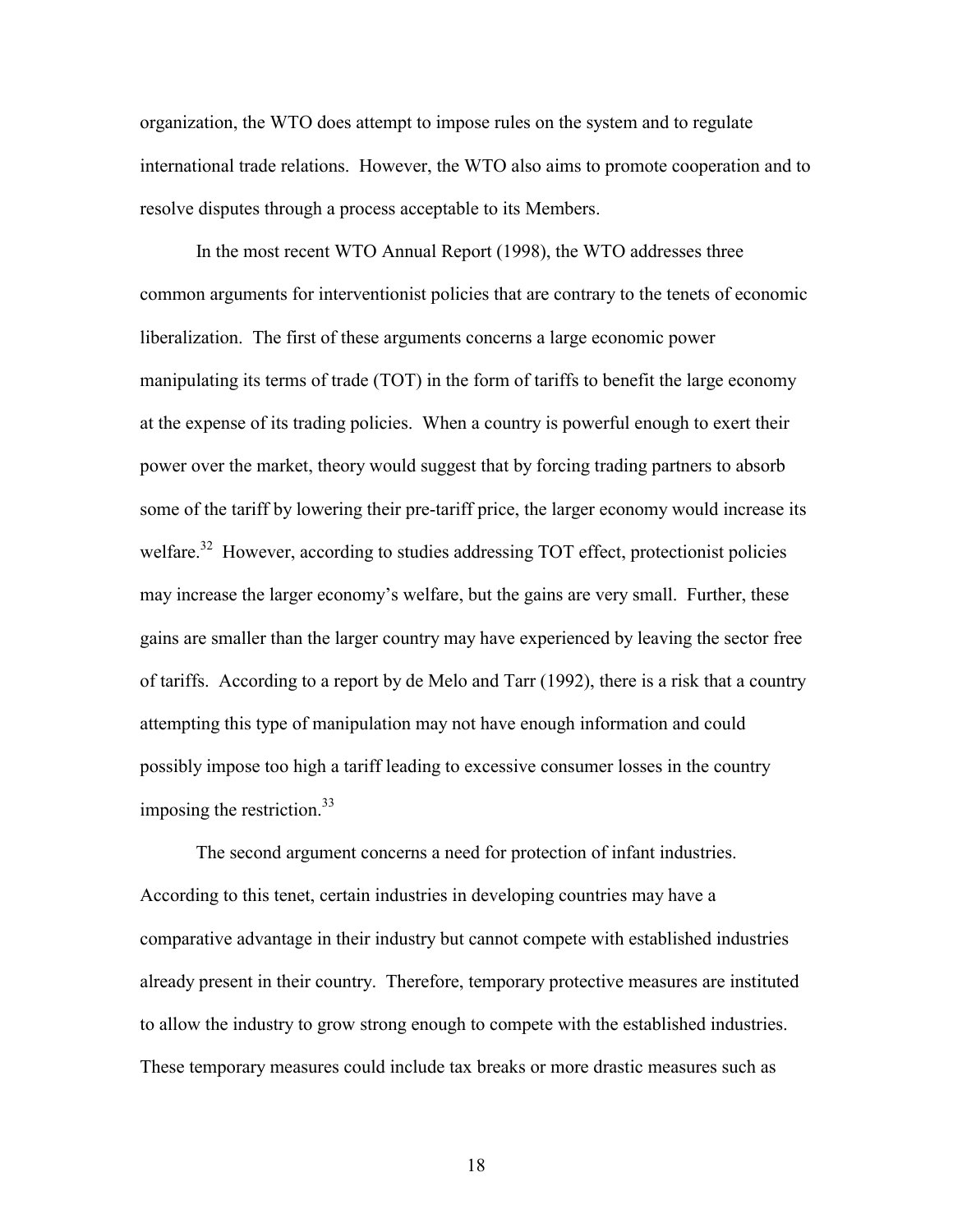restricting the markets of the established industries. According to the WTO, the problem with this type of intervention is that it is inefficient and may create distortions in other parts of the economy. Grossman and Horn have also shown that such policies may not be able to protect the infant industry. The WTO suggestion is to train and educate the infant industry to compete better, not to impose trade restrictions.<sup>34</sup> A further argument against this type of policy is the difficulty in the selection process (which firms deserve protection) and the possibility that the policy may become a permanent measure.<sup>35</sup>

 The third argument for restrictive trade policies concerns strategic trade policies in industries where average production costs are reduced as output increases. By imposing restrictions on imports, a country can increase the protected industry's output, thereby increasing its profits at the expense of the competing foreign firms. This is a realistic possibility and the basis for the initiation of many tariffs. However, according to Baldwin and Krugman (1988), the gains from such policies may not outpace the gains that could have been made without the policy. An example given is the Japanese strategic trade policy on its semi-conductor industry. Their study shows that had Japan not imposed a trade restriction, both the US and Japan would have experienced greater economic growth.<sup>36</sup>

In summary, although trade restrictive policies can be successful for some protective industries, the gains are usually small. Also, the difficulties and expense of implementing these policies coupled with the possibility of initiating harmful protective policies leaves the WTO to conclude that the multilateral commitment to liberal trade policy is still best course of action.<sup>37</sup>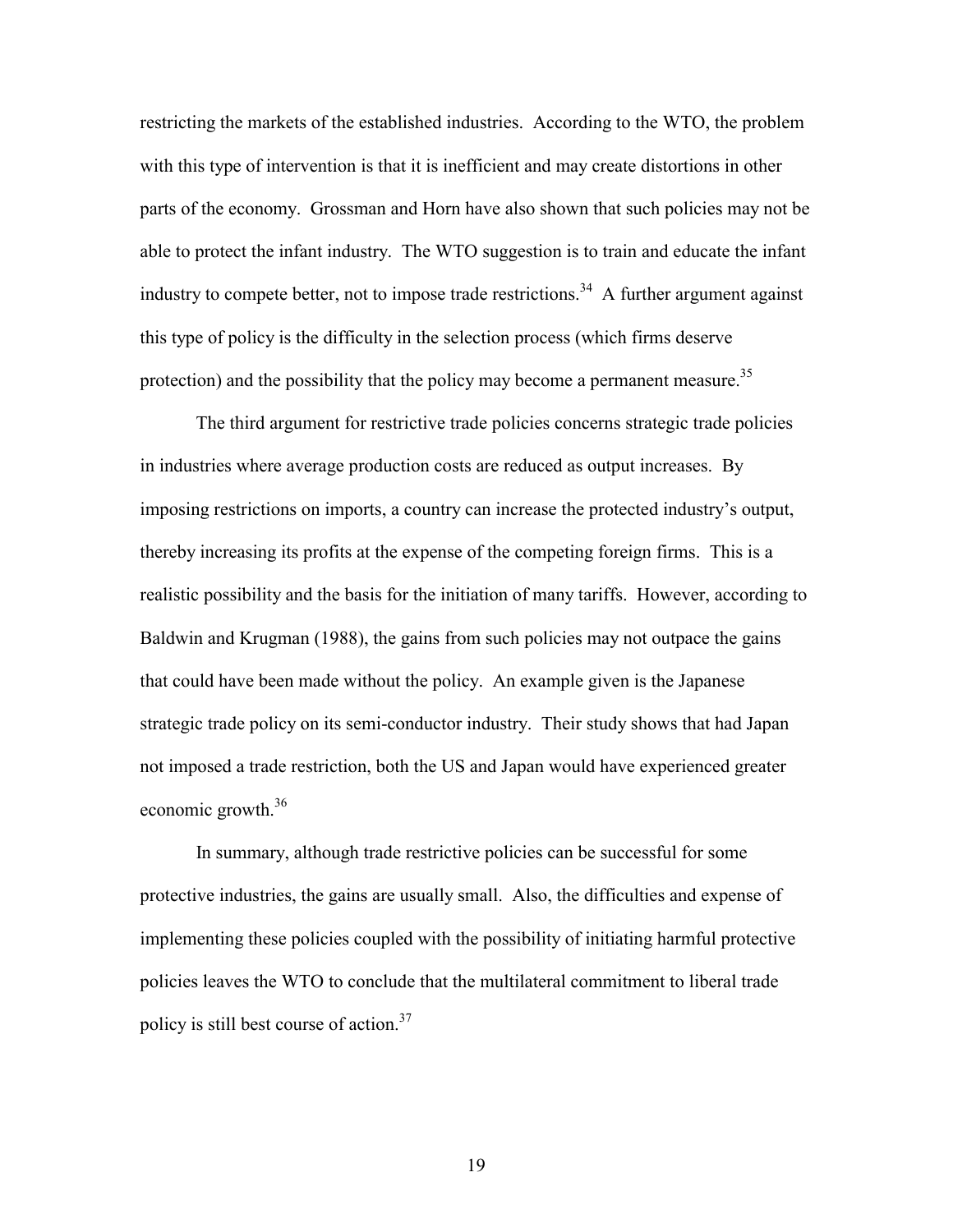This defense of the liberal perspective is difficult to ignore considering the enormous growth in the post-war period. This research will assume the tenants of liberalism as it relates to international trade are being proven correct. However, this research as well as the WTO does not completely agree with all aspects of liberalism.

The WTO policies toward developing nations indicate that the WTO is attempting a more just and equal international system. The fact that developing nations have a voice in the international arena indicates that progress is being made and that there is a concern for whom achieves wealth, not just that wealth is achieved. Further, environmental concerns are also a major concern at the WTO. This again indicates a departure from a complete reliance on the liberal ideology. As with many successful capitalist countries today, the WTO is attempting to blend social welfare policies with economic liberalization. Reductions in possible economic growth for issues such as the developing countries and the environment are clearly becoming an acceptable course of action in the international political economy.

### **Dispute Settlement Procedure**

 The process for resolving trade disputes is set forth in Annex 2 of the WTO Agreement negotiated in the Uruguay Round Agreements. The Understanding on Rules and Procedures Governing the Settlement of Disputes or Dispute Settlement Understanding (DSU) applies:

1) To disputes involving provisions of the Multilateral Trade Agreements listed in Appendix 1 of the DSU including the Multilateral Agreement on Trade in Goods in Annex 1A, the General Agreement on Trade in Services (GATS) in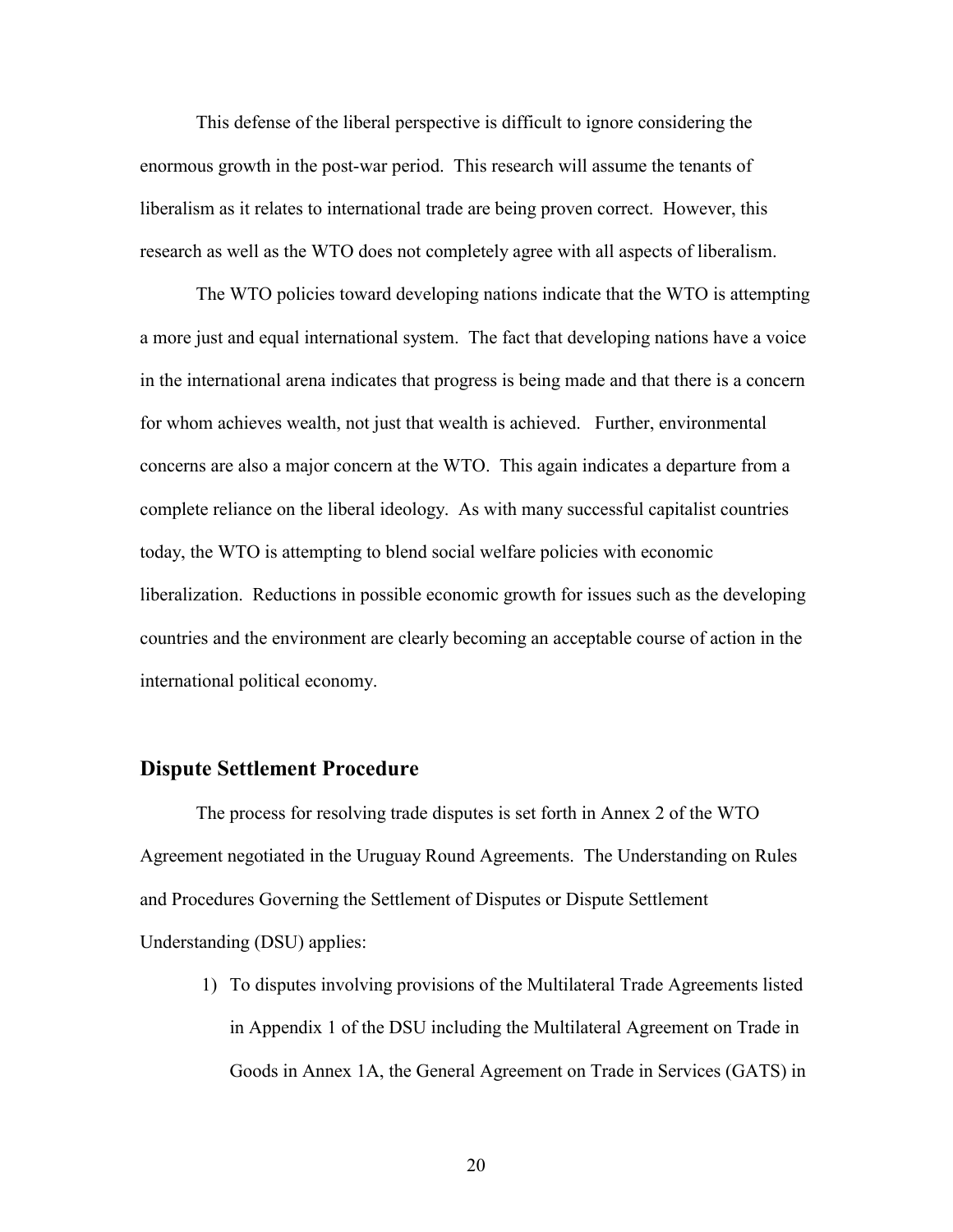Annex 1B, and the Agreement on Technical Barriers to Trade (TRIPS) in Annex 1C of the WTO Agreement; and

2) To disputes between WTO Members concerning their rights and obligations under the DSU. Article 23 of the DSU clearly outlines these rights and obligations stating that WTO members "shall not make a determination to the effect that a violation has occurred, that benefits have been nullified or impaired or that the attainment of any objective of the covered agreements has been impeded, except through recourse to dispute settlement in accordance with the rules and procedures of this understanding.<sup>338</sup>

Once a dispute is filed with the Dispute Settlement Body (DSB) it enters the first stage of the process, consultation. Once the consultation is requested, the parties have 60 days to meet and attempt to resolve the dispute on their own. If these talks fail the parties can also request help and mediation from the WTO Director General. 39 If the parties do not meet or an agreement is not reached, the second stage is implemented: the establishment of a panel. The panel is to be established within 45 days of request. The defending party may block the establishment of the panel once, but at the next meeting of the DSB (which meets monthly) a panel is automatically appointed unless there is a consensus among WTO members not the establish the panel. Panels consist of three and occasionally five members usually chosen through negotiations between the parties involved. If the parties cannot agree, the panelists are selected by the WTO Director General. A panel is chosen from a permanent list of well-qualified representatives from all members of the WTO. The panelists serve "in their individual capacities" and "cannot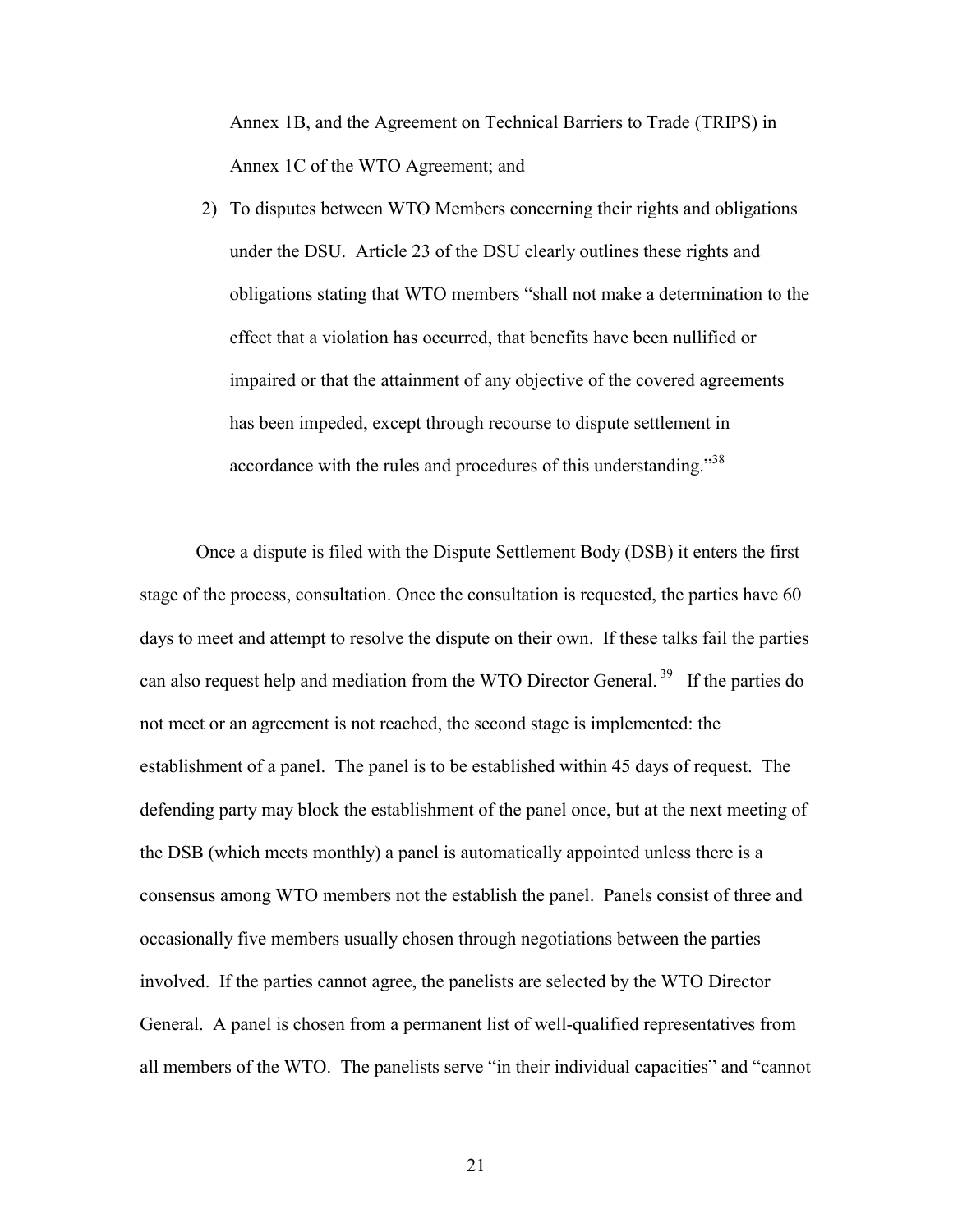receive instructions from any government.<sup> $40$ </sup> The panel is to submit their report to the parties involved within six months unless there are emergency circumstances such as a complaint involving perishable good. In these cases, the time requirement is shortened to three months.

During the six-month period (or three-month period in emergency situations) the panel is to adhere to the procedural stages outlined in the DSU. Before the panel holds its first hearing, each party in the dispute presents its case in writing to the panel. At the first hearing the parties present their cases orally to the panel.

The next stage is the rebuttals. Each party submits written rebuttals and oral arguments are held at the panel's second hearing. Once rebuttals are completed the panel may choose to "consult experts or appoint an expert review group to prepare an advisory report. $1,41$ 

Once the Panel has consulted with the advisory experts, it prepares a first draft of their report (The first draft does not include findings). The two parties then have two weeks to prepare comments on the report. Then the panel submits an interim report, including findings, to the parties giving them one week to request an interim review. $42$ An interim review may include additional meetings with the parties involved. The panel then submits their final report to the parties and three weeks later to the entire WTO membership. If the panel finds that the trade measure in question violates WTO Agreements or obligations, it recommends that the measure be removed, or changed, to be considered consistent with WTO rules. The panel may also suggest how this can be done.43 According to the DSU, the report becomes a ruling within 60 days unless the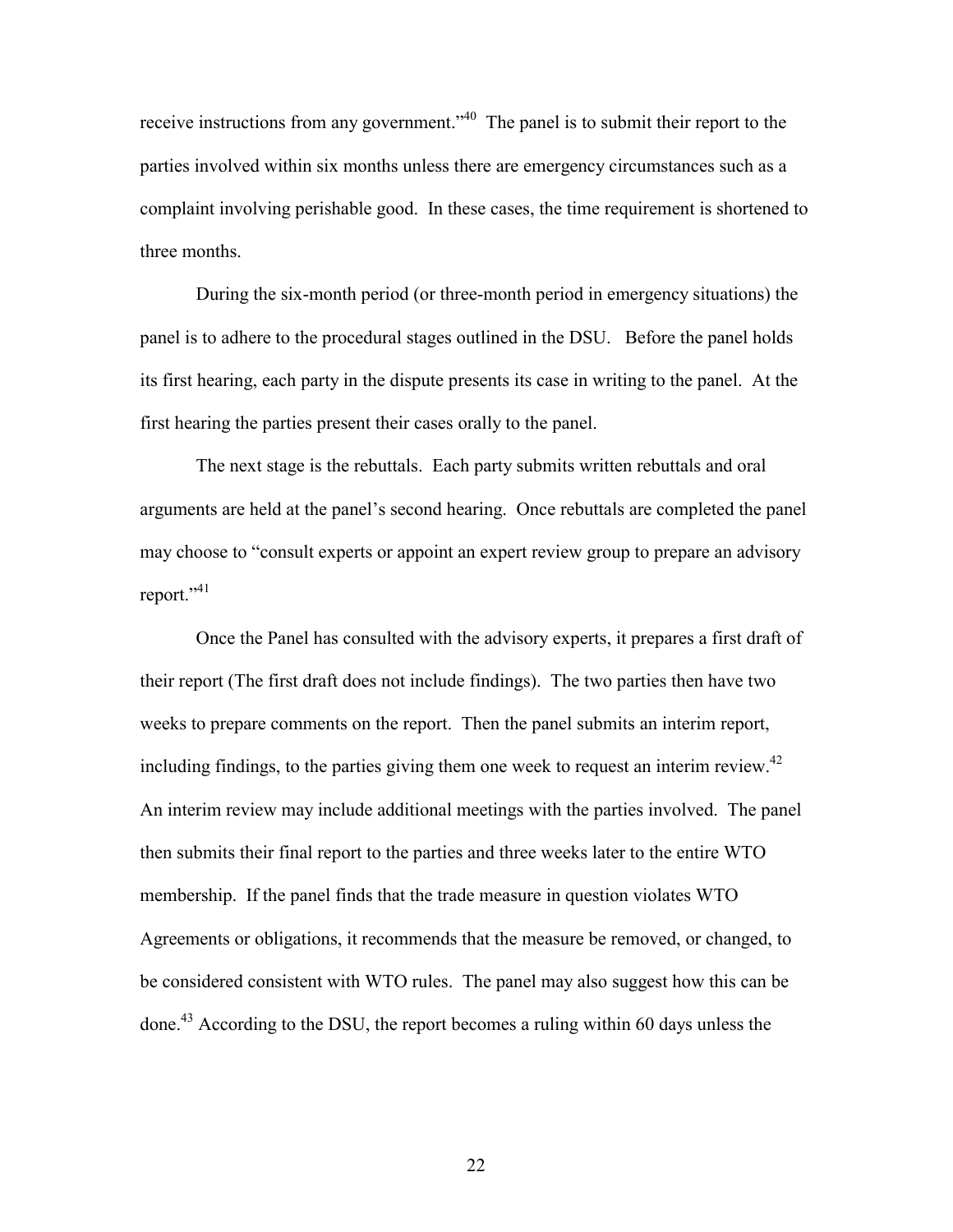members of the WTO reject it unanimously.<sup>44</sup> Both parties are allowed to appeal the panel's ruling which will be heard by an appeal panel.

The appeal panel is comprised of three members of a seven-member "Appellate" Body". The members of this body are appointed by the DSB to four-year terms. They are to be representative of the WTO membership and they must be experts in the field of law and international trade. They must not be affiliated with any government.<sup>45</sup> The Appellate Body can uphold, modify, or reverse panel rulings "based on points of law such as legal interpretation --[but] they are not allowed to reexamine existing evidence or examine new evidence.<sup> $146$ </sup> The DSU stipulates that the appeal process should not last more than 60 days and shall not exceed 90 days. Appeal reports must be accepted or rejected by the DSB within 30 days. As with the panel report, only a consensus of the DSB can reject an appeal report.<sup>47</sup>

At this point in the process, the parties have received the rulings and the dispute should be brought to its planned conclusion. However, the WTO dispute settlement case, *European Communities - Measures Affecting Meat and Meat Products (Hormones), complaint by the United States*, has initiated a different form of resolution. As explained above, once the Panel and the Appellate body have made a ruling, the losing party is required to remove the measure or measures found inconsistent with the WTO Agreements. The Dispute Settlement Body is designed with this resolution in mind. However, if the losing party does not wish to remove or modify its measures, then the DSB authorizes the winning parties to initiate retaliation measures equal to the monetary value of the inconsistent trade measure or measures. This amount is determined through mediation by the WTO.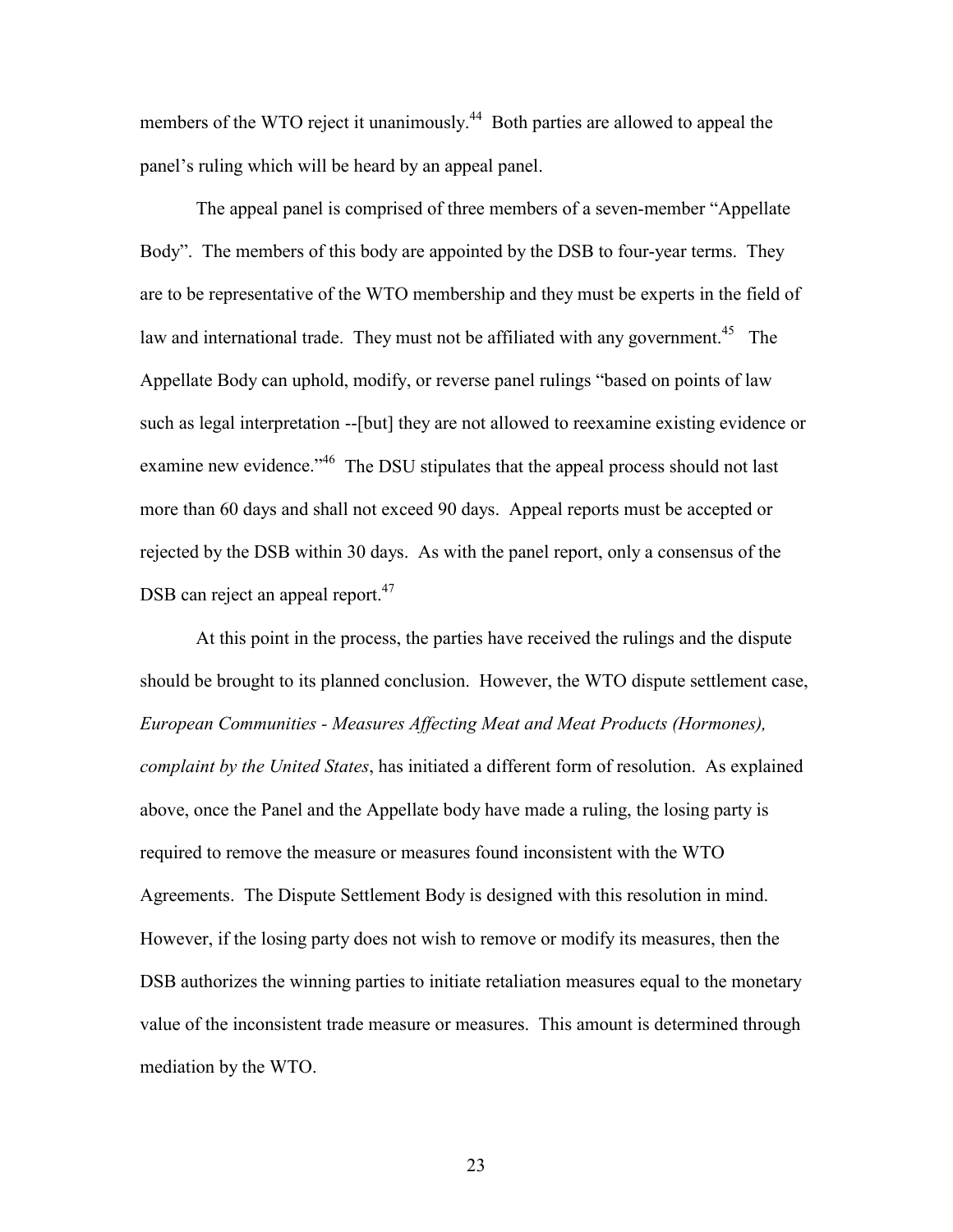### **TABLE 1.3 - Resolved WTO Dispute Settlement Cases**

1. United States - Standards for Reformulated and Conventional Gasoline, complaints by Venezuela (WT/DS2) and Brazil (WT/DS4). The US announced implementation of the recommendations of the DSB as of 19 August 1997, at the end of the 15-month reasonable period of time.

2. Japan - Taxes on Alcoholic Beverages, complaints by the European Communities (WT/DS8), Canada (WT/DS10) and the United States (WT/DS11). The period for implementation was set by the Arbitrator at 15 months from the date of adoption of the reports i.e. it expired on 1 February 1998. Japan presented modalities for implementation which were accepted by the complainants.

3. United States - Restrictions on Imports of Cotton and Man-Made Fibre Underwear, complaint by Costa Rica (WT/DS24). The US announced that the measure at issue expired as of 27 March 1997.

4. Brazil - Measures Affecting Desiccated Coconut, complaint by the Philippines (WT/DS22) - no implementation issue in view of the result.

5. United States - Measure Affecting Imports of Woven Wool Shirts and Blouses, complaint by India (WT/DS33). The US announced that the measure was withdrawn as of 22 November 1996, before the Panel had concluded its work. Therefore, no implementation issue arose.

6. Canada - Certain Measures Concerning Periodicals, complaint by the United States (WT/DS31). The implementation period was agreed by the parties to be 15 months from the date of adoption of the reports i.e. it expired on 30 October 1998. Canada has withdrawn the contested measure.

7. European Communities - Regime for the Importation, Sale and Distribution of Bananas, complaints by Ecuador, Guatemala, Honduras, Mexico and the United States (WT/DS27). The period for implementation was set by arbitration at 15 months and 1 week from the date of the adoption of the reports i.e. it expired on 1 January 1999. The EC has revised the contested measures. On 18 August 1998, the complainants requested consultations with the EC (without prejudice to their rights under Article 21.5), for the resolution of the disagreement between them over the WTO-consistency of measures introduced by the EC in purported compliance with the recommendations and rulings of the Panel and Appellate Body. At the DSB meeting on 25 November 1998, the EC announced that it had adopted the second Regulation to implement the recommendations of the DSB, and that the new system will be fully operational from 1 January 1999. On 15 December 1998, the EC requested the establishment of a panel under Article 21.5 to determine that the implementing measures of the EC must be presumed to conform to WTO rules unless challenged in accordance with DSU procedures. On 18 December 1998, Ecuador requested the re-establishment of the original panel to examine whether the EC measures to implement the recommendations of the DSB are WTO-consistent. At its meeting on 12 January 1999, the DSB agreed to reconvene the original panel, pursuant to Article 21.5 of the DSU, to examine both Ecuador's and the EC's requests. Jamaica, Nicaragua, Colombia, Costa Rica, CotÈ d' Ivoire, Dominican Republic, Dominica, St. Lucia, Mauritius, St. Vincent, indicated their interest to join as third parties in both requests, while Ecuador and India indicated their third-party interest only in the EC request. On 14 January 1999, the United States, pursuant to Article 22.2 of the DSU, requested authorisation from the DSB for suspension of concessions to the EC in an amount of US\$520 million. At the DSB meeting on 29 January 1999, the EC, pursuant to Article 22.6 of the DSU, requested arbitration on the level of suspension of concessions requested by the United States. The DSB referred the issue of the level of suspension to the original panel for arbitration. Pursuant to Article 22.6 of the DSU, the request for the suspension of concessions by the United States was deferred by the DSB until the determination, through the arbitration, of the appropriate level for the suspension of concessions. In the panel requested by the EC, pursuant to Article 21.5 of the DSU, the panel found that, because a challenge had actually been made by Ecuador regarding the WTO-consistency of the EC measures taken in implementation of the DSB recommendations, it was unable to agree with the EC that the EC must be presumed to be in compliance with the recommendations of the DSB. In the panel requested by Ecuador, pursuant to Article 21.5 of the DSU, the panel found that the implementation measures taken by the EC in compliance with the recommendations of the DSB were not fully compatible with the EC's WTO obligations. In the arbitration, under Article 22.6 of the DSU, necessitated by the EC's challenge to the level of suspension sought by the United States (\$520 million), the arbitrators found that the level of suspension sought by the United States was not equivalent to the level of nullification and impairment suffered as a result of the EC's new banana regime not being fully compatible with the WTO. The arbitrators accordingly determined the level of nullification suffered by the United States to be equal to \$191.4 million. The arbitrator's report and the reports of the panels were issued to the parties on 6 April 1999, and circulated to Members on 9 and 12 April 1999 respectively. On 9 April 1999, the United States, pursuant to Article 22.7 of the DSU, requested that the DSB authorize suspension of concessions to the EC equivalent to the level of nullification and impairment i.e. \$191.4 million. On 19 April 1999, the DSB authorized the United States to suspend concessions to the EC as requested. The report of the panel requested by Ecuador, under Article 21.5 of the DSU, was adopted by the DSB on 6 May 1999.

8. India - Patent Protection for Pharmaceutical and Agricultural Chemical Products, complaint by the United States (WT/DS50). The period of implementation was agreed by the parties to be 15 months from the date of the adoption of the reports i.e. it expires on 16 April 1999. India has undertaken to comply with the recommendations of the DSB within the implementation period. At the DSB meeting on 28 April 1999, India presented its final status report on implementation of this matter which disclosed the enactment of the relevant legislation to implement the recommendations and rulings of the DSB.

9. European Communities - Measures Affecting Meat and Meat Products (Hormones), complaint by the United States (WT/DS26), and Canada (WT/DS48). The period for implementation was set by arbitration at 15 months from the date of the adoption of the reports i.e. it expires on 13 May 1999. The EC has undertaken to comply with the recommendations of the DSB within the implementation period. At the DSB meeting on 28 April 1999, the EC informed the DSB that it would consider offering compensation in view of the likelihood that it may not be able to comply with the recommendations and rulings of the DSB by the deadline of 13 May 1999. On 3 June 1999, the United States and Canada, pursuant to Article 22.2 of the DSU, requested authorisation from the DSB for the suspension of concessions to the EC in the amount of US\$202 million and Can.\$75 million, respectively. The EC, pursuant to Article 22.6 of the DSU, requested arbitration on the level of suspension of concessions requested by the United States and Canada. The DSB referred the issue of the level of suspension to the original panel for arbitration.

**Source: WTO Web Site**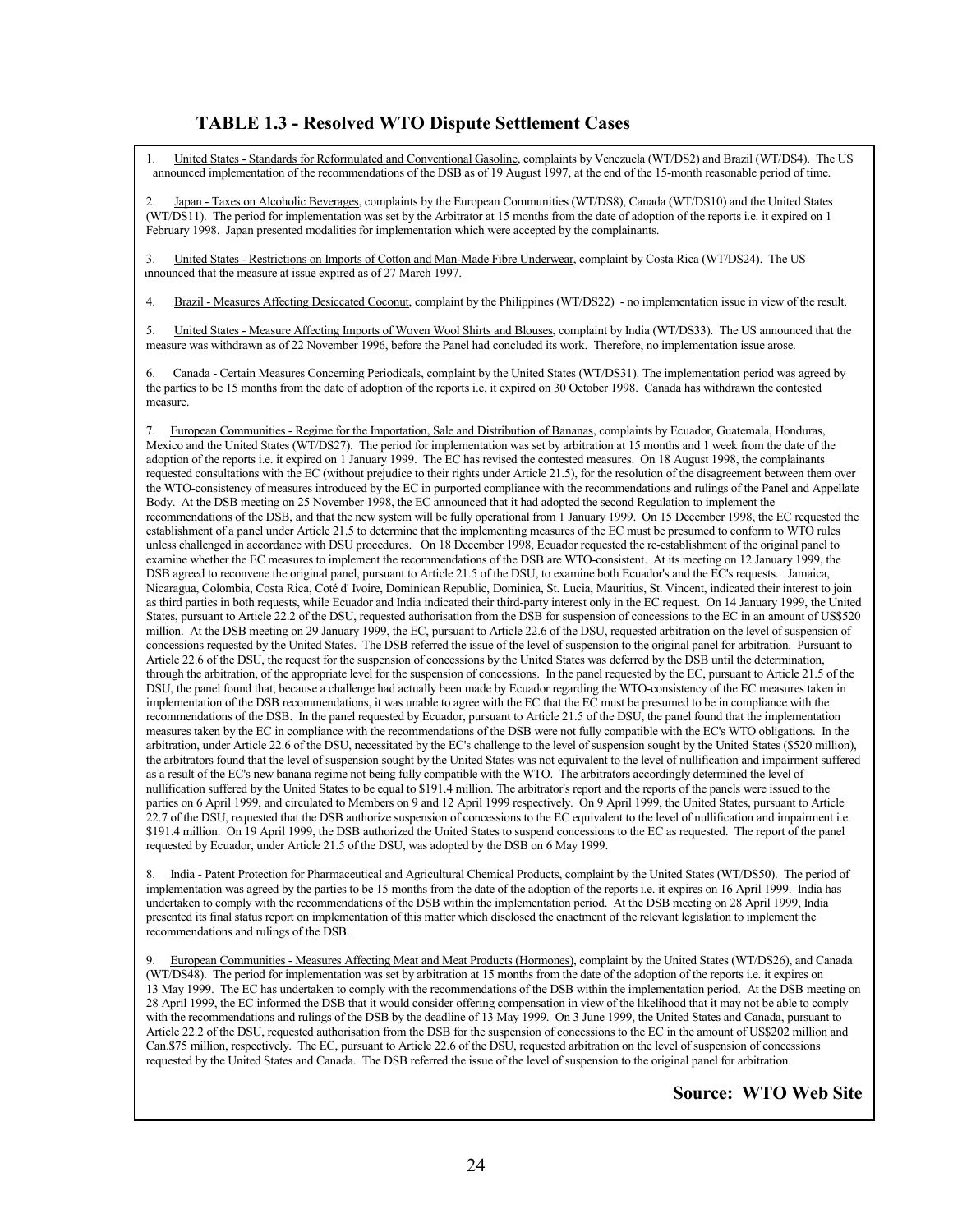Although this type of resolution is allowed for in the Dispute Settlement Understanding, experts such as John Jackson, currently Professor of Law at Georgetown University as well as Yntema Professor of Law Emeritus at the University of Michigan have argued that this is not how the process was intended to function and may undermine the credibility of the WTO**. 48**

The European Union (EU) is the first contracting Member to accept retaliatory measures in lieu of removal of the affected measures. This form of resolution can be construed as a disregard for the tenants upon which the WTO was created. If other member states follow the lead of the EU and accept retaliation for lost cases rather than revising their trade measures, this could undermine the effectiveness of the WTO and lead to lack of support from current contracting Members. The next chapter will introduce the WTO Trade Dispute *EC-Hormones, Complaint by the United States* and describe how the EU used procedures within the WTO Dispute Settlement Understanding (DSU) as well as other actions outside of the WTO Dispute Settlement mechanism to delay removing trade policies inconsistent with the agreements under the WTO.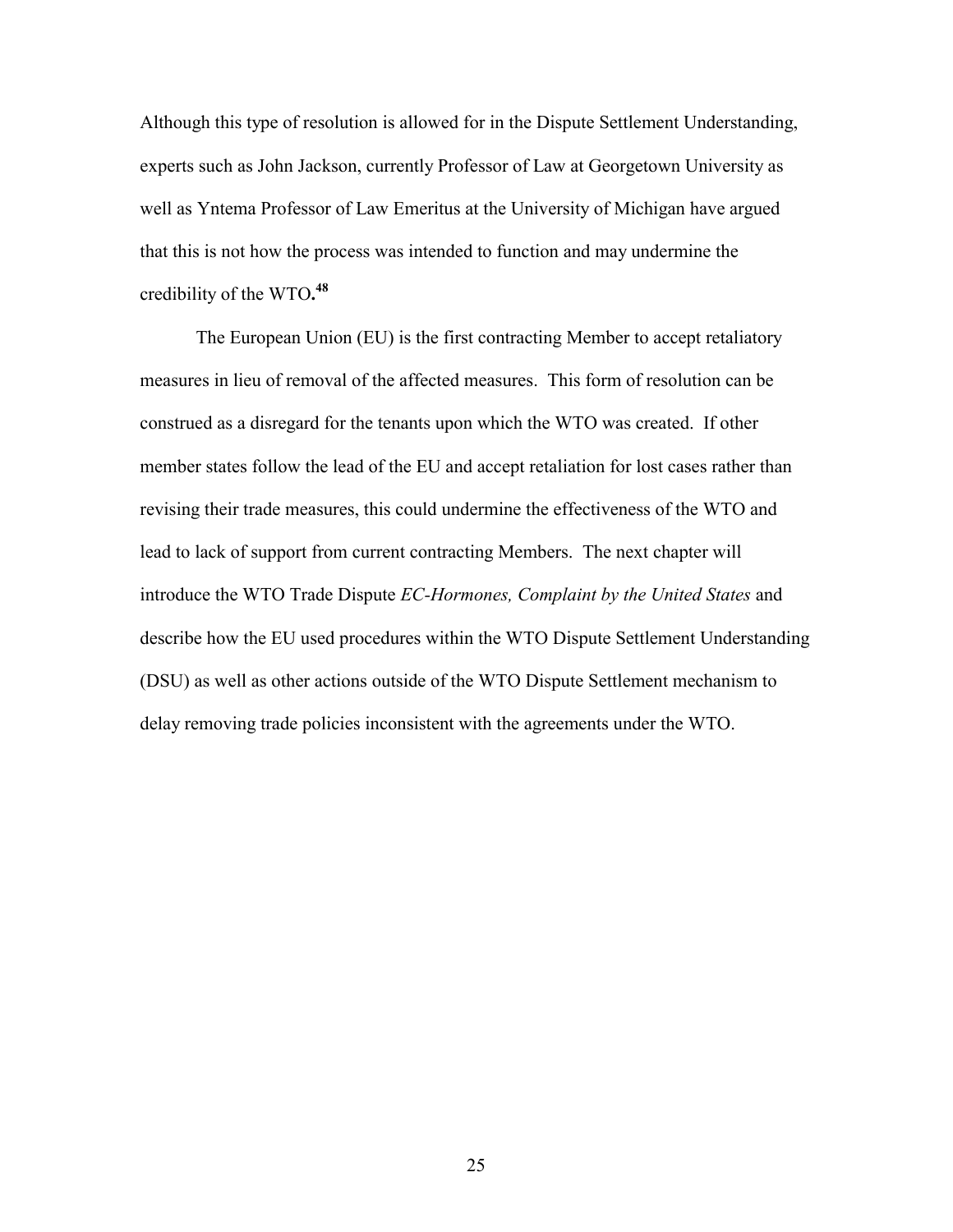### **Chapter II - WTO Dispute Settlement Case: EC-Hormones**

Chapter I provided background information on the World Trade Organization and its predecessor organization, the General Agreement of Tariffs and Trade (GATT). Chapter I also introduced the WTO's enforcement arm, the Dispute Settlement Body (DSB), and described how the dispute settlement process is designed to operate. This background should provide sufficient background for the description of the WTO Dispute Settlement process.

This chapter uses the case: *European Communities – Measures Concerning Meat and Meat Products (Hormones)* to illustrate how the mechanics of the dispute process work. This chapter also raises the question as to whether the actions of the losing party in this case, in pursuit of its objectives, misused the system through delaying tactics, and as a result damaged the credibility of the WTO as an effective player in the resolution of international trade disputes. Chapter III will analyze this last point in considerable detail.

Analysis of the *EC-Hormones* case will show how tactics, such as delay, employed by the EU can potentially damage the dispute settlement process. At what point do such actions undermine the ability of the WTO to settle international trade disputes? Further, how will these actions affect the credibility of the WTO as an international actor? This Chapter addresses the following question:

*Are the actions taken by the European Union in EC- Measure Concerning Meat and Meat Products (Hormones) delaying the dispute settlement process and increasing the transaction costs of the WTO Dispute Settlement Body to the extent of undermining the established function of the World Trade Organization?*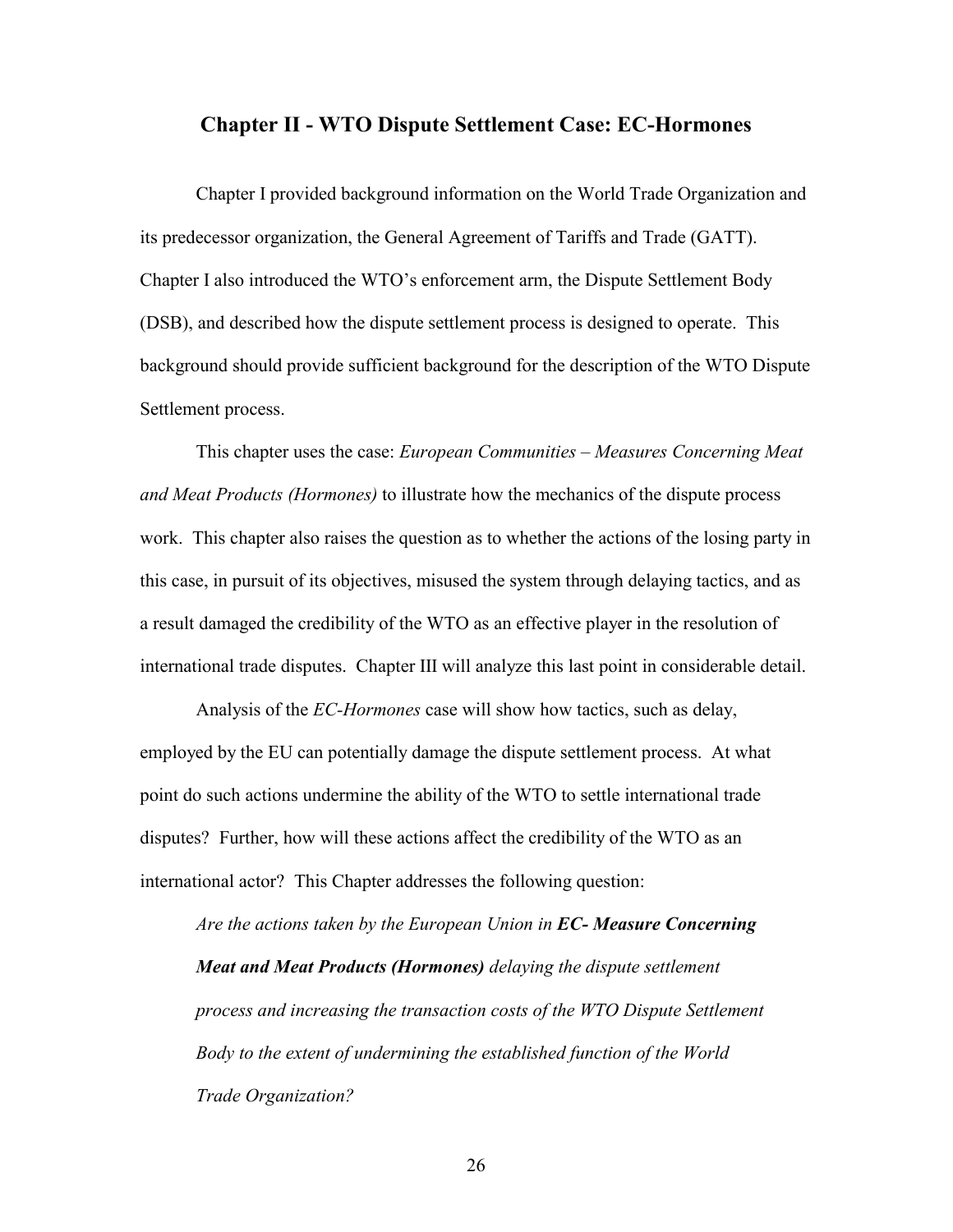The Dispute Settlement Body (DSB) of the World Trade Organization (WTO) has been in operation since 1995. The DSB is the mechanism established as a key component of the WTO by the Uruguay Round of multilateral trade negotiations in 1994 to resolve international trade disputes (See Chapter I for discussion of the Uruguay Round negotiations).

Among the primary functions of the WTO is to enforce adherence to trade agreements established by previous multilateral trade negotiations represented by the texts of the General Agreement on Tariffs and Trade (GATT). The GATT era (1948- 1994) was extremely successful in reducing tariffs and promoting liberalization of international trade. However, GATT was only a provisional system with a "limited field of action."<sup>49</sup>

The establishment of the World Trade Organization with its increased enforcement powers brought high hopes for a successful international body able to enforce rules of trade between nations. Early indications show that the WTO has achieved some successes. However, the WTO only came into force in January of 1995 and the total number of completed cases is still relatively small. In terms of compliance by the losing party, the list of successful resolutions is even smaller.

As of July 1999, a total of nine cases had reached the stage where both the Panel and Appellate Body rulings had been completed. Of these nine cases, eight involved the United States, five as a complainant and three as a respondent.

The dispute case, *European Communities – Measures Concerning Meat and Meat Products (Hormones)*, offers an excellent case for demonstrating not only the full dispute settlement process, but also the time required for a case to reach a conclusion in terms of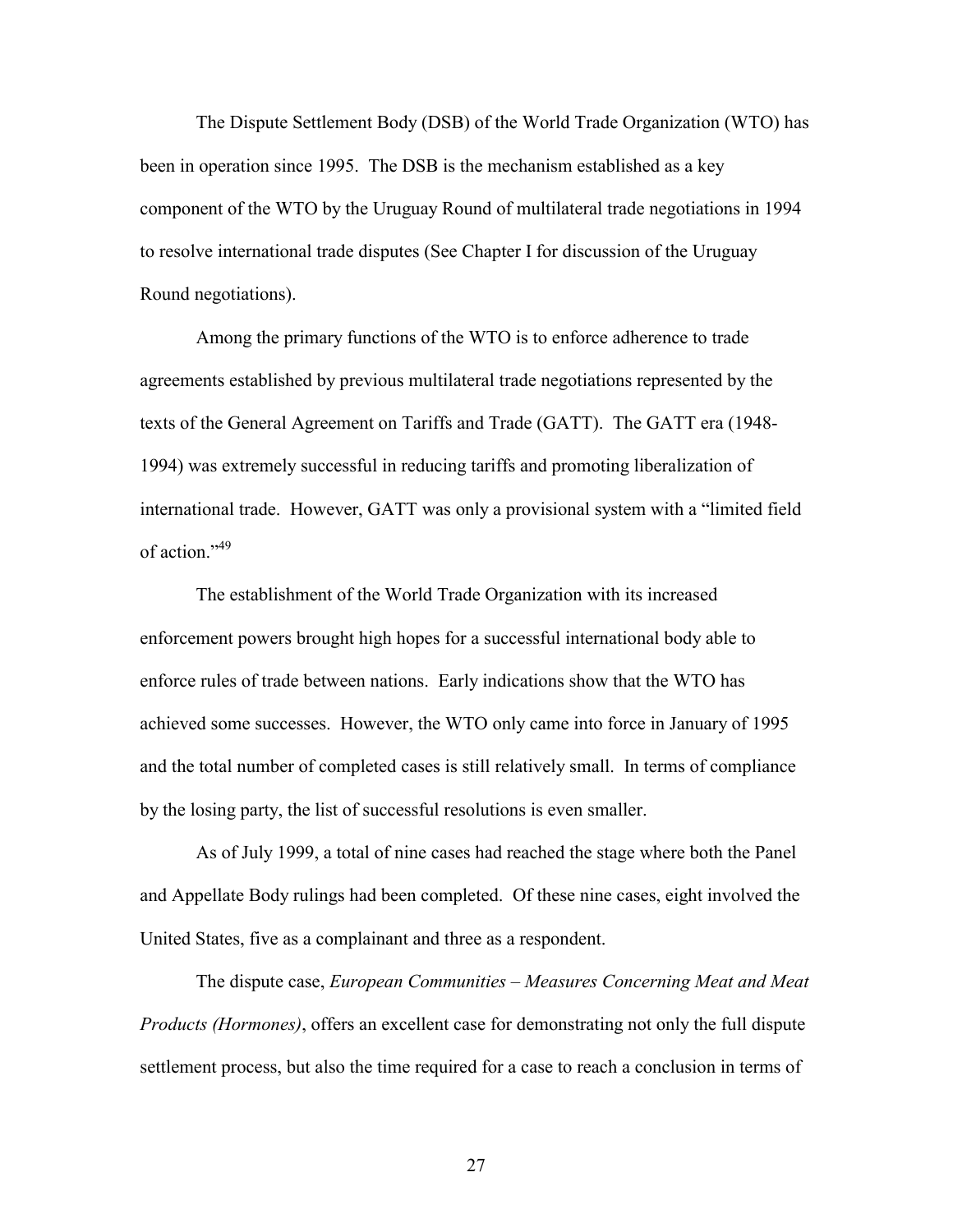compliance. Compliance can be defined as the actions of the losing to bring their policy or policies, found to be inconsistent with the GATT Agreements, in line to the satisfaction of the WTO as well as the complaining parties.

The actions taken by the European Union<sup>50</sup> prior to the establishment of the WTO illustrate how a nation, whose trade policies are challenged, can draw out the process through a series of delaying tactics (This dispute originated in 1987, some seven years before the WTO was formally established). Once the WTO was established, and a Panel convened under the new dispute settlement process, the longest and most resource intensive dispute case in the short history of the WTO began. Whether or not the European Union elected to delay the process, knowing that it would eventually lose the dispute does not change the end result. This case has placed considerable strain on the WTO.

### **Summary of the Case History**

Starting in the 1970s, consumers in the EU started to be concerned over the use of growth hormones in livestock. Partly due to the illegal use of dethystilboestraol (DES) in veal production, and the occurrence of hormonal irregularities in adolescents in Italy, the EU began drafting legislation banning certain growth hormones except for therapeutic or zoo-technical purposes. The legislation resulted in the following Directives of the Council of Ministers:

- ♦ Council Directive 81/602/EEC of July 31, 1981;
- ♦ Council Directive 88/146/EEC of March 7, 1988; and
- ♦ Council Directive 88/299/EEC of May 17, 1988.

These directives all relate to "an EU prohibition of the import of meat and meat

products derived from cattle where either the natural hormones: oestradiol-17β,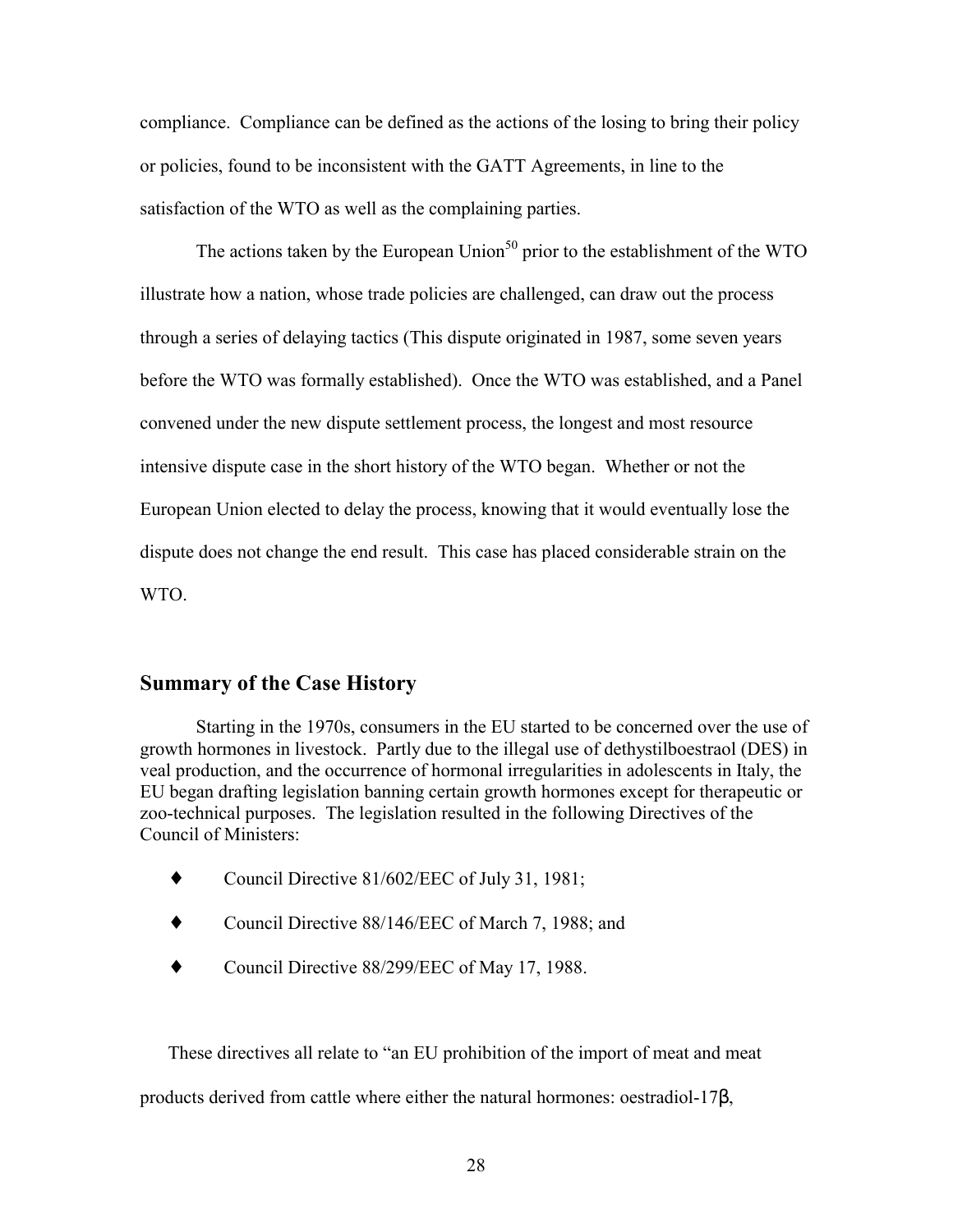progesterone or testosterone, or the synthetic hormones: trebolone acetate, zeranol or melengestrol acetate ("MGA"), have been administered for growth promotion purposes.<sup> $51$ </sup> These six hormones are legal in the United States, but were made illegal in the EC starting in 1981.

The United States first raised this issue in March of 1987 during the early stages of the Uruguay Round of multilateral trade negotiations. Arguing that the three Council Directives were not supported by scientific evidence and were in violation of the Agreement on Technical Barriers to Trade (TBT) Agreement, the US requested the establishment of a "technical expert group ("TEG") pursuant to Article 14.5 of the TBT Agreement. The TBT Agreement was signed by 102 nations during the Tokyo Round of multilateral trade negotiations. The EU denied the US' request stating that the use of growth promotion hormones was a process and production method (PPM) and, thus, was not subject to the TBT Agreement.<sup>52</sup> The EU instead requested the establishment of a Panel to evaluate the case.

The case went unresolved, and in 1989, the United States "introduced retaliatory measures in the form of 100 per cent ad valorem duties on a list of products imported from the European Communities.<sup> $553$ </sup> The EU then requested the establishment of a Panel to address the US duties, but the US blocked this action.<sup>54</sup> The US and the EU formed a joint task force to address the problem in 1989. The task force was only able to reduce the list of products subject to the US retaliation. When the US requested that the matter be addressed under the newly formed Dispute Settlement Body, the WTO convened a Panel to hear the case and the US withdrew its retaliation measures (see Box 2.1).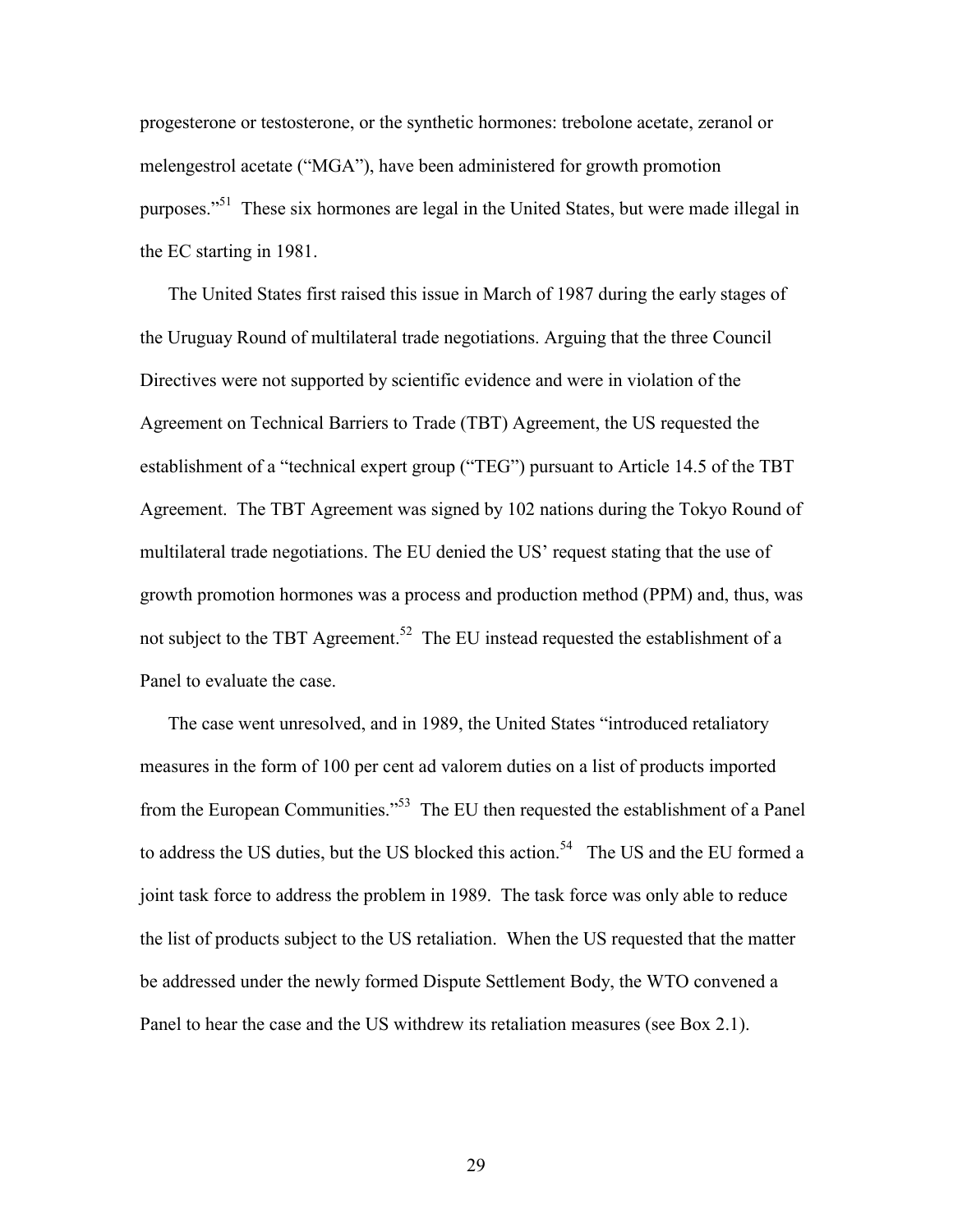### **Box 2.1 - Executive Case Summary**

 The EC- Hormones dispute case began in the 1970s when European consumers became concerned over the possible effects of growth hormones used on livestock. In response to this concern, the EC Council of Ministers began to legislate restrictions on certain growth hormones and their uses. The Council of Ministers implemented three Council Directives. The first of these restrictions, Council Directive 81/602/EEC, went into effect on July 31, 1981 and the last, Council Directive 88/299/EEC, went into effect May 17, 1988. The US first raised the issue in March of 1987 at the Tokyo Round of multilateral trade negotiations arguing that these restrictions were in violation of the Technical Barriers to Trade Agreement (TBT Agreement). When the EC refused to amend their restrictions, the US introduced retaliatory measures in the form of 100 per cent ad valorem duties on a series of products from the EC. The dispute continued unresolved until the formation of the World Trade Organization and its Dispute Settlement Body in January of 1995. A dispute Panel was established on May 20, of 1996.

The Panel, following Dispute Settlement Body procedures, met with the appropriate parties, heard arguments, and listened to testimony from scientific experts regarding the use of hormones. The Panel issued its final report on January 30, 1997, ruling that the EC restrictions were in violation of the Agreement on the Application of Sanitary and Phytosanitary (SPS) Measures, Articles 5.1, 5.5, 3.3, and 3.1.

The EC and US both appealed this ruling filing their appellee's submissions in October of 1997. The Appellate Body received written arguments, heard oral arguments, and eventually issued its report on January 16, 1998. As pursuant to their power, the Appellate Body upheld, modified and reversed certain aspects of the findings of the Panel. The Appellate Body ruled that the EC measures were in violation of Article 5.1 of the SPS Measures and recommended that the DSB instruct the EC to bring their Council Directives in line with the requirement of that agreement. However, the Appellate Body reversed a portion of the Panel's rulings which allowed the EU to conclude that their measures could continue provided they could scientifically support the measures in a new risk assessment.

The fifteen-month compliance period (the time the EU was allowed to bring its measures in conformity with the SPS Agreement) expired in July of 1999. The EU is currently preparing new studies on the risk associated with the growth hormones, hoping the WTO reassess the EU position on their restrictive measures. The US was granted permission by the WTO Arbitrator to impose retaliatory measures in the form of 100% tariffs on the EU on like products to the sum of \$116 million per year. The Office of the United States Trade Representative remains unsatisfied with the EU actions and contends that the EU cannot defer compliance to conduct a risk assessment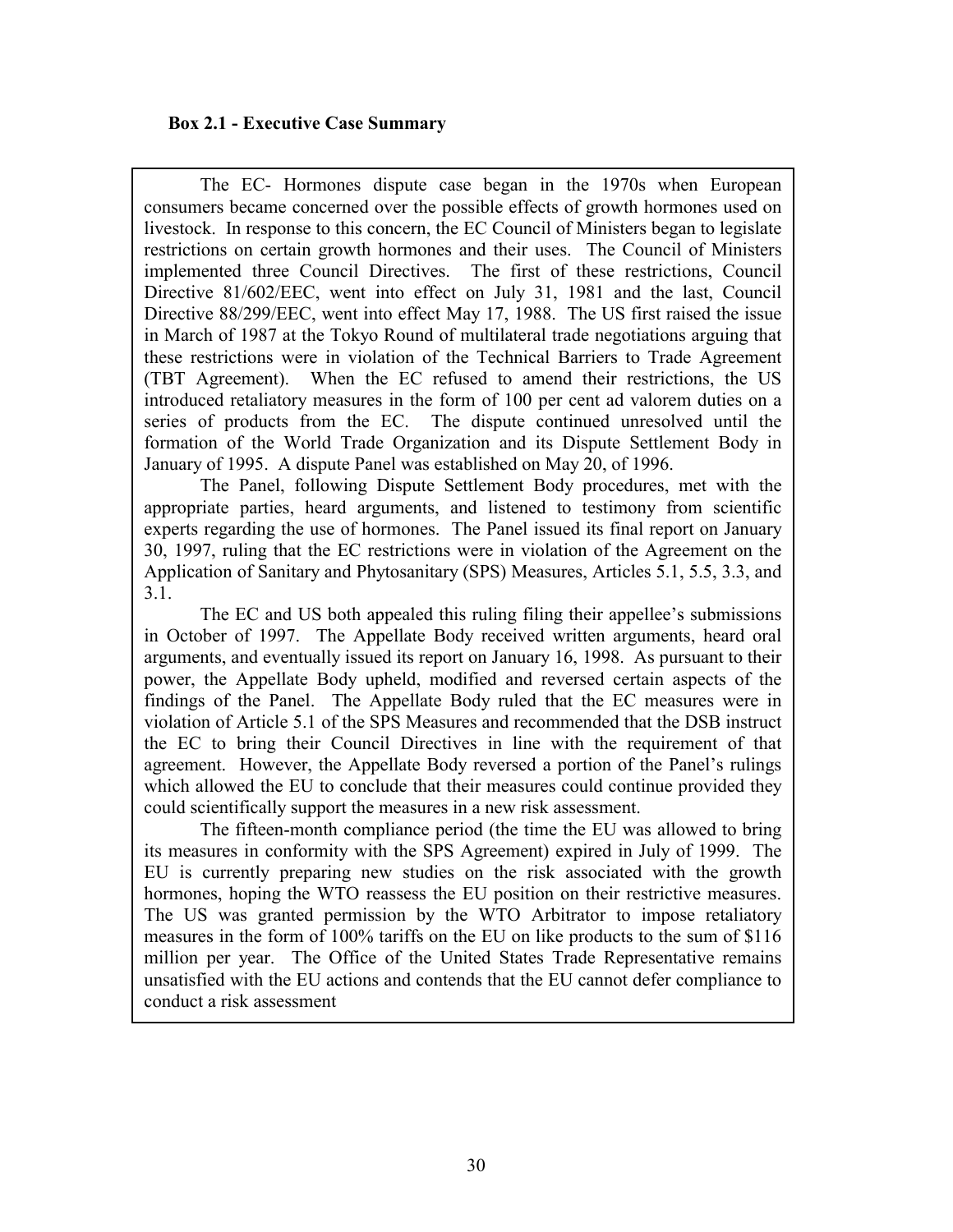### **Case Time Table**

 In January 1996, the United States requested Consultations with the European Communities, as directed by Article 4 of the Understanding on Rules and Procedures Governing the Settlement of Disputes (DSU). This is the first step in the dispute settlement process. The process is set up with hopes of having the case settled "out of court" at all stages. $55$ 

The Consultation stage requires that the parties talk to each other to see if an agreement can be reached. In this case, the dispute was joined by Australia on February 2, 1996 and then by Canada on February 8, 1996.<sup>56</sup> These negotiations failed; so on April 25, 1996 the United States requested the establishment of a Panel. The Panelists for the *EC- Hormones* case were selected by the DSB on May 20, 1996 and consisted of: Chairman, Mr. Thomas Cottier, and Panelists, Mr. Jun Yokoto and Mr. Peter Palecka.

According to the WTO Agreement, each side in the dispute must submit its arguments in writing prior to the first hearing of the Panel. At the first hearing the complaining party, the defending party, and those countries that have announced an interest in the case present their arguments. The parties then prepare rebuttals in writing and present them orally at the Panel's second hearing.

In this case, the Panel met with the principal parties on 10 October and 11 November 1996.<sup>57</sup> On the  $27<sup>th</sup>$  of November, the Panel Chairman, Mr. Cottier, informed the Dispute Settlement Body (DSB) that the Panel would be unable to issue its report within the allotted six months time period.<sup>58</sup> The Panel issued its interim report on May 7, 1997.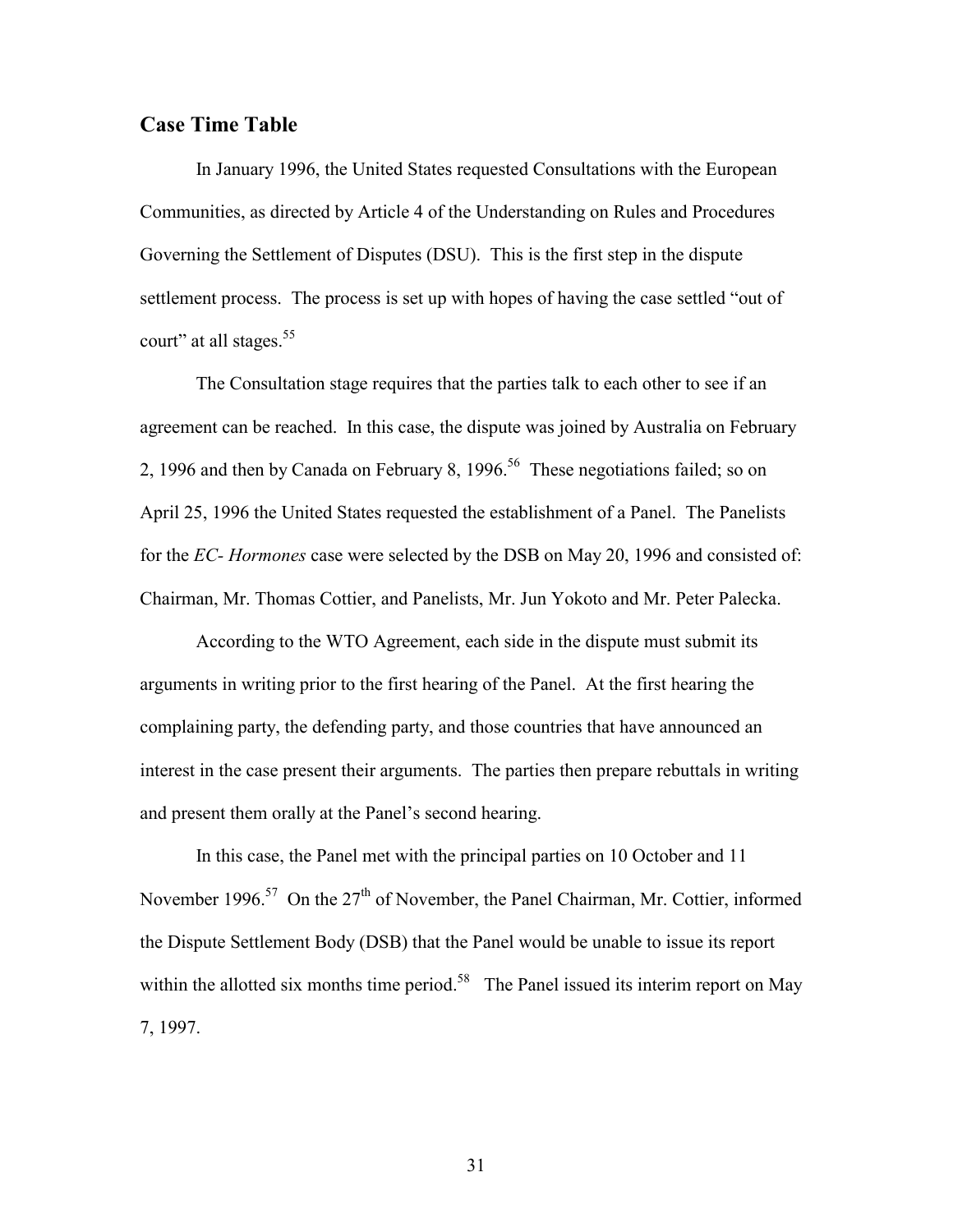As allowed by Article 15.2 of the Dispute Settlement Understanding (DSU), the EU submitted in writing a request for "the Panel to review precise aspects of the interim report prior to circulation of the final report", and an additional meeting with the Panel was convened.<sup>59</sup> The Panel held its final meeting with the parties on June 4, 1997, and the Panel issued its final report to the WTO membership on June 30, 1997.

### **Summary of Case Facts**

The Panel for the *EC-Hormones* case dealt with the ban on meat and meat products found in the aforementioned EC Council Directives.<sup>60</sup> The United States argued that these directives were inconsistent with, but not limited to, the General Agreement 1994 (GATT), Article III or Article IX; the Agreement of Sanitary and Phytosanitary Measures (SPS) Articles 2,3 and 5; the Agreement on Technical Barriers to Trade (GATS), Article 2; and the Agreement on Agriculture, Article 4.<sup>61</sup>

Article III of the GATT deals with "National Treatment on Internal Taxation" which basically restricts contracting parties from taxing or applying any other form of ìinternal charges of any kind in excess of those applied, directly or indirectly, to like domestic products.<sup> $562$ </sup> Therefore, the US argued that the EU measures were inconsistent with GATT Article III because they discriminated against the imports of "like" meat and meat products (Article III.2) and prohibited the importation and sale of certain meat and meat products while permitting the sale of like domestic meat (Article III.4). In short, the EU measures were inconsistent with the GATT Agreement by treating US products less favorably than similar domestic products.

The US also claimed that these measures were inconsistent with Article I.1 of GATT because *"they failed to accord to imports from the United States the advantages,*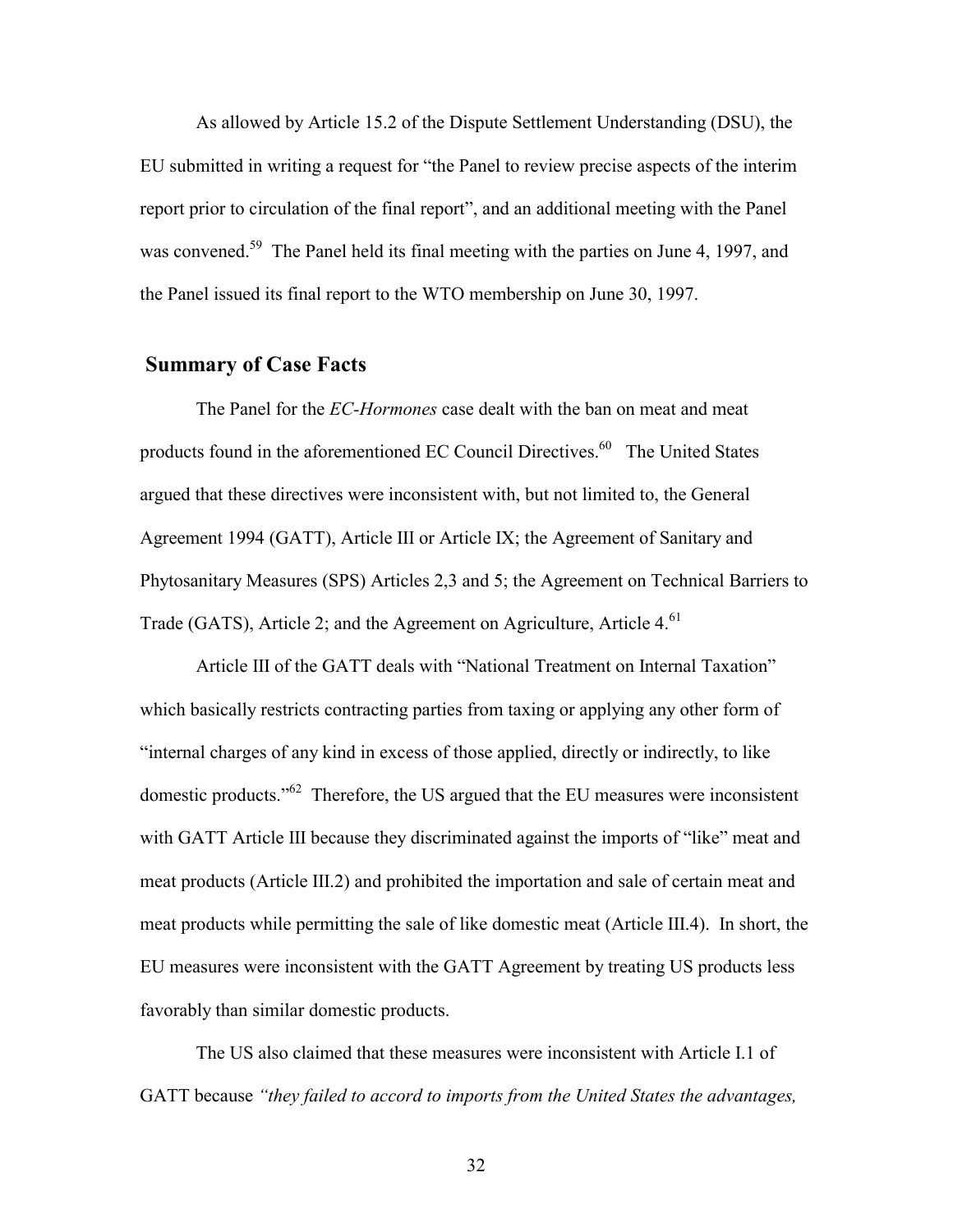*favours, privileges or immunities granted to like animals and meat originating in the territories of other countries.*<sup> $563$ </sup> Finally, the US argued that the EU could not invoke GATT Article XX (General Exceptions) especially Article XX(b) which states that aside from the requirement that measures do not,

*constitute a means of arbitrary or unjustifiable discrimination between countries where the same conditions prevail, or a disguised restriction on international trade*", nothing in the GATT Agreement should prevent the adoption of measures which are "necessary to protect human, animal or plant life or health.<sup>64</sup>

The US claimed that the EU had offered no evidence to support its directives on the grounds of health. $65$  The US further argued that the Council Directives were sanitary measures and were subject to the SPS Agreement; that they directly and indirectly affected international trade; and that they were not based on "an assessment of risk". The US thus argued that the Council Directives were inconsistent with Article 5.1 of the Agreement.

According to the text of the SPS Agreement found in *Legal Instruments – Results of the Uruguay Round (1994)* of *the Marrakesh Agreement Establishing the World Trade Organization*, the SPS Agreement applies to sanitary measures (i.e. food safety and animal and plant health regulations) (Annex 1A). No trade measure falling under the SPS Agreement should create unnecessary obstacles to trade. The US further argued that the EU measures:

- ♦ Were maintained without sufficient scientific evidence in contravention of Article 2.2;
- $\blacklozenge$  Were not justified as a "provisional" method under Article 5.7;
- $\triangleleft$  Breached Articles 2.2 and 5.6 in that they were not based on scientific principles;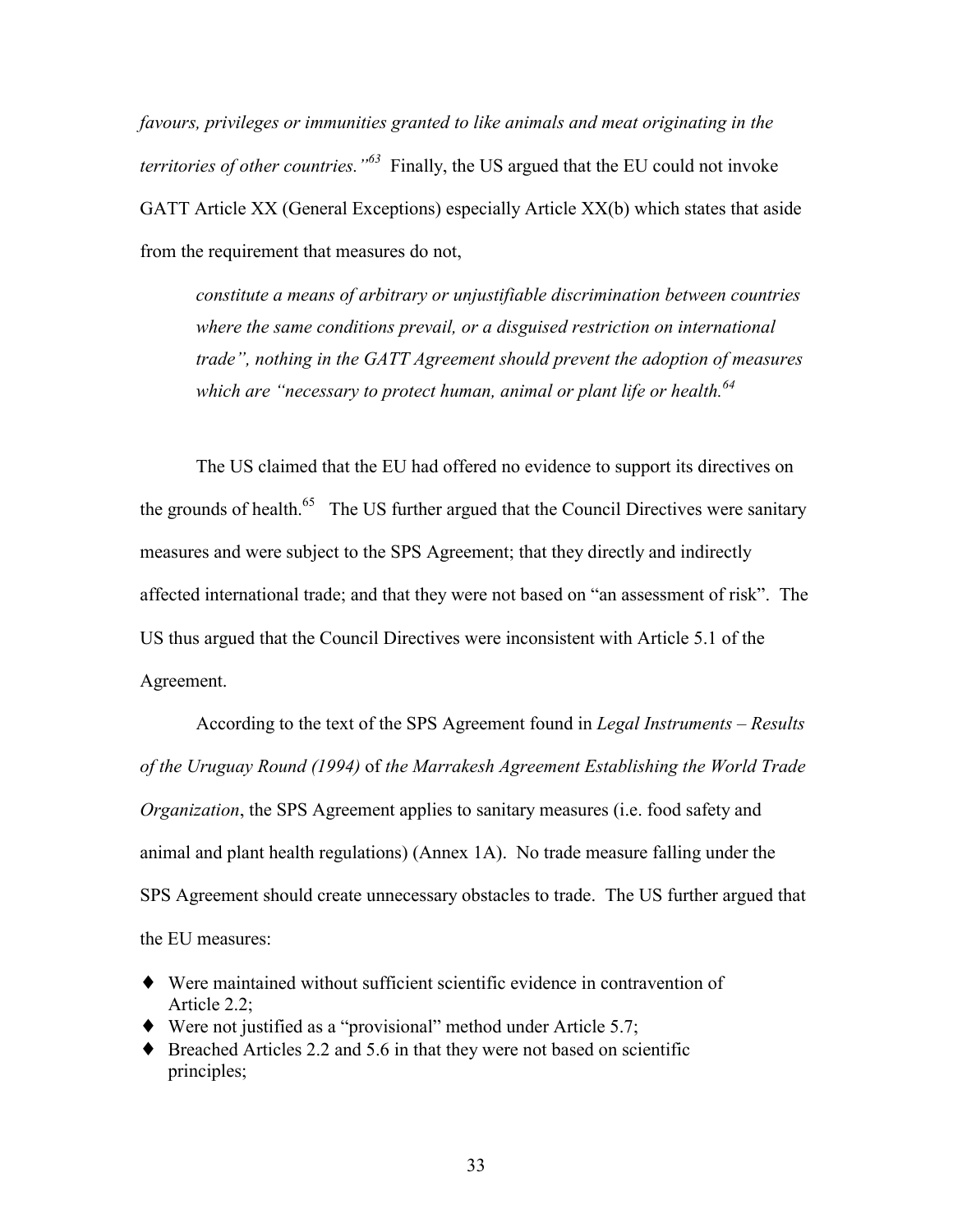- ♦ Were not applied only to the extent necessary to protect human life or health and were more trade-restrictive than required to achieve the appropriate level of sanitary protection;
- ♦ Arbitrarily or unjustifiably discriminated between Members where identical or similar conditions prevailed in contravention of Article 2.3;
- ♦ Constituted a disguised restriction on international trade in breach of Article 2.3;
- ♦ Contravened Article 3.1 because they were not based on the relevant international standards, guidelines or recommendations and that this departure from international standards was not justified by Article 3.3; and
- ♦ Were based on arbitrary or unjustifiable distinctions in the levels of protection in different situations, resulting in discrimination or a disguised restriction on international trade in contravention of Article  $5^{66}$

This host of arguments thoroughly lists the alleged violations under the SPS

Agreement. In sum, the US argued that the EU measures were not based on accepted international standards of scientific evidence and arbitrarily imposed on the US as a discriminatory and/or disguised restriction on international trade. Further, according to the international standards, nothing in the measures could be construed as meeting the requirement for exemptions, such as being necessary for the protection of human life or health.

The EU defended its position in a step-by-step manner, arguing that the analysis of the violations under the SPS Agreement and the TBT Agreement should only take place if the Panel found violations under the GATT Articles. The EU based its first defense on the argument that the products in question (livestock on which growth hormones were used) were not "like" other livestock. Then the EU argued that even if the Panel ruled that the livestock were "like" products, "imported products were not given 'less favorable treatment' than domestic products.<sup> $567$ </sup> Thus, the measures would not violate GATT Article III.4 and further, even if the Panel found that they were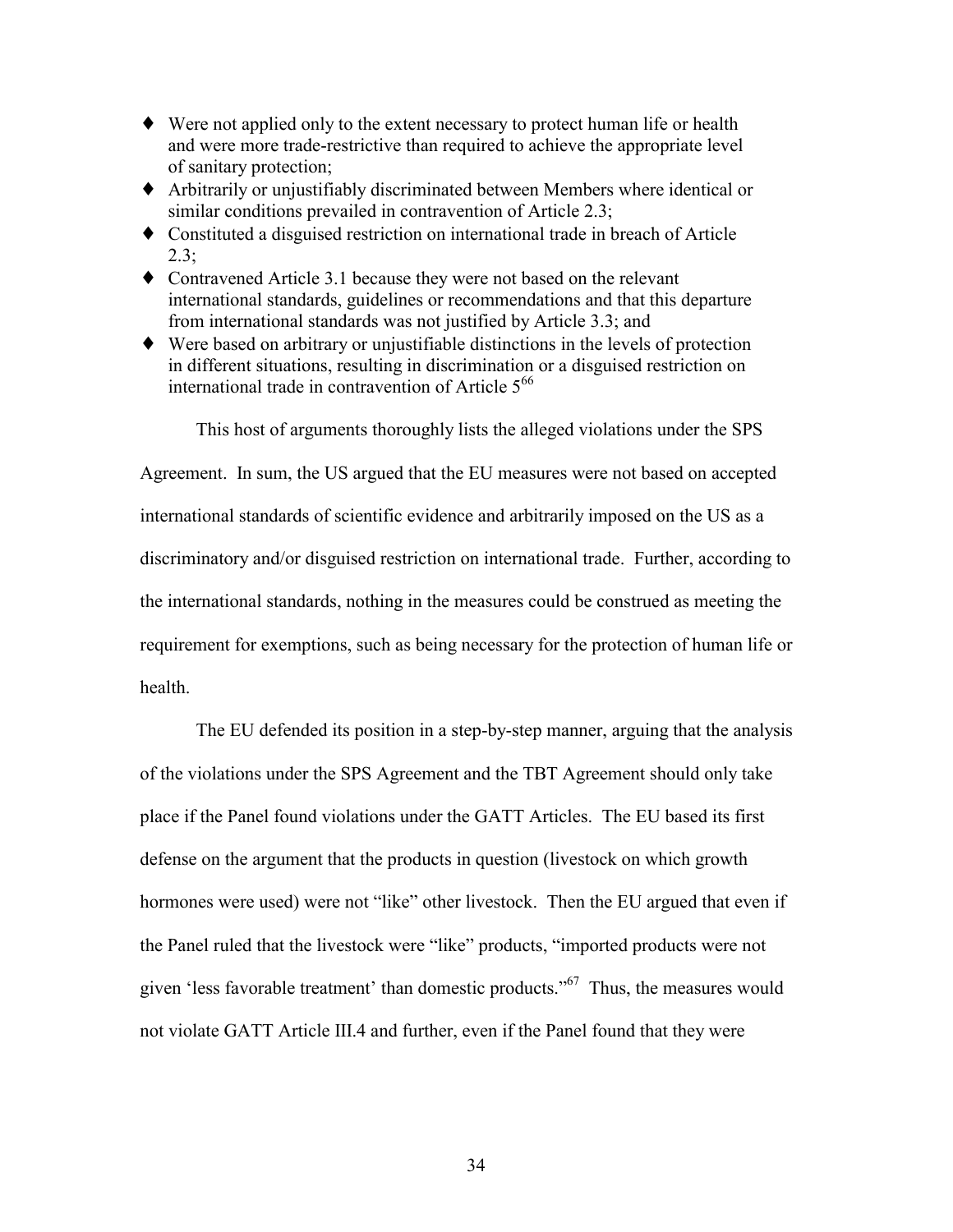inconsistent, the measures were protected by the power of a Member to implement a policy which protects human or animal health according to Article XX (b).<sup>68</sup>

In defense of the alleged violation of Article I of GATT, the EU argued that the issue was not brought up in the Consultation Phase of the process and was not mentioned in the Panel's terms of reference. The EU went on to argue its case with regards to the SPS Agreement. According to the EU, the measures met all of the SPS requirements that the US alleged were in violation.<sup>69</sup> The EU argued that it did perform all the scientific and risk assessment tests, but because the EU decided on a higher standard of hormone limits than the US for its measures, the US believed them to be trade restrictions. The EU also claimed that all meat and meat products, foreign and domestic, sold in the EU market were treated the same and thus the measures could not be construed as a direct or indirect restriction on international trade.<sup>70</sup> As for the alleged violations of the TBT Agreement, the EU declined to respond to the allegations stating that their measures fell under the jurisdiction of the SPS Agreement.<sup>71</sup>

As pursuant to the working procedures of the DSU, after the major parties of the complaint offered their arguments, the third parties to the dispute, Canada, Australia, Norway, and New Zealand, submitted their arguments.<sup>72</sup> Three of these countries, Canada, Australia, and New Zealand offered arguments consistent with those of the United States. Canada and Australia argued that the EU measures were in Violation of the SPS Agreement and further this agreement was of equal status to that of the GATT both being contained in Annex 1A of the WTO Agreement.<sup>73</sup> New Zealand claimed that,

*no evidence had been produced of an appreciable risk of adverse health effect arising from the use of any of the substances. Even if it were shown*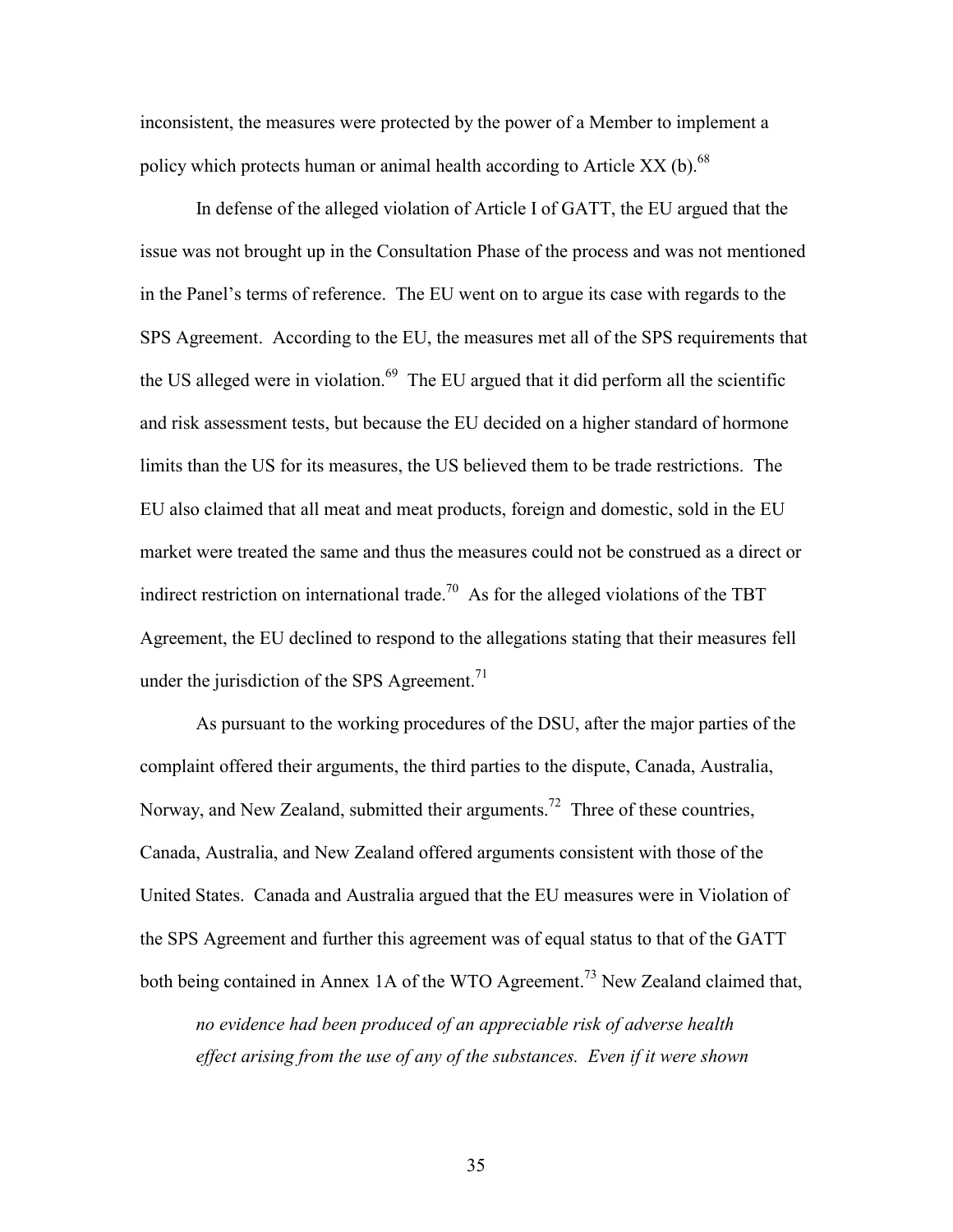*that there was an appreciable risk, The European Communities would be required to demonstrate that the import ban was necessary to address it.<sup>74</sup>*

 Norway, however, argued in favor of the EU position that a nation has the right to establish its own level of protection and that the SPS Agreement did not require members to scientifically prove the extent of the risk on which the restrictive measures were based.75 After these arguments were offered, the Panel elected to consult scientific experts to review the EU ban on hormone use to see if it was "based on scientific principles and on a risk assessment, and if there was sufficient evidence to support the ban.<sup>76</sup> Basically, the experts were consulted to help the Panel decide whether or not the EU ban was legitimate according to present science.<sup>77</sup> The experts selected included:

Dr. Francois André, Laboratoire des dosages hormonaux, France;

Dr. Dieter Arnold, Deputy Director, Federal Institute for Health Protection of Consumers and Veterinary Medicine Germany;

Dr. George Lucier, Environmental Toxicology Programme, National Institute of Environmental Health Services, United States;

Dr. Jock McLean, University of Swinburne, Pro Vice Chancellor, Division of Science, Engineering and Design, Swinburne University of Technology, Australia;

Dr. Len Ritter, Executive Director, Canadian Network of Toxocilogy Centres, University of Guelph, Canada; and

Dr. Alan Randell of the Codex secretariat.

These experts were selected from a list provided by the Codex Commission

secretariate, and/or nominated by the parties involved in the dispute. The experts were

then asked a series of questions concerning the safety and scientific basis for the use of

growth promotion hormones.78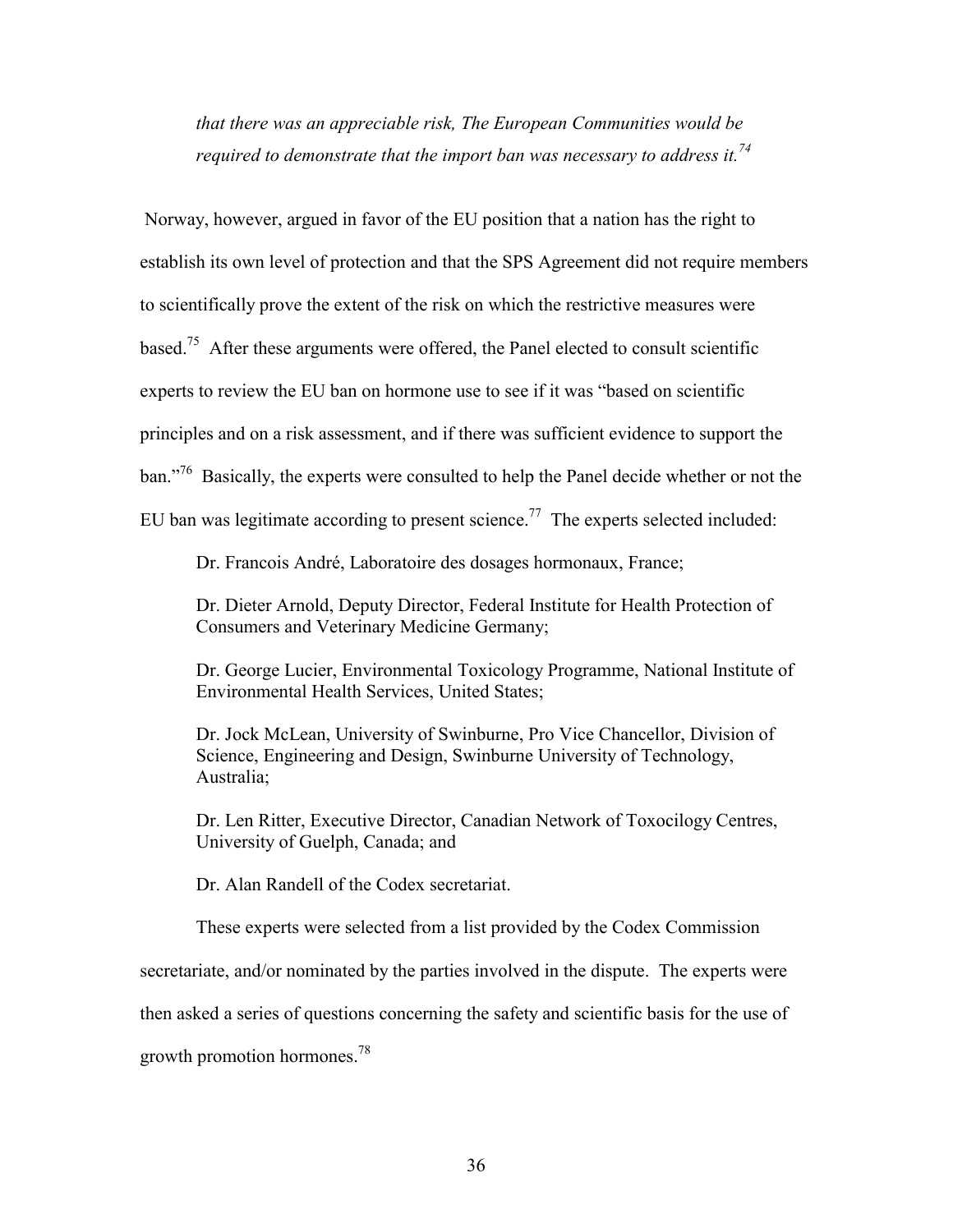The United States and The European Communities, pursuant to Article 15.2 of the DSU, requested the Panel to review the interim report issued on May 7, 1997. The US, the EU and Canada<sup>79</sup> were involved in an interim review meeting to discuss additional points raised in the comments as well as others raised during the meeting. The Final Report was issued on August 18, 1997 and was circulated to all members.<sup>80</sup> The Panel concluded the following:

- (i) The European Communities, by maintaining sanitary measures which are not based on a risk assessment, acted inconsistently with the requirement contained in Article 5.1 of the Agreement on the Application of Sanitary and Phytosanitary Measures.
- (ii) The European Communities, by adopting arbitrary or unjustifiable distinctions in the levels of sanitary protection it considers to be appropriate in different situations which result in discrimination or a disguised restriction on international trade, acted inconsistently with the requirements contained in Article 5.5 of the Agreement on the Application of Sanitary and Phytosanitary Measures.
- (iii) The European Communities, by maintaining sanitary measures which are not based on existing international standards without justification under Article 3.3 of the Agreement on the Application of Sanitary and Phytosanitary Measures, acted inconsistently with the requirements contained in Article 3.1 of that Agreement.

Both the EU and the US (Canada as well) were permitted to appeal this ruling and they did so on October 6, 1997 and October 9, 1997, respectively. Pursuant to Rule 22 and  $23(3)$  respectively, the US and Canada filed their appellee's submissions (written arguments for the appeal) and Canada filed their submission on October 20, 1997. The parties met for the oral hearing on November 4 and 5 of 1997. This hearing was held to allow the parties to present their arguments and respond to questions by the "Members of the Division hearing this appeal. $\frac{81}{81}$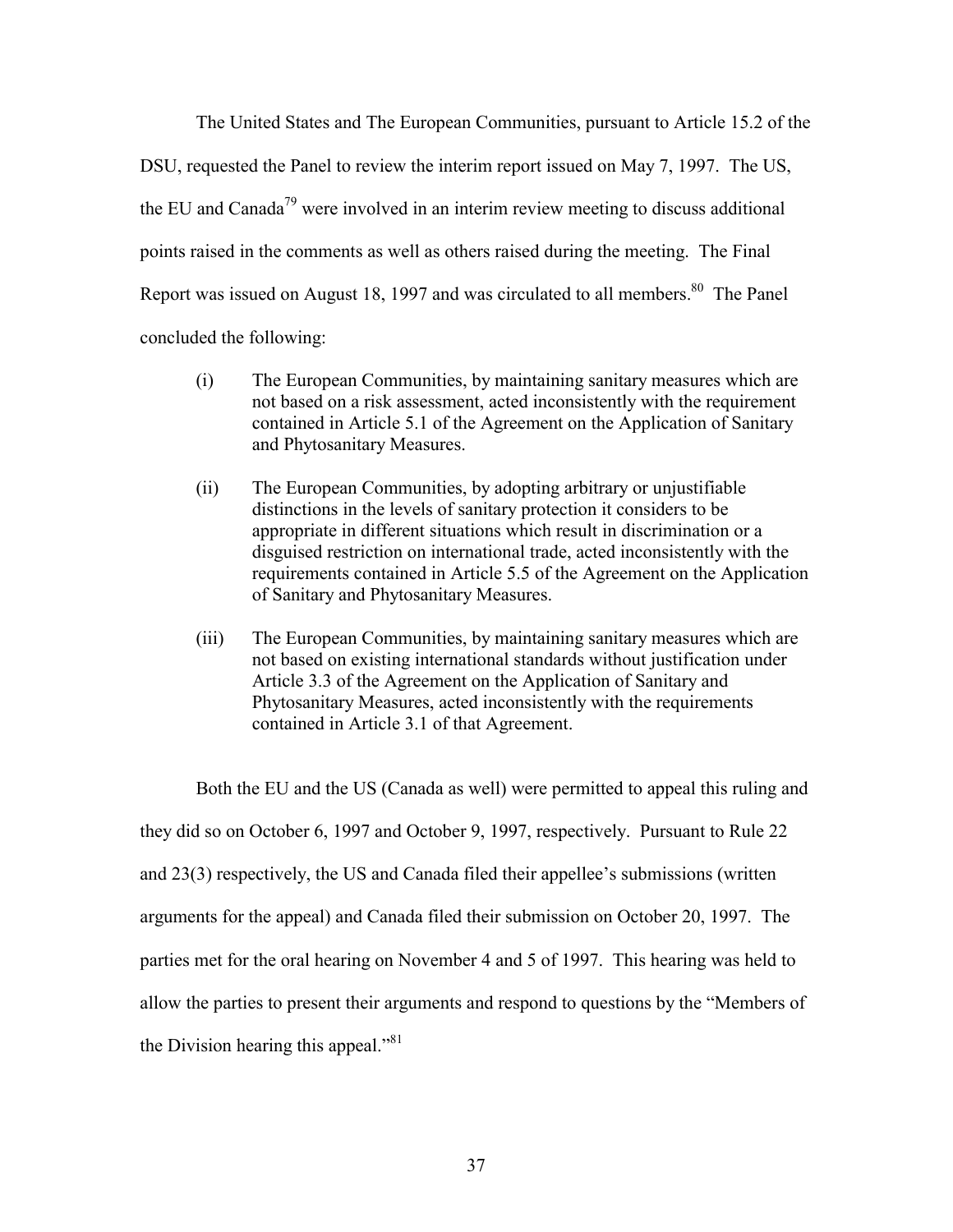### **Appeal Arguments of the Participants**

The arguments of all parties to this dispute can best be summarized by listing the issues raised by the appeal. According to the Appellate Report, the issues raised include the following legal issues:

- (a) Whether the Panel correctly allocated the burden of proof in this case;
- (b) Whether the Panel applied the appropriate standard of review under the SPS Agreement;
- (c) Whether, or to what extent, the precautionary principle is relevant in the interpretations of the SPS Agreement;
- (d) Whether the provisions of the SPS Agreement apply to measures enacted before the date of entry into force of the WTO Agreement;
- (e) Whether the Panel made an objective assessment of the facts pursuant to Article 11 of the DSU;
- (f) Whether the Panel acted within the scope of its authority in its selection and use of experts, in granting additional third party rights to the United States and Canada and in making findings based on arguments not made by the parties;
- (g) Whether the Panel correctly interpreted Article 3.1 and 3.3 of the SPS Agreement;
- (h) Whether the EC measures are "based on" a risk assessment within the meaning of Article 5.1 of the SPS Agreement;
- (i) Whether the Panel correctly interpreted and applied Article 5.5 of the SPS Agreement; and
- (i) Whether the Panel appropriately exercised "judicial economy" in not making findings on the consistency of the EC measures with Article 2.2 and Article 5.6 of the SPS Agreement.<sup>82</sup>

The first issue (a) concerned the burden of proof, mainly which party has the job

of proving that the measure in question does or does not meet the requirement stated in

the SPS Agreements. The Panel ruled that the EU as the party who implemented the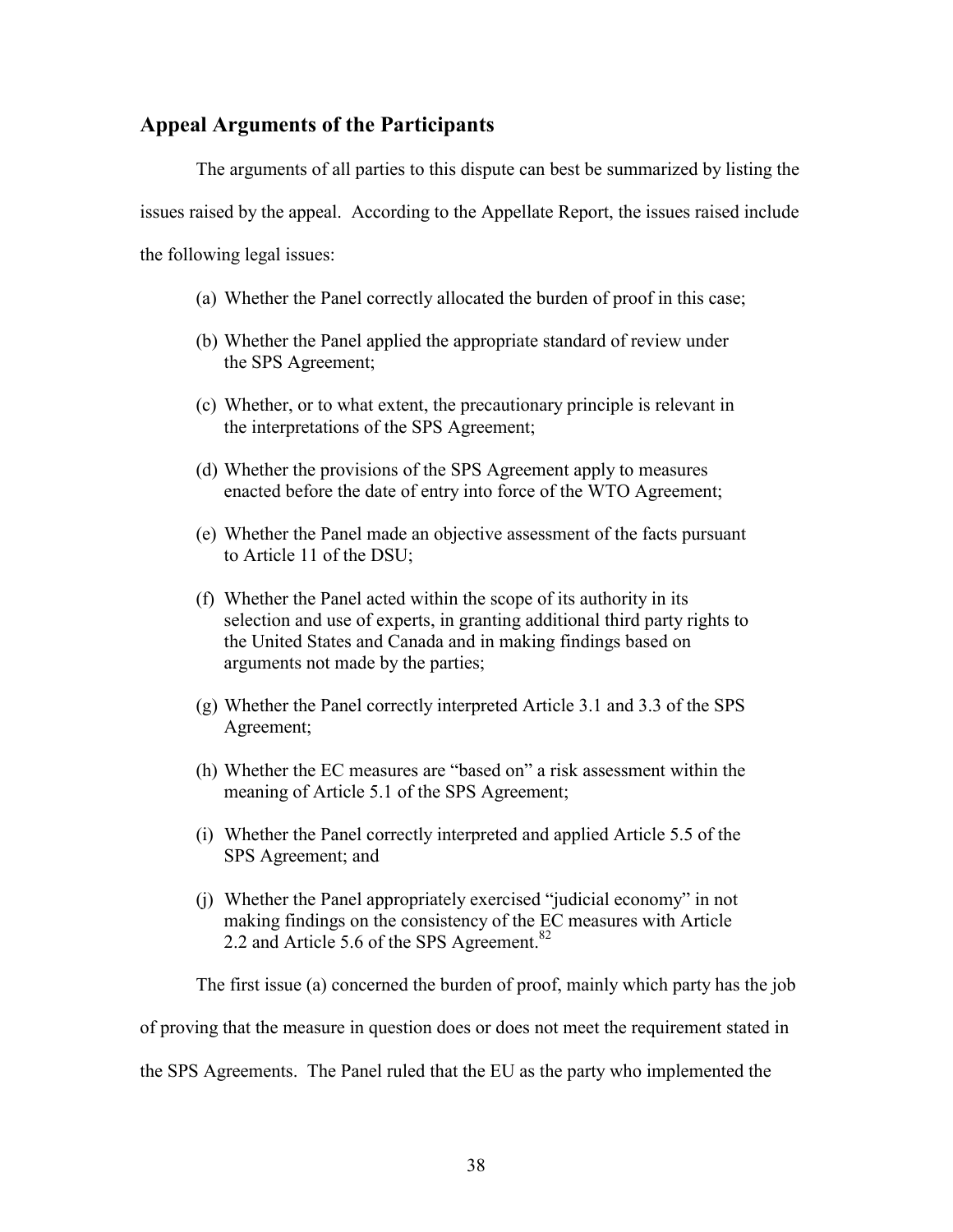measure has the burden of proof. The EU argued this was an incorrect allocation and the US defended the ruling.

The second issue (b), concerned the standard of review which basically describes the standard by which the Panel judged the EU hormone-limiting measure. The Panel judged the measure by the evidence given by the experts which for the most part upheld the standard set by the *Codex Alimentarius Commission* relating to food additives ( $"Codes Standards"$ ).<sup>83</sup> The EU argued that countries should be allowed to set their own standards if they are stronger than the international standards and that the Panel should have applied a "reasonable deference standard of review".<sup>84</sup> The US argued that the standard of review used by the Panel was completely supported by the both the GATT and SPS Agreements.

In the issue concerning the precautionary principle (c), the EU attempted to use this principle as justification for their measure supporting their view of risk levels in the use of growth hormones. The US argued that the Panel was correct in ruling that this principle cannot override the rules contained in the SPS Agreement.

Issue (d) was the EU argument that the Panel erred in its ruling that SPS Agreement does apply to trade measure enacted before it was put into force. The US claimed that the EU completely misread the SPS Agreement in this matter and the Panel was correct in its ruling.

The fifth issue (e), deals with the EU's claim that the Panel failed to make an "objective assessment of the facts" provided by the Panel of experts. The US argued that according to Article 17.6 of the DSU, the review of the factual findings of the Panel is beyond the scope of the Appellate Body.<sup>85</sup>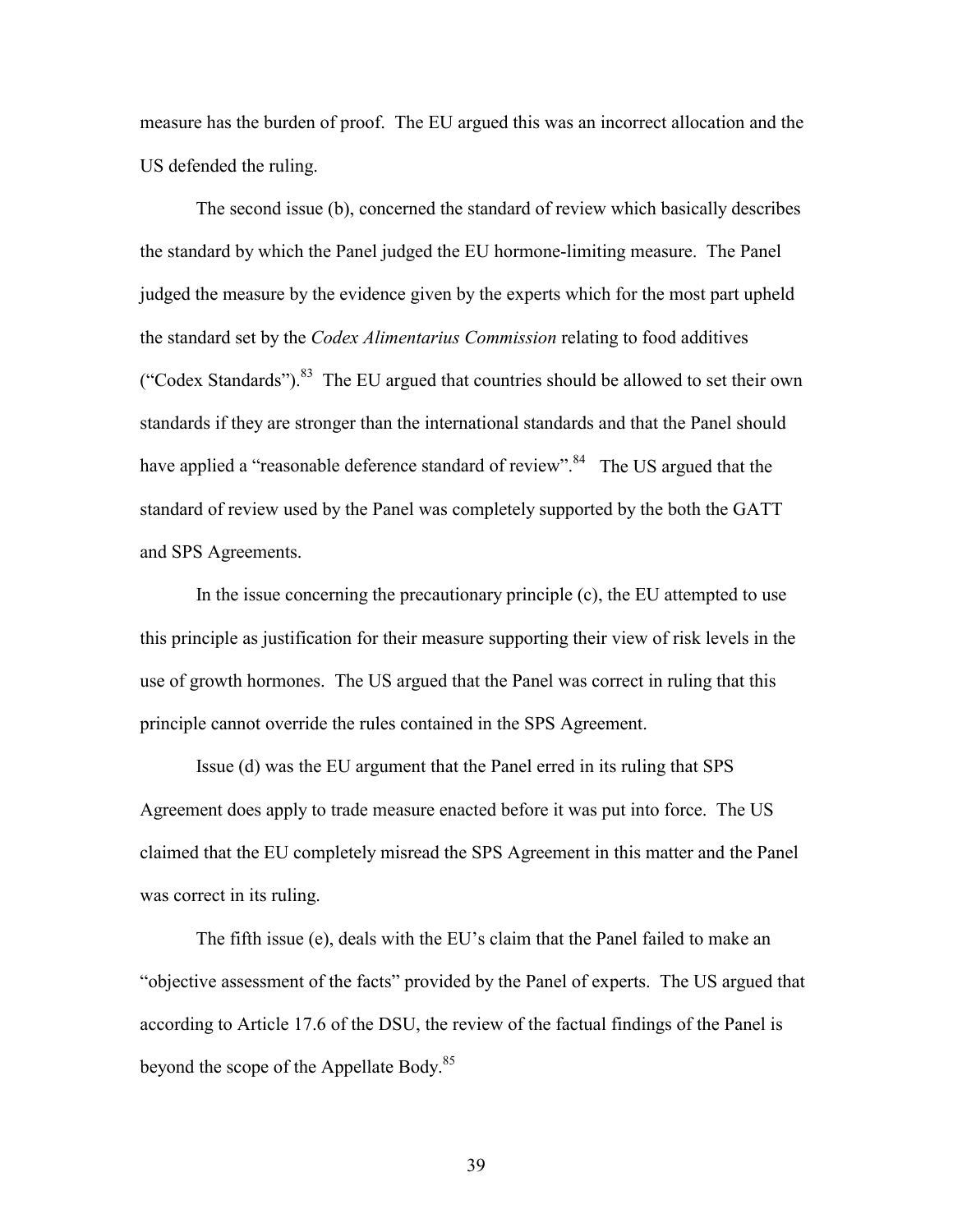Issues  $(f)$ ,  $(I)$ , and  $(i)$  concern the procedures used by the Panel. Mainly, the EU argued that the Panel erred in not accepting the scientific evidence offered by the EU in favor of establishing the expert review group. The US countered by arguing that the procedures questioned by the EU have not been based on any textual defense and that any objections should have been made during the Panel process.<sup>86</sup>

Finally, issues  $(g)$  and  $(h)$  concerned the EU's argument that the Panel failed to adhere to Articles 3.1 and 3.3 of the SPS Agreement which dealt with the incorrect interpretation of the term "based on".<sup>87</sup> The US argued that the Panel did adhere to the listed Articles and since the EU measures do not conform to the Codex standards, even under the broad definition proposed by the EU, the argument is invalid.<sup>88</sup>

#### **Appellate Body Conclusions**

 The Appellate Body report was finally decided on January 16, 1998 and adopted on February 13, 1998. The conclusions are best summarized as the Appellate Body listed them. According to the Appellate Body Report, under the Findings and Conclusion section, the Appellate Body:

- (a) Reverses the Panelís general interpretive rulings that the SPS Agreement allocates the evidentiary burden to the Member imposing an SPS measure, and also reverses the Panel's conclusion that when a Member's measure is not based on an international standard in accordance with Article 3.1, the burden is on that Member to show that its SPS measure is consistent with Article 3.3 of the SPS Agreement;
- (b) Concludes that the Panel applied the appropriate standard of review under the SPS Agreement;
- (c) Upheld the Panel's conclusions that the precautionary principle would not override the explicit wording of Articles 5.1 and 5.2, and that the precautionary principle has been incorporated in, inter alia, Article 5.7 of the SPS Agreement;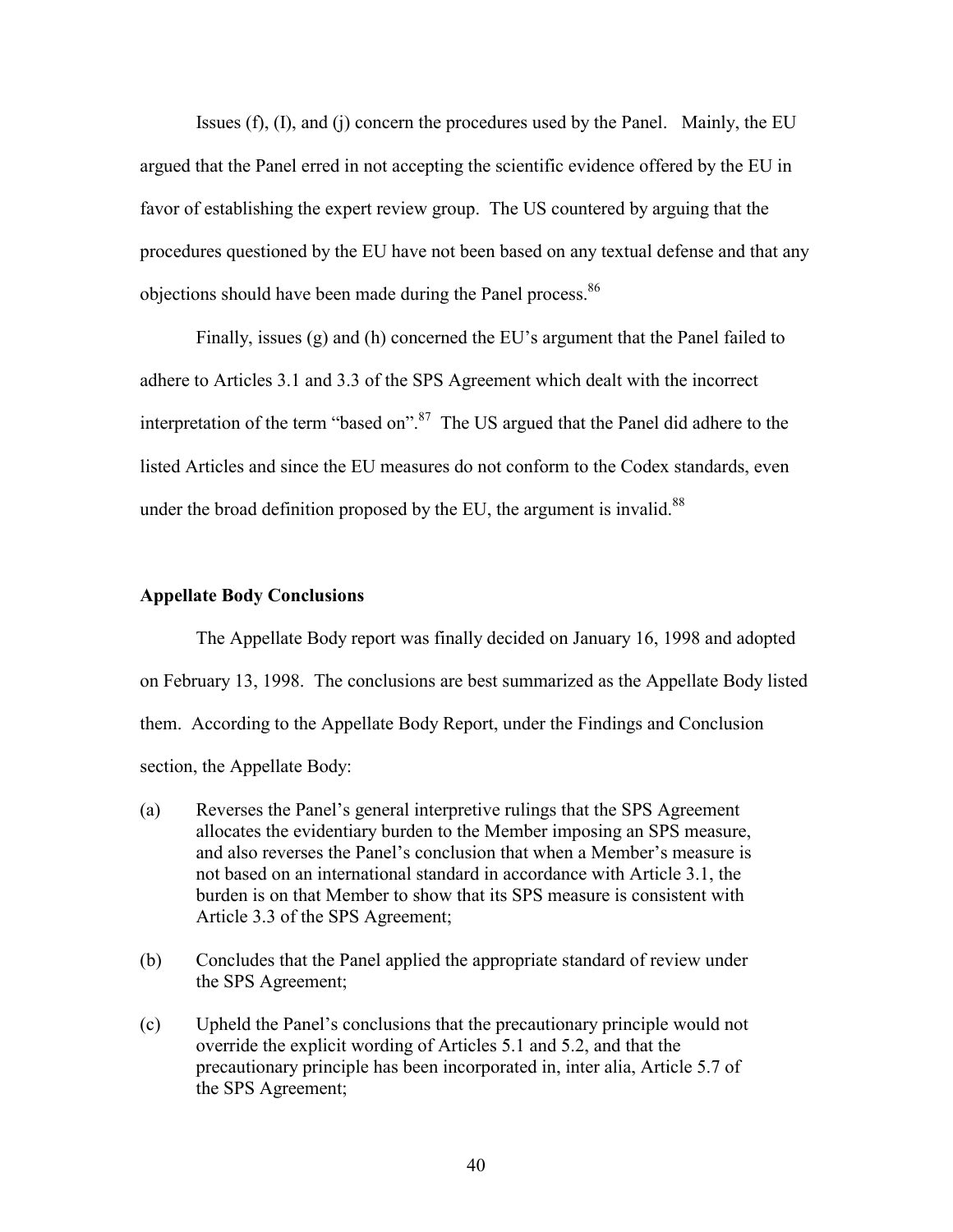- (d) Upheld the Panel's conclusion that the SPS Agreement, and in particular Articles 5.1 and 5.5 thereof, applies to measures that were enacted before entry into force of the WTO Agreement, but that remain in force thereafter;
- (e) Concludes that the Panel, although it sometimes misinterpreted some of the evidence before it, complied with its obligation under Article II of the DSU to make an objective assessment of the facts of the case;
- $(f)$  Concludes that the procedures followed by the Panel in both proceedings in the selection and use of experts, in granting additional third party rights to the United States and Canada and in making findings based on arguments not made by the parties  $-$  are consistent with the DSU and the SPS Agreement;
- $(g)$  Reverses the Panel's conclusion that the term "based on" as used in Articles  $3.1$  and  $3.3$  has the same meaning as the term "conform to" as used in Article 3.2 of the SPS Agreement;
- (h) Modifies the Panelís interpretation of the relationship between Articles 3.1,3.2, and 3.3 of the SPS Agreement, and reverses the Panel's conclusion that the European Communities by maintaining, without justification under Article 3.3, SPS measures which are not based on existing international standards, acted inconsistently with Article 3.1 of the SPS Agreement;
- (i) Upheld the Panel's findings that a measure, to be consistent with the requirements of Article 3.3, must comply with, inter alia, the requirements contained in Article 5 of the SPS Agreement;
- $(i)$  Modifies the Panel's interpretation of the concept of "risk assessment" by holding that neither Articles 5.1 and 5.1 nor Annex A.4 of the SPS Agreement require a risk assessment to establish minimum quantifiable magnitude of risk, nor do these provisions exclude a priori, from the scope of a risk assessment, factors which are not susceptible to quantitative analysis by empirical or experimental laboratory methods commonly associated with the physical sciences;
- $(k)$  Reverses the Panel's finding that the term "based on" as used in Article 5.1 of the SPS Agreement entails a "minimum procedural requirement" that a Member imposing an SPS measure must submit evidence that it actually took into account a risk assessment when it enacted or maintained the measure;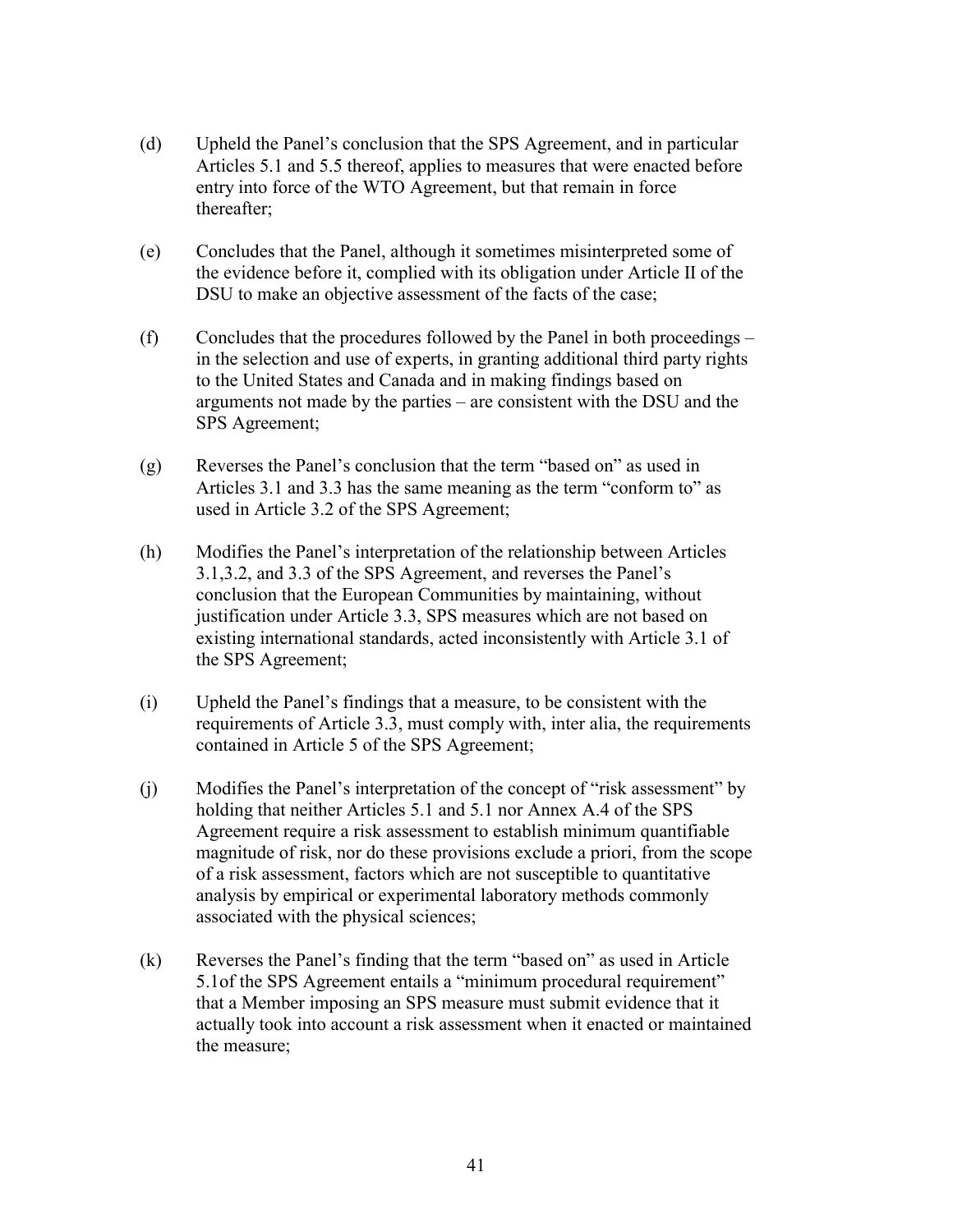- (l) Upheld the Panelís finding that the EC measures at issue are inconsistent with the requirements of Article 5.1 of the SPS Agreement, but modifies the Panel's interpretation by holding that Article 5.1, read in conjunction with Article 2.2, requires that the results of the risk assessment must sufficiently warrant the SPS measure at stake;
- (m) Reverses the Panelís findings and conclusions on Article 5.5 of the SPS Agreement; and
- (n) Concludes that the Panel exercised appropriate judicial economy in not making findings on Article 2.2 and 5.6 of the SPS Agreement.<sup>89</sup>

The interpretations of these conclusions have created additional disputes between the EU and the United States. Both parties interpreted the Appellate Body ruling as a victory. The US viewed the conclusions as a ruling instructing the EU to immediately remove their Council Directives that were the focus of the dispute.<sup>90</sup> The EU, however, claimed the decision allowed them one year to produce risk evidence that supports their ban on the growth producing hormones. $91$ 

The Appellate Body did rule against the EU writing, "*The Appellate Body recommends that the Dispute Settlement Body request the European Communities to bring the SPS measures found in the Report and in the Panel Reports, as modified by this Report, to be inconsistent with the SPS Agreement into conformity with the obligations of the European Communities under that Agreement.*<sup>*<sup>92</sup></sup></sup></sup>* 

Thus, an implementation period was established. The parties could not agree on a time period. The EU wanted 39 months, while the US demanded 10 months. The director-general appointed an arbitrator who decided the period of fifteen months.

At the center of the interpretation dispute was the Appellate Body Findings and Conclusion (h) which reversed the Panel's conclusion that the EU violated Article 3.3 of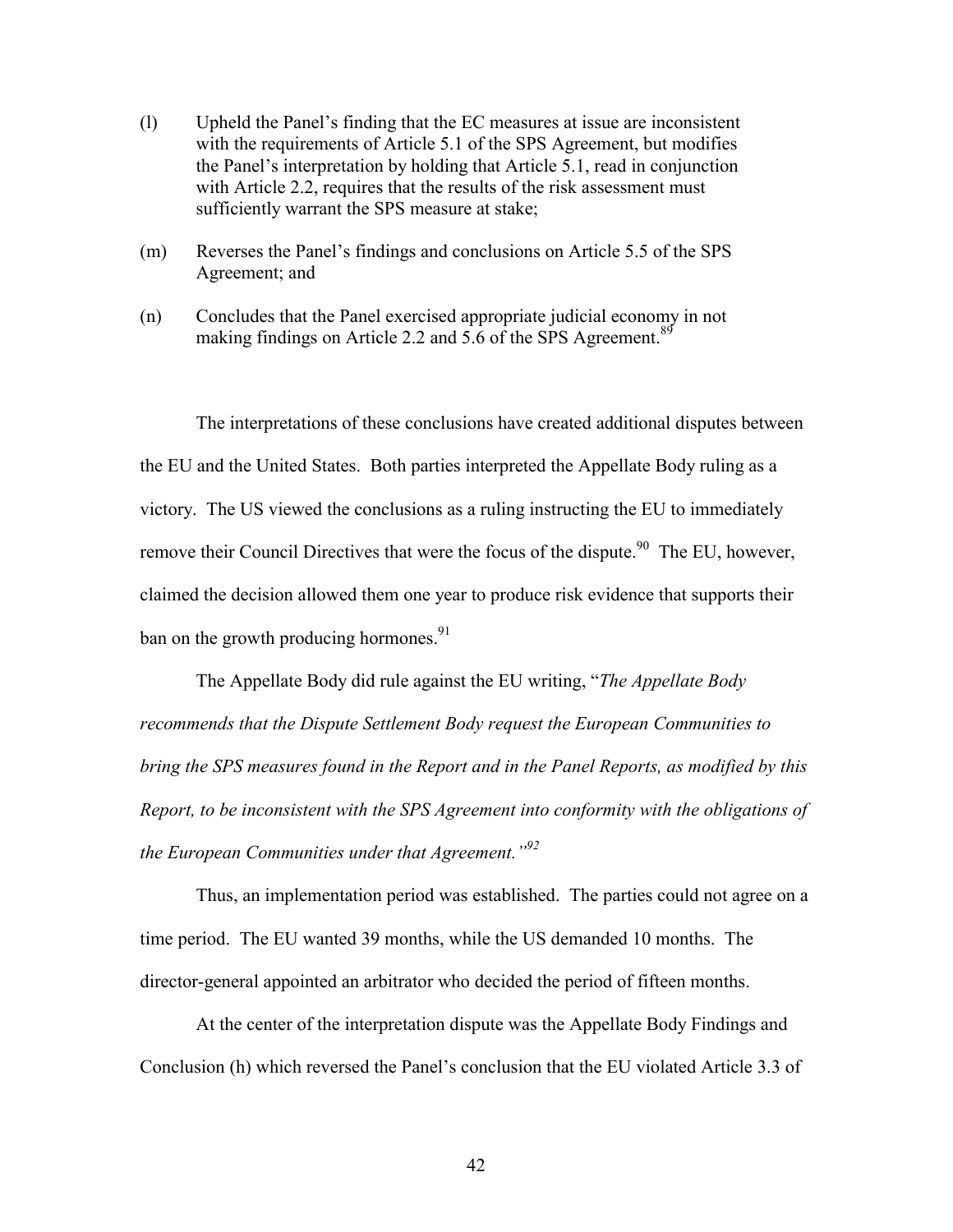the SPS Agreement by maintaining an SPS measure that was not based on existing international standards. <sup>93</sup> In other words, the Appellate body upheld the EU's right to establish standards that go beyond those of the international standards provided the more stringent standards are supported by scientific evidence. This has opened the door for the EU to claim that the Appellate Body has ruled that they can keep their ban provided they can produce scientific evidence on the risks of growth promoting hormones.<sup>94</sup>

The Arbitrator's Report, however, ruled that the introduction of a new risk assessment produced by the EU did not qualify as "particular circumstances" justifying a longer compliance period due to the requirement of such an assessment being present as of January 1, 1995 when the SPS Agreement went into effect. This ruling has not forced the EU to consider compliance, however. On 13 April 1999 the EU breached the arbitration period of fifteen months.

The EU then sought arbitration to determine the amount of retaliation, in monetary terms, the US and Canada are entitled. According to the USTR press release of July 12, 1999, "WTO arbitrators found today that the European Union's ban on U.S. beef and beef products has resulted in lost annual U.S. exports of beef to the EU in the amount of 116.8 million.<sup>95</sup> Three days later the USTR released the final list of products on which the United States would impose 100 percent *ad valorem* duties.<sup>96</sup>

Apparently, the EU seems content to allow retaliation measures from the US and Canada rather than to remove its restrictive trade measures. Although the actions by the EU are allowed for in the Understanding on Rules and Procedures Governing the Settlement of Disputes (DSU), resolutions to disputes in this manner are clearly less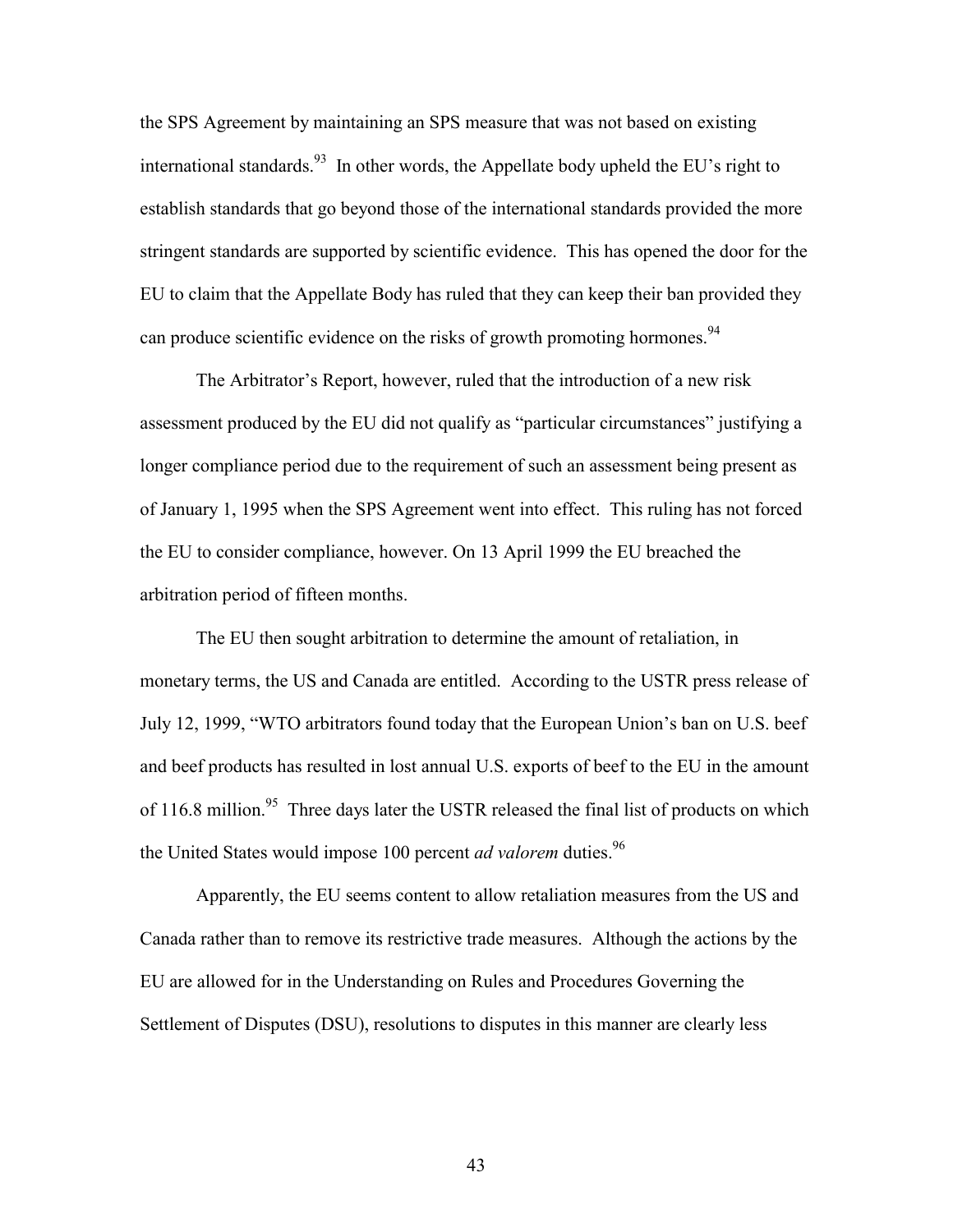desirable than full compliance.<sup>97</sup> The EU has been accused of ignoring their obligations to the WTO and threatening the Dispute Settlement process as a whole.<sup>98</sup>

Regardless of the final outcome, this dispute case as a whole has been extremely time-consuming and costly. Since this case is one the first WTO Dispute Settlement cases, the resolution will likely set a precedent for future cases. This makes the resolution of the *Hormones* case crucial. Without the willingness of the WTO membership to comply with their obligations under the GATT/WTO Agreements, the effectiveness of the DSB may soon resemble that of its predecessor, the GATT Dispute Resolution Body.<sup>99</sup> The WTO DSB has the procedural power to induce its members into complying with its rulings. However, it has no facility to force compliance. According to Judith Hippler Bello,

*The WTO has no jailhouse, no bail bondsmen, no blue helmets, no truncheon or tear gas. Rather, the WTO—essentially a confederation of sovereign national governments—relies upon voluntary compliance. The genius of the GATT/WTO system is the flexibility with which it accommodates the national exercise of sovereignty, yet promotes compliance with its trade rules through incentives.100*

The next chapter will explore how the EU's actions in regards to *EC- Hormones* have

been a detriment to the integrity and credibility of the WTO.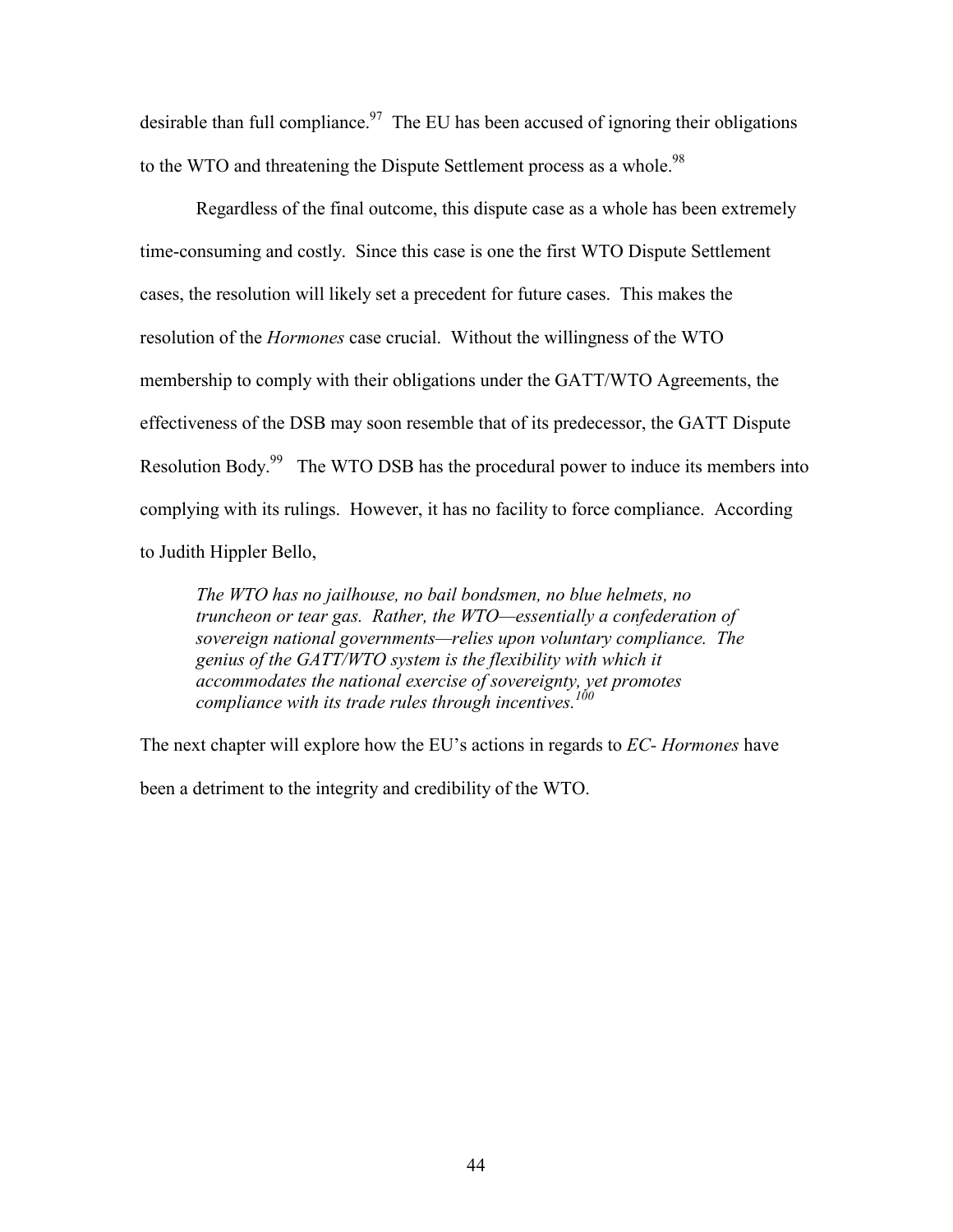# **Chapter III - The Effects of UEU Actions in the WTO Dispute Settlement Case: EC - Hormones**

Contracting parties of the World Trade Organization (WTO) continue to use the Dispute Settlement Body (DSB) as a legitimate means to resolve their trade disputes. Several countries have turned to the WTO as a venue to have their trade disputes resolved in a fair and just manner. The results of these early cases will undoubtedly set precedents for future disputes. For this reason, the DSB strives to handle its cases with utmost care. One particular difficult case is *European Communities – Measures Concerning Meat and Meat Products (Hormones)*. This longstanding dispute demonstrates how long the process can take, irrespective of mandatory time-lines for these cases. The *EC-Hormones* case shows the difficulty of implementation when the parties disagree on the obligations of the defending party. According to Reif and Florestal*,* dispute cases such as *EC-Hormones* and *EC - Bananas* have challenged the dispute settlement process and "[s]uch challenges are likely to continue to arise, particularly in politically-important cases and/or ones involving complicated issues of fact and/or law.<sup> $101$ </sup> Further discussion on this issue and others will follow as this chapter analyzes the actions taken by the EU in the *EC-Hormones* case in an attempt to defend a trade policy that was determined by the DSB to be inconsistent with GATT and WTO agreements.

The EU has succeeded in postponing the removal of this trade barrier that was ruled to be in violation of the Agreement on Sanitary and Phytosanitary measures (SPS Agreement). It has now been more than three years since the DSB ruled that the EU action with regard to these meat products is inconsistent with the SPS Agreement. This trade barrier has been in effect in some form for nearly two decades. This is raising questions as to EU's commitment to the multilateral trading system, and also the role of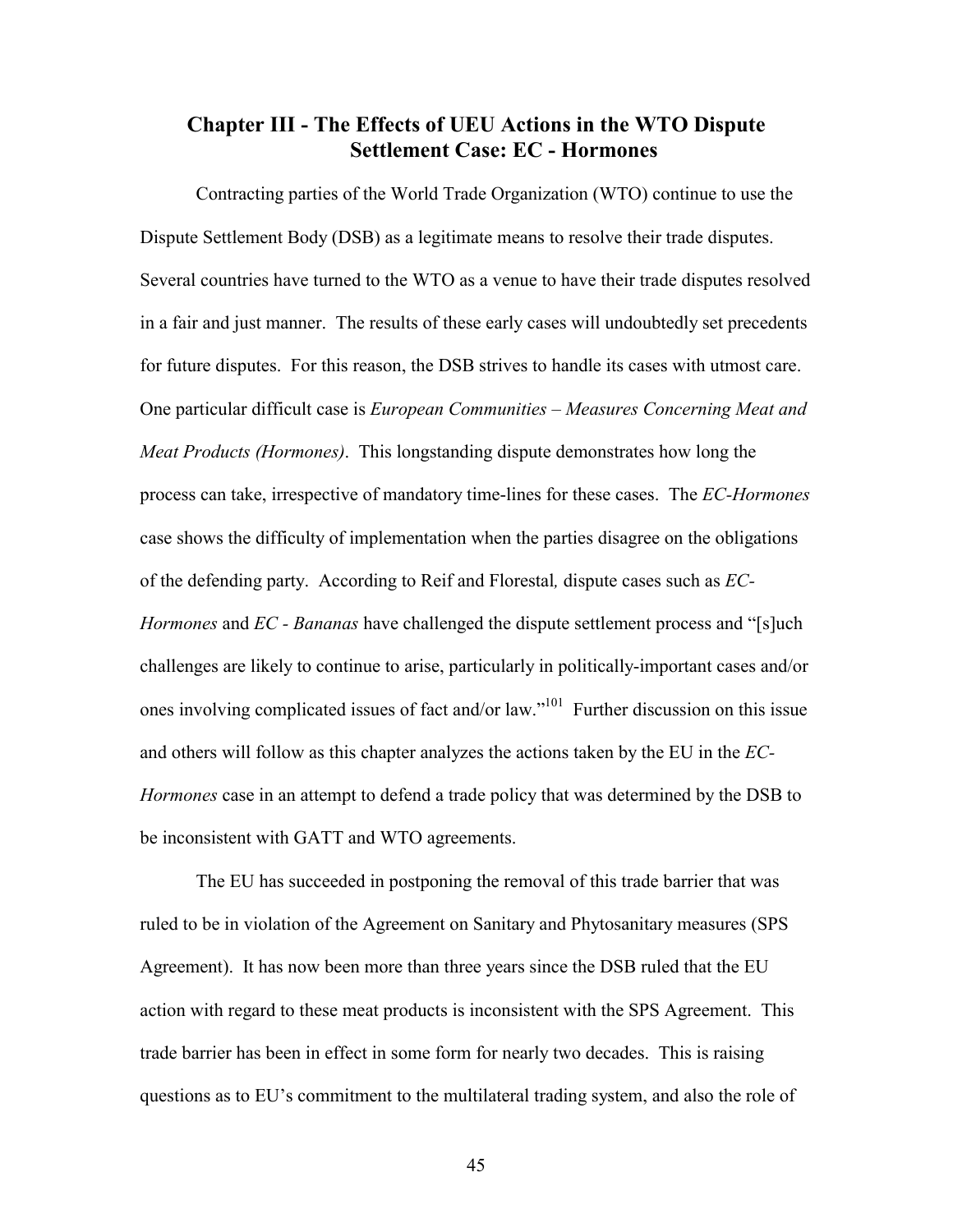the WTO in this type of international trade dispute. Both the Panel Report and the Appellate Body Report have ruled against the EU, recommending that they remove their ban on meat products containing hormones, a trade restriction that the DSB determined is inconsistent with the SPS Agreement negotiated during the Uruguay Round of Multilateral Trade Negotiations.

Having lost both the initial ruling and the appeal, the EU then requested additional time to comply. They wanted to complete an additional risk assessment in hopes that additional scientific evidence would support the rationale for their ban on these meat products. The Arbitration Report denied this request stating that the risk assessment should have been submitted by January 1, 1995 when the SPS Agreement went into force  $102$ 

The losing party is required to issue status reports to keep the DSB aware of its progress in implementing the DSB rulings and recommendations. On April 16, 1999, the EU issued its fourth status report to the DSB. Having missed the compliance deadline, the EU Permanent Delegation of the European Commission has prepared a report for the Council and European Parliament, "setting out the options to be considered."<sup>103</sup>

For the WTO, the *EC-Hormones* case offers the challenge of being both political and complex; this makes its resolution crucial as a precedent for future disputes. This chapter will show that if the WTO cannot elicit compliance from the EU, the *EC-Hormone* case could undermine the legitimacy and credibility of the DSB, and call into question the value of the WTO as a whole.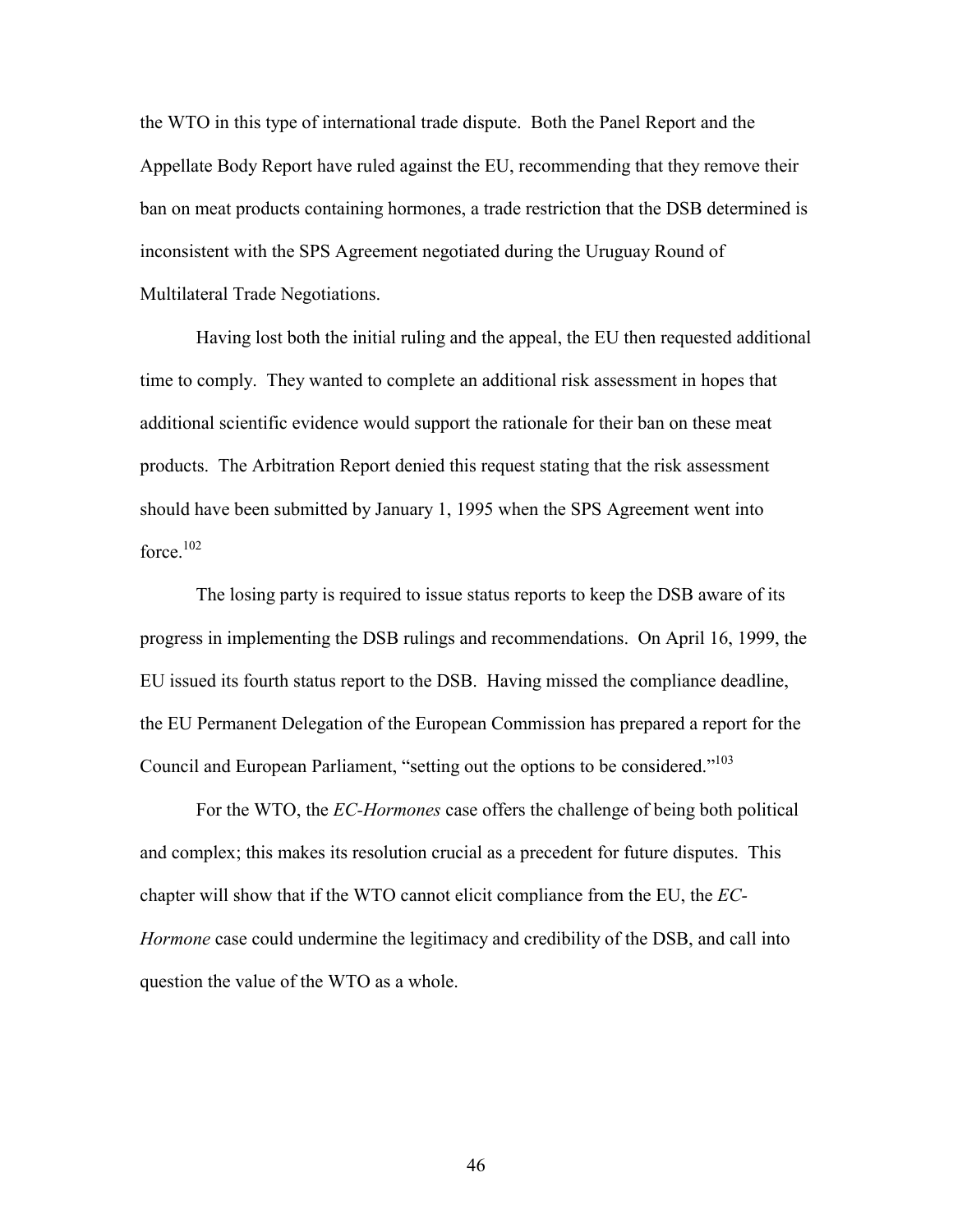#### **Cost of** *EC-Hormones* **Case**

The EU, in defense of its position, instigated a process that consumed vast amounts of WTO resources. The use the DSB for the purpose of delay is inappropriate and should not be encouraged. The particular nature and complexity of the *EC-Hormones* case makes the unfavorable nature of this course of action clear. The caseload at the WTO is growing exponentially as more and more countries turn to it to resolve disputes. According to Debra P. Steger, Director of the Appellate Body Secretariate of the WTO,

*(t)here are currently sixteen cases before panels, with three panel requests outstanding that may be established at the next DSB meeting. The Appellate Body is currently considering one panel report under appeal, but three more panel reports have been issued to the parties to the dispute and could be appealed shortly*. 104

With the growing responsibilities of the WTO DSB, the amount of resources available for handling the caseload has become an important issue. Some WTO experts have argued that the present resources are adequate to handle the increase in cases, indicating the existence of one rival hypothesis to this study. If resources allocated to the WTO DSB are in fact adequate, then the EU actions with regard to the *Hormones* case are not endangering the functioning of the system, at least with regard to the timeliness and quality of the DSB's actions. According to C. Christopher Parlin, $105$  presently counsel in the international trade practice group at Winthrop, Stimson, Putnam & Roberts, the resource burden can be divided into three areas of concern – "the Appellate Body, the panelists, and the Secretariate staff.<sup> $106$ </sup> In Parlin's opinion, there is no evidence to suggest that the allocated resources are inadequate to handle the present responsibilities.<sup>107</sup> He points out that there are other solutions available to remedy any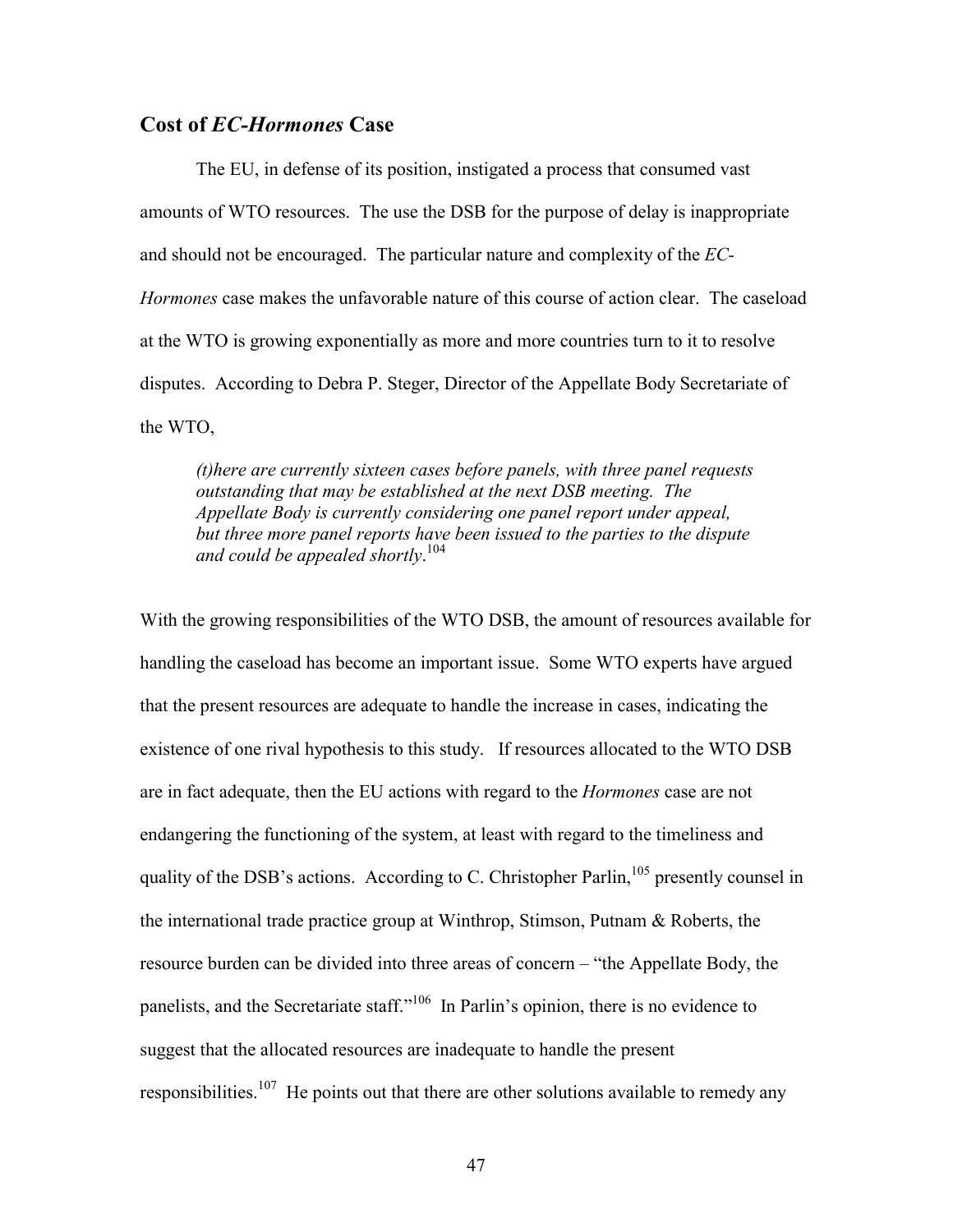foreseen problems with the functioning of the DSB. Increasing WTO resources is not the only possibility. According to Parlin, the design of the system is more at fault than the resource limitations. The key to Parlin's solution is the altering of "unreasonably short" time limits during the Panel and Appellate process.<sup>108</sup> As for the Secretariat staff, Parlin acknowledges that the workload of the division staffers and Secretariat lawyers is "heavy and demanding"; however, there is still no indication that the staff is lacking in expertise or is performing ineffectively.<sup>109</sup> Parlin suggests that although there are some parts of the WTO that are overburdened, there are also places where resources are being underutilized. Performing a managing audit would indicate where funds could be most effectively deployed and, together with an accompanying shift of personnel, would solve most of the WTO's resource problems. $110$ 

The arguments offered by Mr. Parlin, however, are not widely accepted. Other WTO experts see the situation as much more severe. According to Andrew Stoler,  $^{111}$ ìthe system is in danger of collapse at current resource levels and both the Secretariat and developed country Members must increase the resources they devote to dispute settlement in the near future.<sup>"112</sup> Stoler's views are in line with those of Debra Steger, Director of the Appellate Body Secretariat. Steger argues that the DSB has been able to cope with the pressures of the first thirty months of operation, but, with the quickly growing caseload, there will be serious operational problems with the system in the near future.<sup>113</sup> Steger focuses much of her argument on the strain that translation requirements have put on the WTO. Translation problems have already caused delays with the release of panel reports, most of which are several hundred pages in length. With the need to translate these reports in three official languages and distribute them to the entire WTO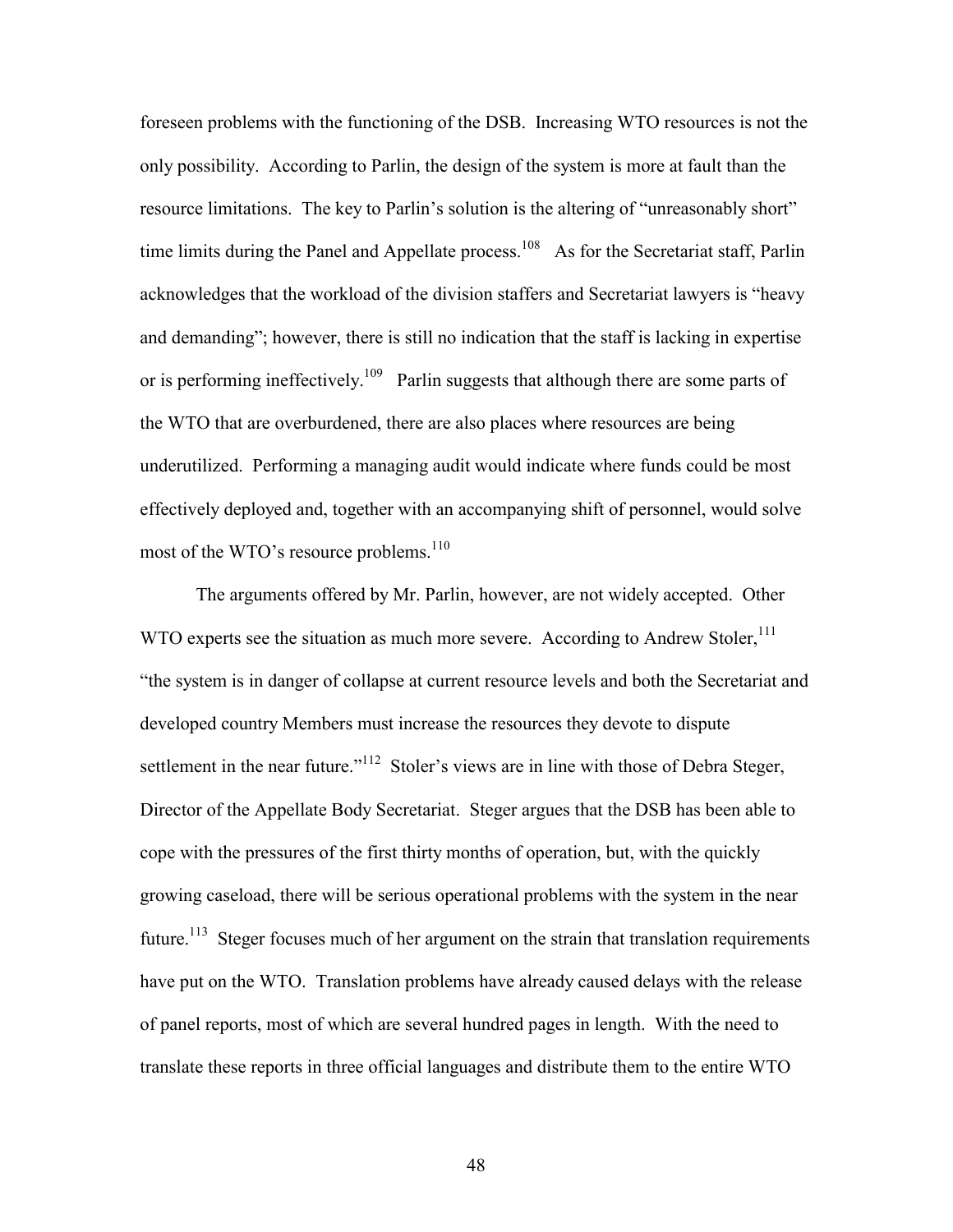membership, the shortage of sufficiently trained translators has pushed complicated cases such *EC-Hormones* well past the mandated timetables. Stoler and Steger also focus on the costs of the Appellate Body in which a large portion of its budget goes for transportation and living expenses of Appellate Body staff who must be in Geneva for extended periods. Much of these expenses have been covered by a trust fund created by the Committee on Budget, Finance and Administration to handle the appeals. The replenishment of this fund has come from "extraordinary surplus accounts that are extremely unlikely to exist again in the future.<sup> $114$ </sup> A serious problem is thus viewed as eminent, especially due to the reluctance of major supporters to the WTO, such as the US and Germany, to increase their contribution to the WTO budget. According to Stoler, the US State Department's Bureau of International Organization Affairs favors a "Zero Nominal Growth<sup>"</sup> (ZNG) budget. This type of budget would require the WTO to function on the exact amount as the previous year, absorbing inflation increases through reduced expenditures. Stoler concludes his views by calling on developed countries, and specifically the United States, to ensure the continued effective operation of the WTO DSB. According to Stoler, "[r]esource constraints are already hampering the functioning of the system and the outlook for the future is not at all encouraging."<sup>115</sup>

 Stoler introduced another key argument that threatens the functioning of the WTO: the need for support from major contracting parties. This lack of support further challenges the success of the WTO. The WTO requires, as an international organization, support from its contracting parties. Support from major contributors such as the United States is crucial to the effective functioning of the DSB.<sup>116</sup> If countries continue to use the WTO DSB with no commitment to adhere to its rulings, such as the case with the *EC-*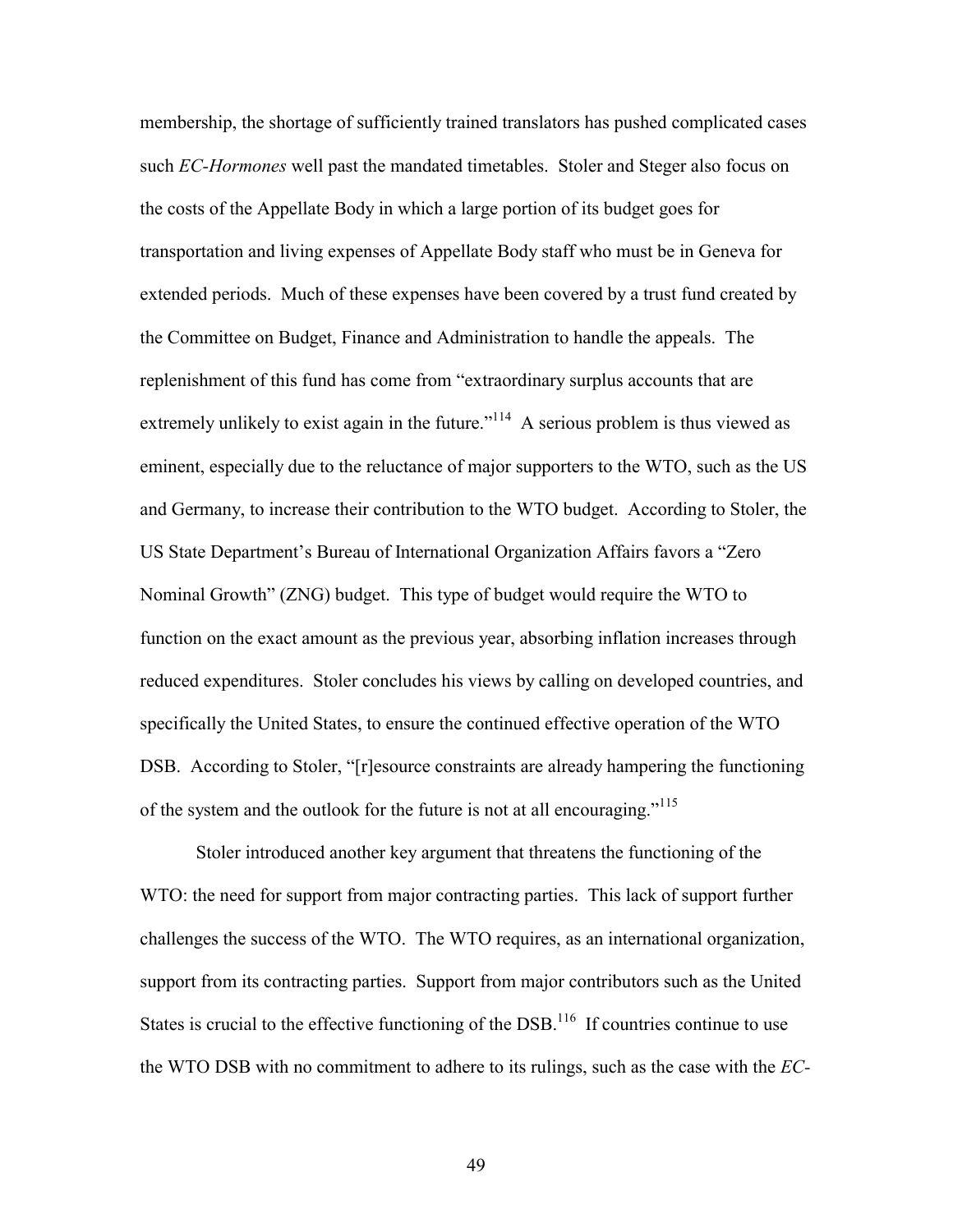*Hormones* case, the result will be an under-funded WTO in the very near future. The principal effects of an under-funded WTO include: 1) Delays in meeting time table requirements, 2) Personnel shortages both in number and expertise, 3) Decrease in quality of Panel and Appellate Body Reports, and 4) Translation shortages in a number of languages and time.

Most WTO experts have agreed that problems with the DSB are evident now and will increase in the future. The EU's inappropriate use of the WTO DSB has exasperated this situation and damaged the legitimacy and credibility of the process as a whole.

The complicated nature of the *EC-Hormones* case required that timetables be extended to allow the Panel and Appellate Body time to analyze the scientific data and to evaluate the arguments of the parties. Additional time was also required to consider the parallel but separate complaint by Canada.

The DSU allots six months to complete the Panel Report; for emergency rulings, the panel aims for three months. Under certain conditions, the panel can request more than six months to complete the report, but "in no case should the period from the establishment of the panel to the circulation of the report to the Members exceed nine months.<sup>"117</sup> In the *EC-Hormones* case, the panel was established on July 2, 1996 and the panel report was circulated to the WTO Members on August  $18$ ,  $1997$ <sup> $118$ </sup>. This is over thirteen months since the panel was formed.

Secondly, the Appellate Body is required under the Understanding on Rules and Procedures Governing the Settlement of Disputes (DSU) to complete its review within ninety days. The Report of the Appellate Body was circulated to the WTO Members on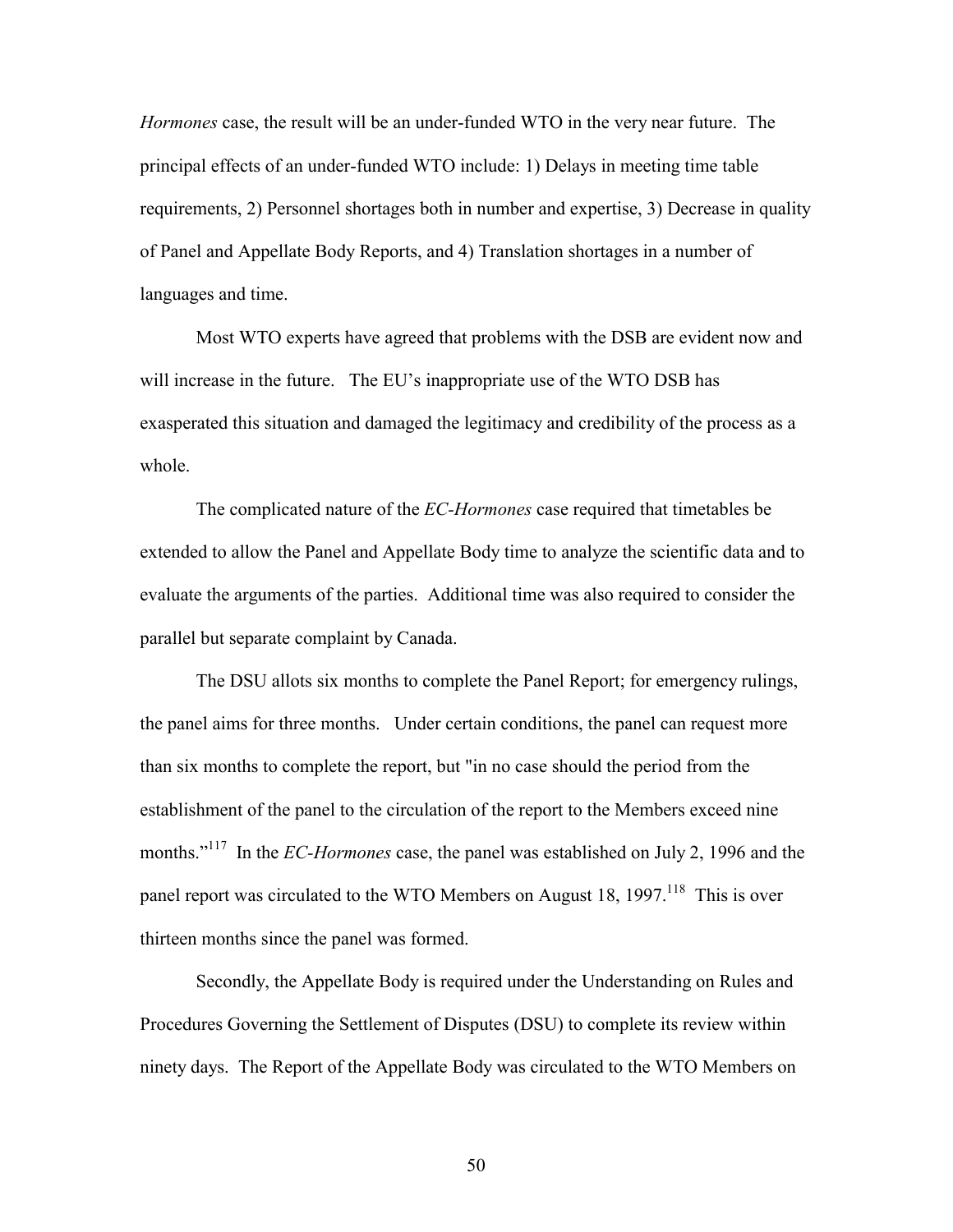January 16, 1998 almost five months after the circulation of the Panel Report. This is the only case where the Appellate Body failed to meet the established time period. Obviously, this was a complicated case; however the effects on the WTO remain substantial. The costs associated with this lengthy case include panelist expenses, Appellate Body expenses, hiring of scientific experts to advise the panel, and huge reports requiring substantial translation costs.

The length of this case, as well as the total number of cases submitted to the WTO, have made it difficult to find qualified personnel for panel positions. Steger suggests that, "the caseload is putting pressures on the ability of the Secretariat and the parties to find persons with adequate expertise to serve as panelists.<sup>"119</sup> As for the Appellate body, these members were originally envisioned to be only part-time employees of the WTO and were not even supposed to reside in Geneva. The reality, however, indicates that these members are working full-time and their obligations to the WTO do not permit them to pursue outside financial interests.<sup>120</sup>

The increased caseload is putting a burden on the Panelist and Appellate Bodies to finish their work with the quality the GATT and WTO have produced in the past. This problem has not been evident to date; but with the expected accession of China and Russia to the WTO, the problem may be right around the corner.<sup>121</sup>

The final problem associated with an under-funded WTO is the inability to translate panel and appellate reports and distribute them to all parties on time. According to Stoler, "the problem (funding limits) is particularly acute with respect to translation of the documents related to the dispute $\ldots$ <sup>122</sup> He further adds that translation requirements have increased twenty percent annually, but the budget has not been permitted to increase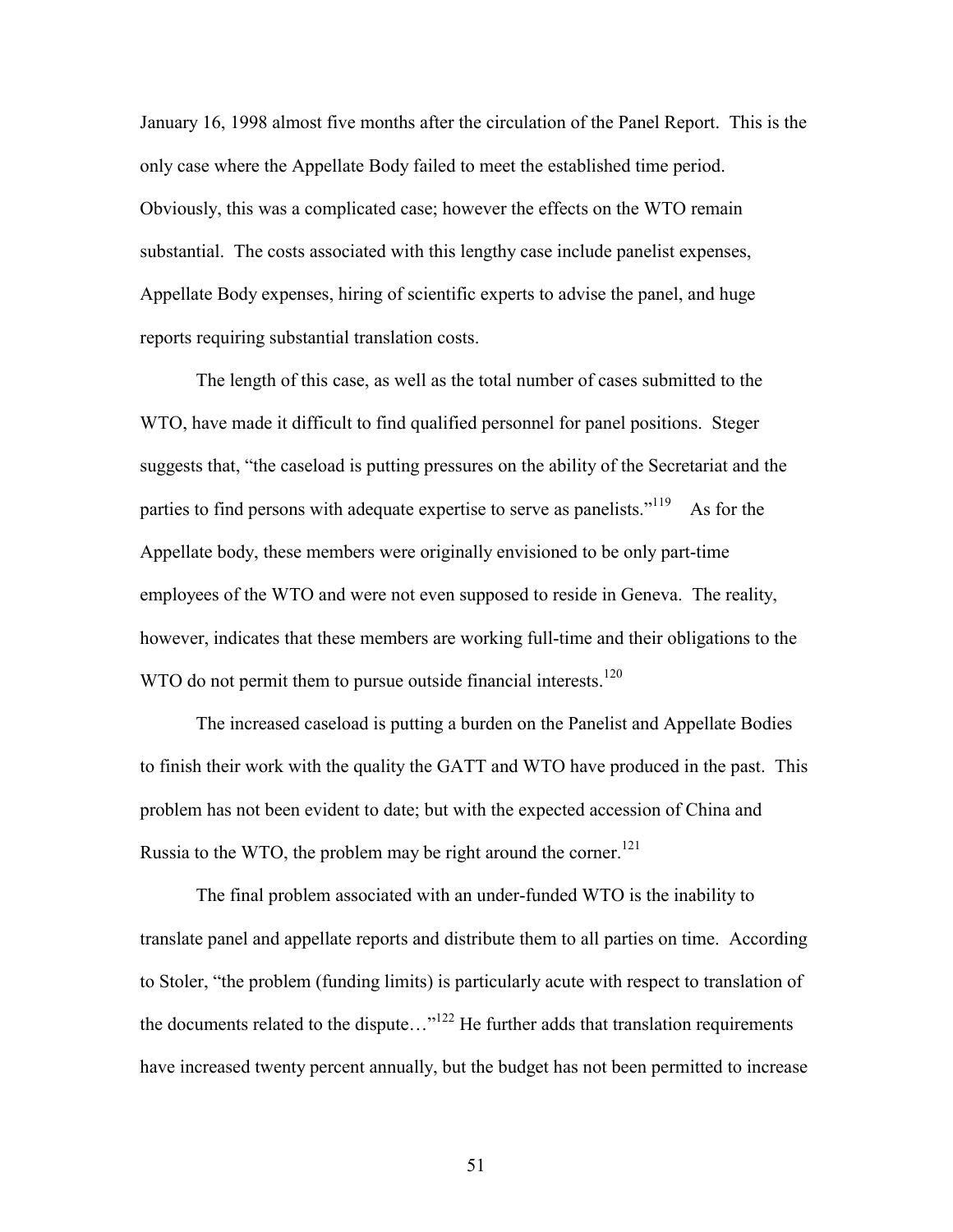proportionately.<sup>123</sup> As the above examples have illustrated, the WTO Dispute Settlement process has recently come under a variety of pressures. As evident by the increased number of cases taken to the WTO compared to its predecessor the GATT, the WTO has created an increased confidence in the Dispute Settlement process. This increase in demand calls for discretion in determining which cases truly need the process. The question remains as to whether the EU actually used this process as a tactic to postpone removal of their inconsistent ban. Regardless of intention, the costs to the WTO remain the same. Further, after being instructed to remove their trade measures by the Appellate body and Arbitration, the EU continues to refuse to remove the ban, accepting retaliation tariffs instead. This may be the most damaging action taken by EU. Refusing to comply with the WTO rulings could well set a precedent that will undermine the credibility of the WTO as an effective international forum for the resolution of trade disputes.

#### **EU Delay Actions**

The EU clearly pursued a strategy to delay resolution of this dispute before the official WTO process began and, after the DSB ruled on the case, the EU chose not to comply with the ruling, electing instead for alternative measures to resolve the case. After the Appellate Body ruling was issued, the EU employed another delay tactic. They requested an extraordinary lengthy compliance period in order to prepare an additional "risk assessment."<sup>124</sup> The EU claims that additional scientific evidence will show that the hormones used by the US in beef cattle can be harmful. However, according to August Schumacher, US Department of Agriculture Under Secretary for Farm and Foreign Agriculture Services: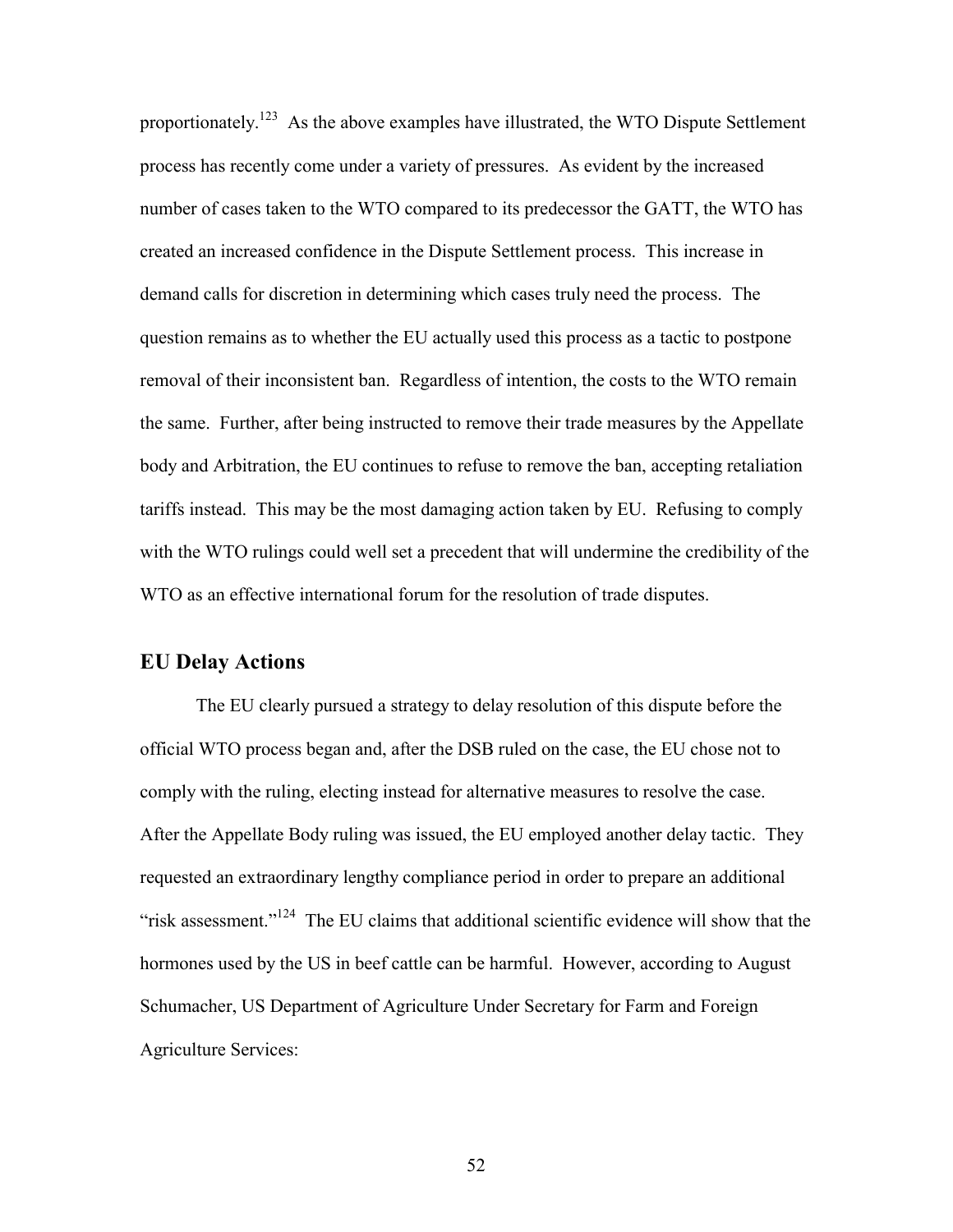*The international community has been studying the use of growth promotants in cattle for decades and has concluded that these approved and licensed products are safe when used in accordance with good veterinary practice. Both the EU Lamming Committee and the1995 EU Conference on Growth Promotants concluded that there is no public health risk from consuming beef from hormone treated animals. All six approved hormones have been used without negative effects on public health in the US and many other countries for decades.*<sup>125</sup>

James Lyons, Associate General Counsel for Agriculture at the United States Trade Representative and closely involved with the *EC-Hormone* case, noted that the EU had no justification for its assertion that part of the period provided to implement the DSB's recommendations should be allotted for the preparation of an additional risk assessment. The EU's claim that time to conduct additional risk assessments should be built in to the implementation period was rejected by an arbitrator on May 29, 1999. Lyons clearly believes the EU effort was an attempt to delay removal of the hormone ban.<sup>126</sup>

In a meeting held between the US and the EU on March 3-4, 1999, the EU indicated it was awaiting the results of their risk assessment which will not be completed until the end of the 1999 at the earliest, and probably not until well into the year  $2000$ <sup>127</sup>. The EU request for a 39-month implementation period was an attempt to delay the removal of the hormone ban. The EU had no justification for delaying compliance until risk assessment was completed.

The EU is made up of 15 countries consisting of 350 million consumers making it the largest multi-nation trading bloc in the world. In order to act on the hormone ban, the EU needs a mandate from its members, which takes time. However, the EU received the Appellate Body Ruling in February of 1998, but did nothing relating to this obligation for over a year.<sup>128</sup> The refusal to remove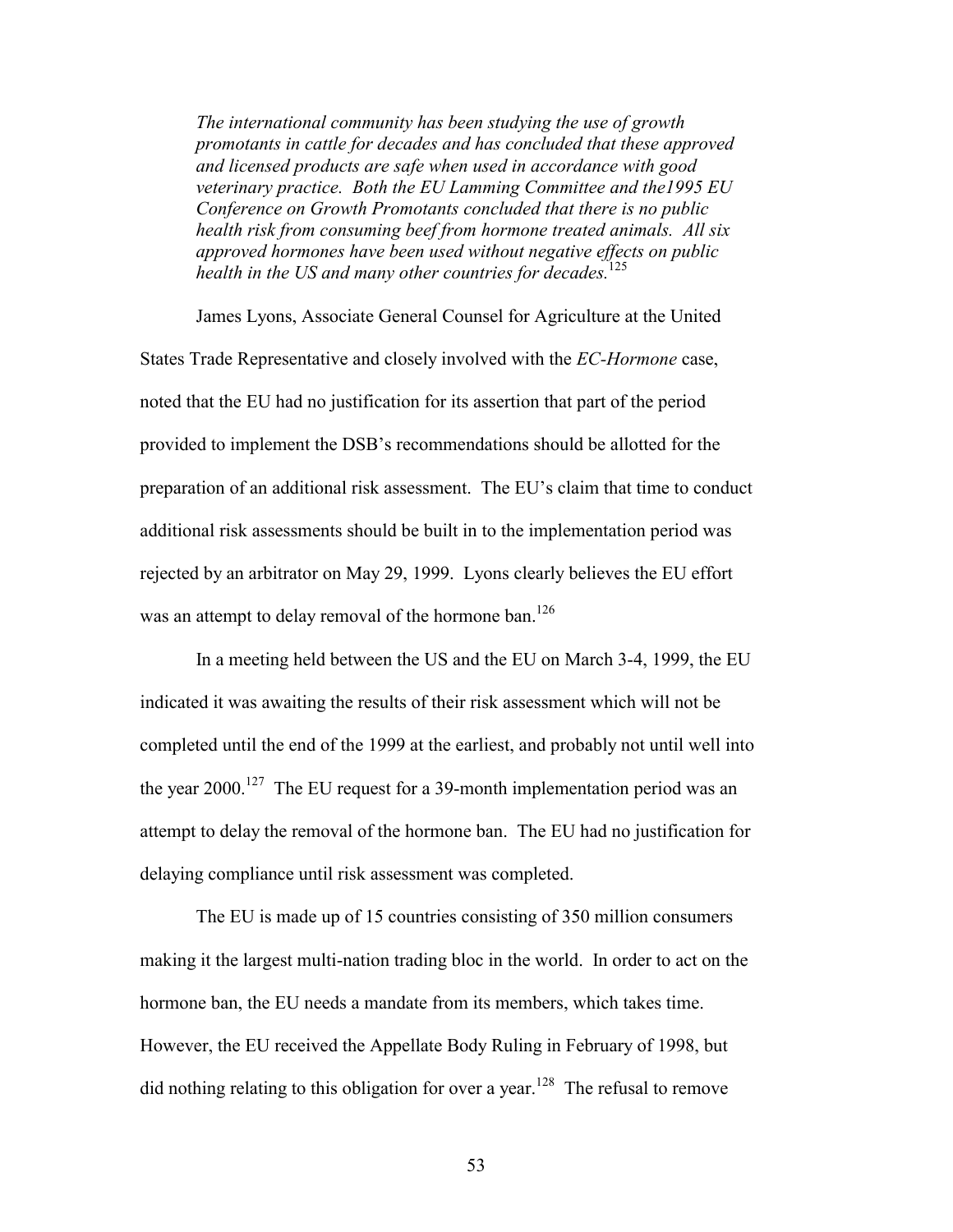the illegal trade measures after losing their WTO dispute settlement case strongly suggests that the EU has no desire to comply with the decision. Further, it can be argued that the EU exhibited bad faith from the onset, and had no intention of altering their trade policy before entering into the dispute settlement process. In any event, the EU's actions have affected the WTO DSB negatively and may undermine the WTO's ability to resolve future dispute settlement cases.

When the EU's fifteen-month compliance period expired on May 13, 1999, the US requested permission from the WTO to suspend trade concessions to the EU in accordance with WTO procedures.<sup>129</sup> On June 2, 1999, the EU submitted a letter objecting to the amount of retaliation the US sought and requested arbitration to resolve the issue.<sup>130</sup> The EU offered compensation as pursuant to the Dispute Settlement Resolution Article 22.1. However, the US argued that the EU's offer of approximately \$100 represented only the amount of trade the EU measures affected in the mid-1980's.

According to Lyons, this offer was unacceptable to the US for two main reasons. One was the fact the figures were 14 years old disregarding the fact that US exports of beef to other markets have increased significantly during that period, but more importantly, this compensation proposed by the EU would take the form of an increase in quotas allowed for beef which did not contain hormones. Unless the quotas were significantly increased there would be little economic incentive to attract the US Beef industry.<sup>131</sup> The Arbitration report concluded: "For the reasons set out above, the arbitrators determined that the level of nullification or impairment suffered by the United States in the matter *European Communities – Measures Concerning Meat and Meat Products (Hormones)* was **US\$ 116.8 million** per year.<sup>7132</sup>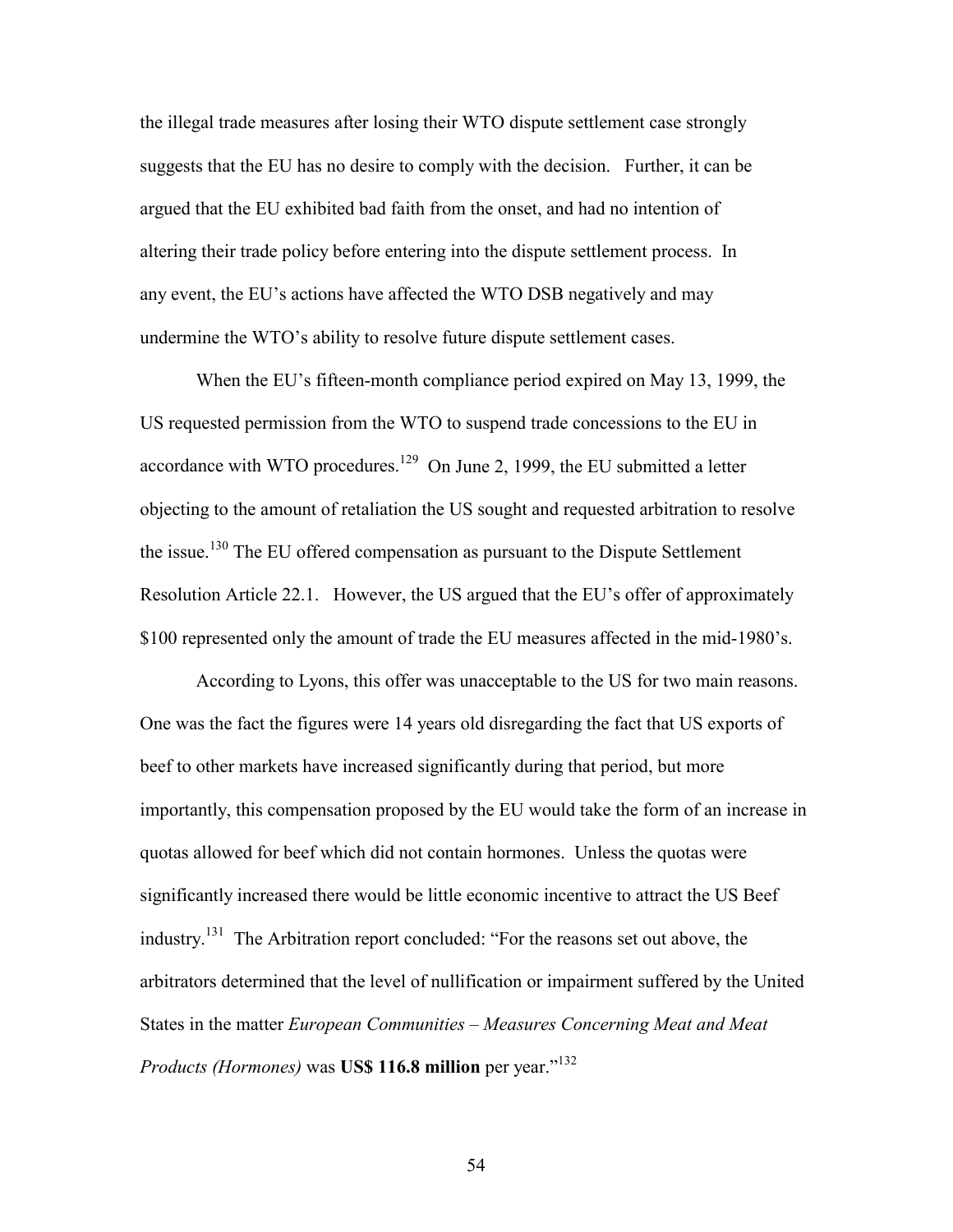The retaliation is permitted by the WTO rules; however, many WTO experts do not view this type of resolution as a success. According to James Lyon, in the short term the retaliation measures against the EU will likely only hurt the affected EU industries and not help the US Beef Industry.<sup>133</sup>

The WTO was established to reduce trade restrictions, not mediate fair retaliation measures. According to the DSU, these retaliation measures are intended to be **Example 1** "temporary measures" but the text never adequately defines "temporary." This omission allows countries such as the EU to use these measures for a significant amount of time.<sup>134</sup> Having a case of such importance resolved in this manner is contrary to the principles upon which the WTO was founded. The US' position on acceptance of retaliation (Article 22.1 of the DSU) was offered in the Statement of Administrative Action (SAA) to the Uruguay Round Agreements Act (URAA). The statement read, "Article 22.1 makes clear that compensation is intended to be temporary *and that full implementation of a panel or Appellate Body recommendation is the preferred result.*<sup>*n135*</sup> Further, United States Trade Representative (USTR) Charlene Barshefsky claims that the US use of these retaliation measures were the a "course of last resort."<sup>136</sup> The US interprets full compliance as bringing inconsistent trade measures in line with the GATT/WTO Agreements. In WTO cases in which the US was a losing party, it has removed or let expire all trade measures found to be in violation by the WTO DSB.<sup>137</sup> According to the above USTR press releases, the US presently views the WTO as an important international actor and would prefer full compliance with all its rulings.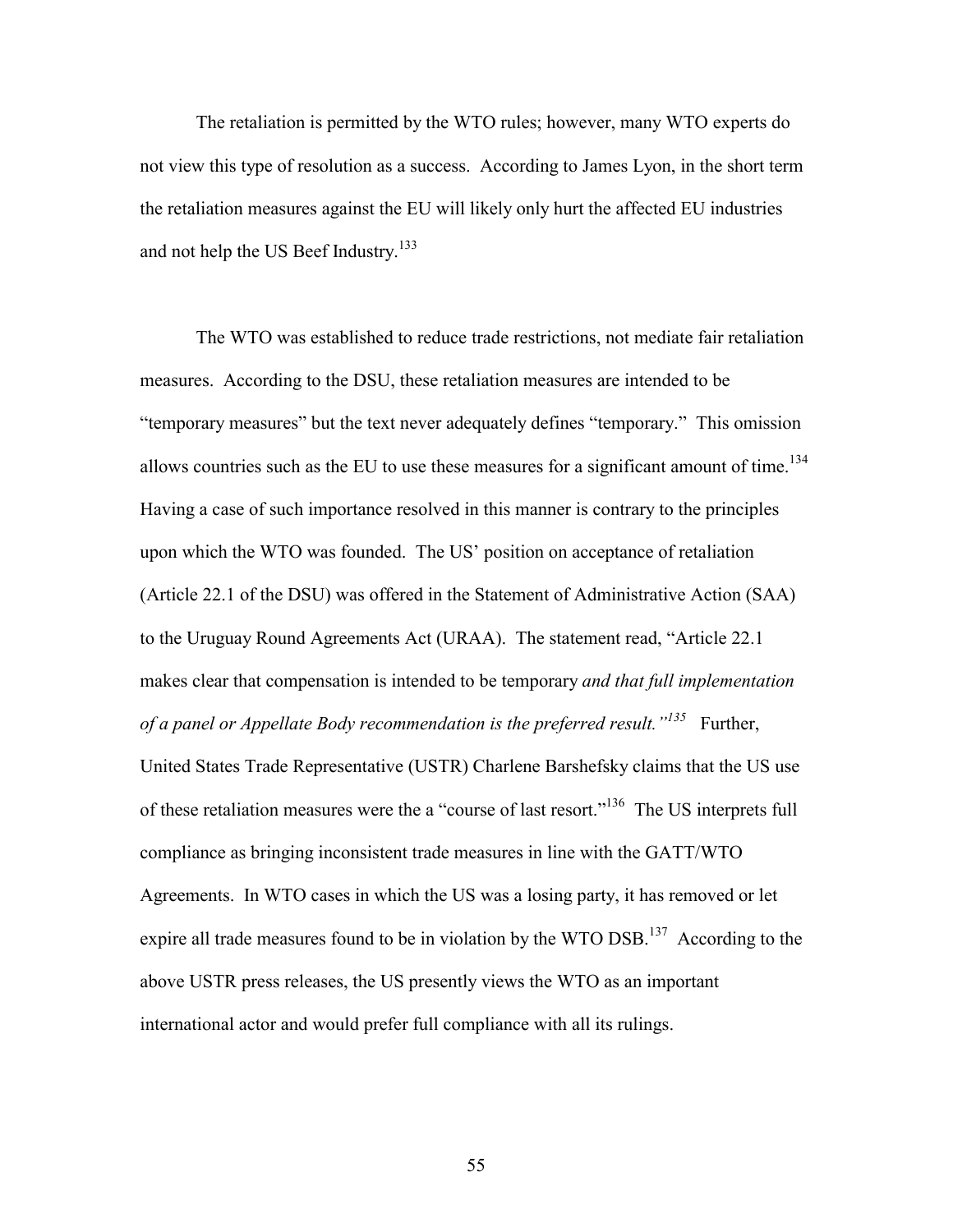The action taken by the EU in the compliance stage of the *EC-Hormone* case may prove to be the most devastating to WTO legitimacy. For the first time in the five-year history of the WTO, a defending party has refused to comply with the recommendation of the WTO Dispute Settlement Body to remove the disputed trade policy (See Table 1.3). The EU's refusal to remove their trade ban could have far-reaching implications on the future functioning of the WTO. Experts in GATT/WTO processes offer additional arguments. Timothy Reif, an Adjunct Professor of Law at Georgetown University, claims that if the drafters of the WTO Agreements intended for full implementation to be preferred they could have said just that in the Agreements.<sup>138</sup> However, Professor Jackson, currently a Professor of Law at Georgetown University, argues that the DSB leaves non-implemented cases on their agenda which indicates that ultimately full implementation is a requirement.<sup>139</sup> Regardless of how the WTO finally rules on this implementation measure, the damage done to its status as a legitimate and proficient international trade organization remains. The WTO may be in a precarious situation considering its reliance on the political and financial support of major contracting parties such as the United States. The WTO may need for the DSB to function more effectively in regards to compliance or support from the US and other powerful nations could be withdrawn. The EU actions initiated retaliation measures from the US. Although this maneuver is allowed for in the DSU, the US would not need a WTO to resolve a dispute in this manner. Perhaps the EU will rethink their position and resolve the dispute with the US before its actions prove to be a serious detriment to the future of the WTO as a vital international actor. This has occurred before in the WTO with the US resolving its dispute with Japan over automobile parts.<sup>140</sup> Lyons stated that the US has offered to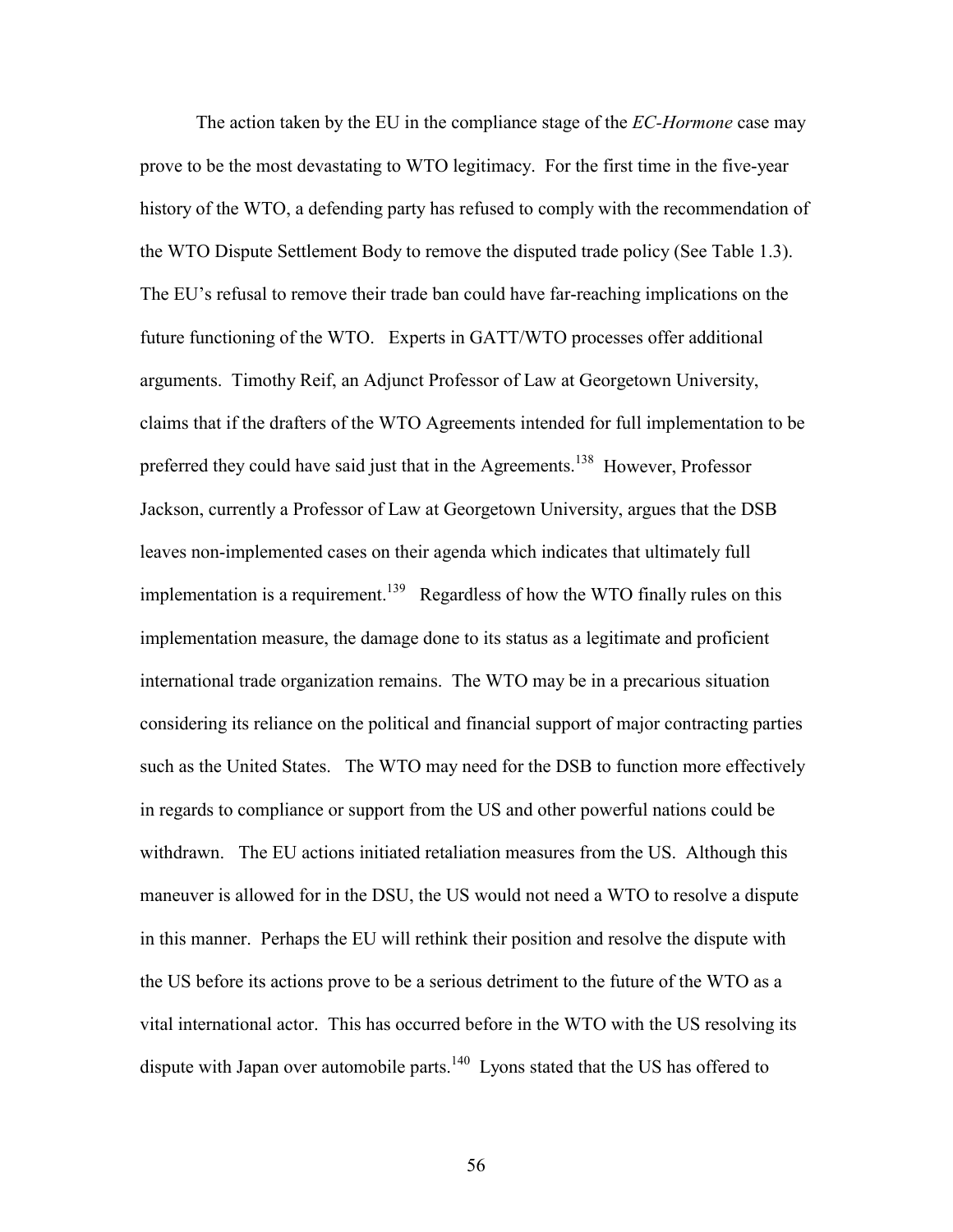compromise by labeling the beef they export as "Produced in the US" or even

ìContaining growth hormonesî so as to allow the EU consumers to decide whether or not they want the hormone beef. The EU, however, has presently made no attempt to resolve the dispute in this fashion since the representatives at a recent meeting of March 3-4, 1999 claimed they had no authority to respond to such a compromise. $141$ 

#### **Case Conclusions**

 This chapter has demonstrated that the WTO has been put in a precarious situation due to the defiance of the EU in the *EC-Hormones* dispute case. With the GATT/WTO experts concerned with the problems arising with the procedural functioning of the DSB, a dispute case that threatens the support of a major economic power such as the US cannot bode well for an international organization in its early operation. According to Andrew Stoler,

*The overwhelming bulk of the responsibility for ensuring that the WTO Secretariat and Appellate Body have the resources they need in order for the dispute settlement system of the WTO to function effectively rests with the United States and other developed country Members of the organization. Resource constraints are already hampering the functioning of the system and the outlook for the future is not at all encouraging.*142

This statement is a clear warning against the type of actions taken by the EU.

The EU has disregarded their commitment to the principles embodied by the WTO over a trade measure unsupported by the international community. The need for a successful dispute settlement system is crucial to the WTO and the fostering of international trade liberalism. Heather Forton, a representative of the Canadian Department of Foreign Affairs and International Trade, adds: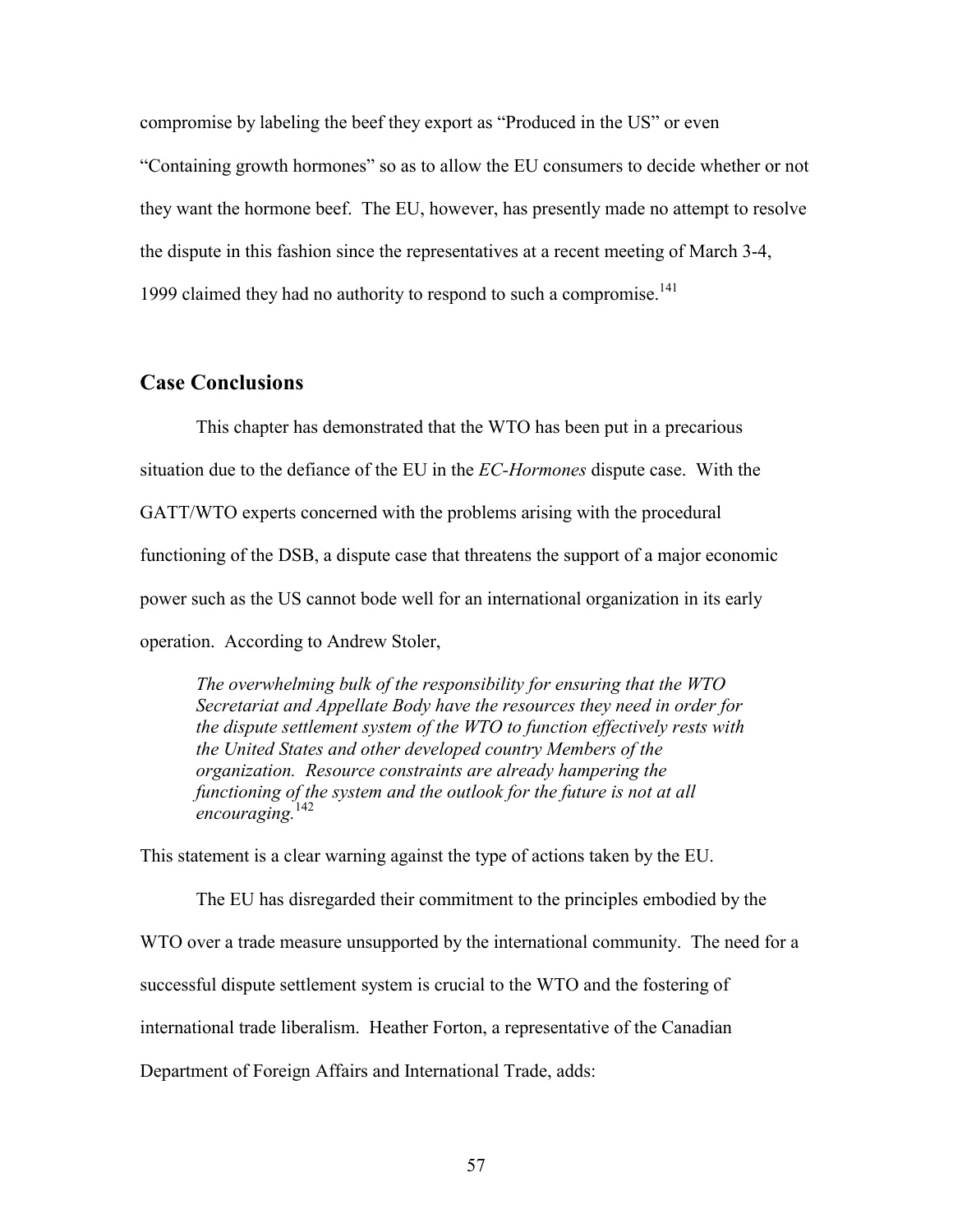*The panel process is an important aspect of that dispute settlement system. Notwithstanding the procedural or technical difficulties which have arisen in the context of various panel proceedings ... Members of the WTO have confidence in the system and it is critical that this confidence be maintained to ensure that the dispute settlement system is used to preserve the strong rules-based multilateral trading system.*143

Again, the experts agree on the importance of a successful DSB.

 The problems that have arisen with the procedural aspect of the DSB have caused many GATT/WTO experts to state warnings against under-funding the WTO DSB. Solutions to these problems have circled around increasing the budget and increasing the time requirements. However, as mentioned above, the budget increases are not politically popular and increasing the time allotments may decrease the confidence in the system as a whole. These problems have not necessarily affected the DSB as of yet, but according to Kingerly, "these are probabilities rather than possibilities."<sup>144</sup> Kingerly sees the WTO in a position to move forward with its goals if it can successfully alleviate the present problems. However, "the procedural maneuvering by parties to slow or stall the dispute settlement process" remains a key obstacle.<sup>145</sup> This study has shown the importance of alleviating this problem if the WTO is to remain an integral forum for the resolution of international trade disputes and the promotion of international trade liberalism.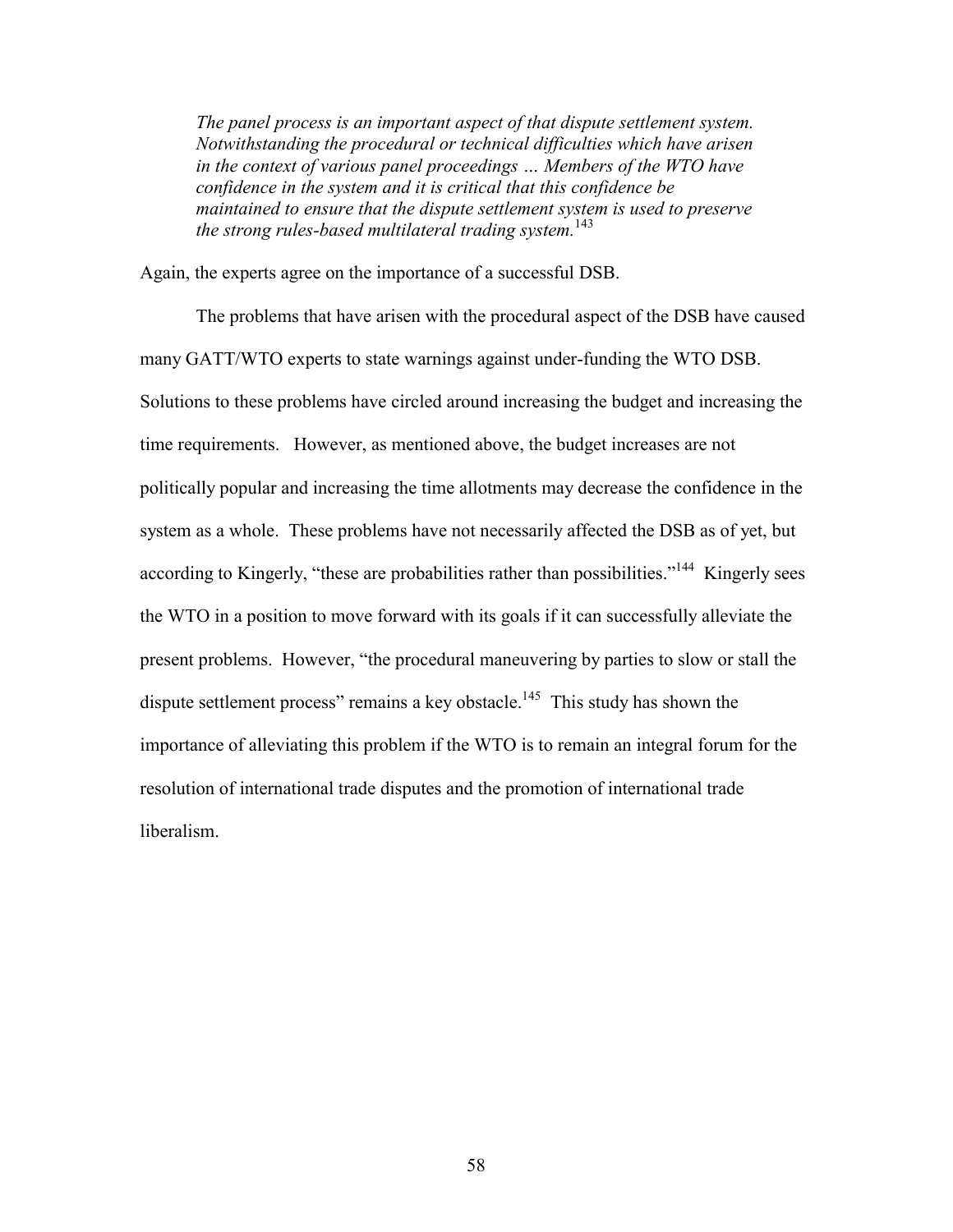### **Conclusion**

 With the establishment of the World Trade Organization (WTO) and its powerful Dispute Settlement mechanism in 1995, a new forum has been created for addressing international trade disputes. With its increased strength, the Dispute Settlement Body now possesses significant ability to coerce states into abiding by the international agreements they have signed. A key purpose of this international organization is to remove the political aspect from the process in which disputes are resolved.<sup>146</sup> The WTO hopes to replace political maneuvers with the structured dispute settlement process established by GATT/WTO Agreements.

Pursuant to this process, trade disputes taken to Dispute Settlement Body (DSB) must proceed through a series of stages with mandated timetables. The DSB process is designed to achieve fair and timely resolutions to international trade disputes. Since the WTO relies on the support of its Members for operational funds and for voluntary compliance with its rulings, time delays are undesirable. Presently, a significant increase in the amount of cases taken to the WTO has created a back-load. This places a strain on the process, creating delays and increasing the likelihood that the quality of the case reports will suffer.

 Another important issue facing the WTO is the potential for the losing party in a dispute to misuse the process through delaying tactics. This has occurred in the dispute case *EC- Hormones, Complaint by the United States*. In this potentially precedent-setting case, the European Union (EU) has been unwilling to remove restrictive trade measures judged by the DSB to be in violation of GATT/WTO Agreements. Instead, the EU has employed a series of delay tactics and has chosen to accept retaliation measures in lieu of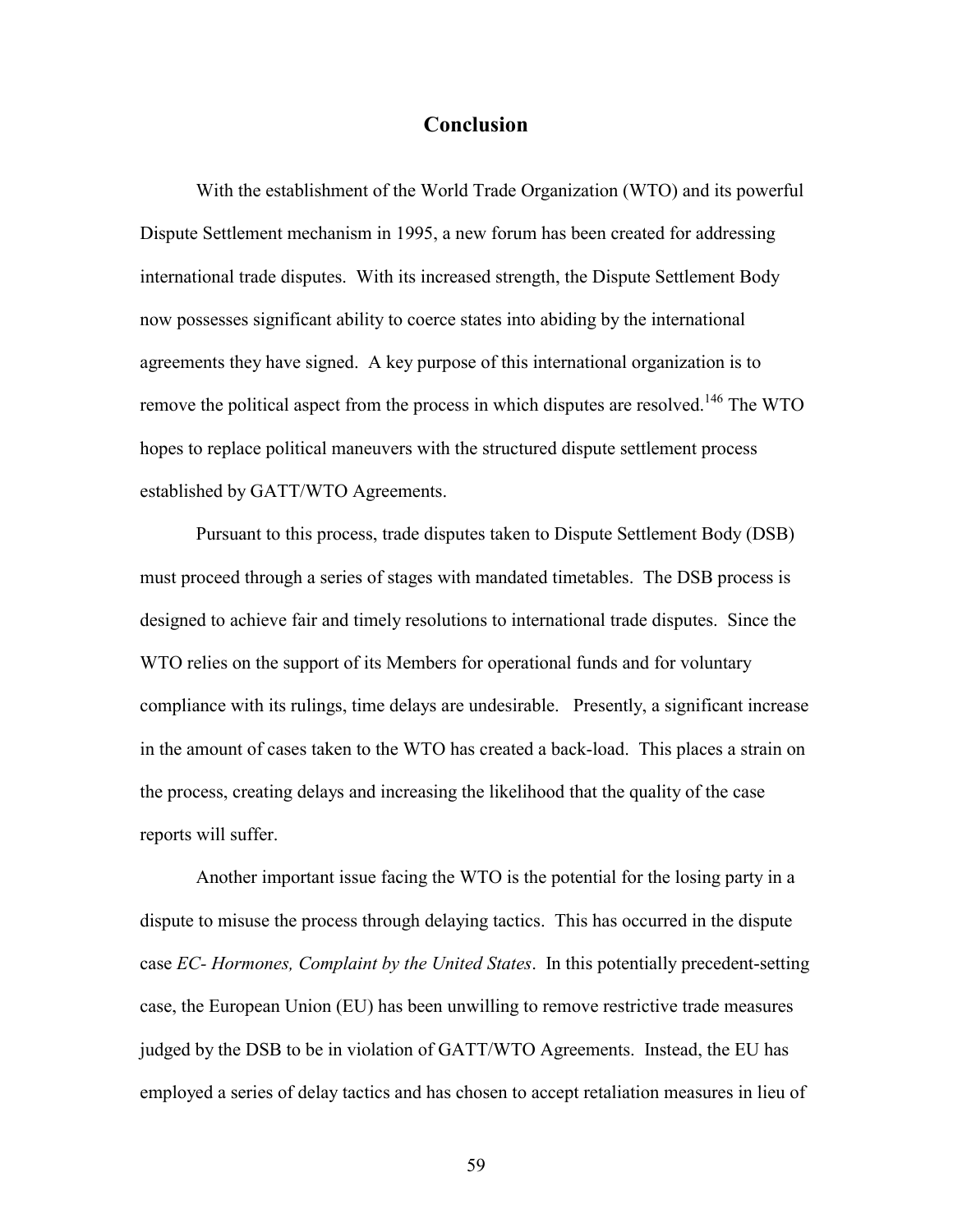eliminating these restrictive measures. Most experts believe these actions by the EU are damaging the effectiveness and credibility of the dispute settlement process and the WTO as a whole.

This research has shown compelling evidence that in the *EC-Hormones* case, the EU, by attempting to delay the removal of a restrictive trade measure, has increased the strain on procedural functioning of the dispute settlement process and has damaged the legitimacy and credibility of the WTO. Although this case has not been totally resolved, the research has shown that the WTO's credibility has been adversely affected. The WTO's Panel Report, Appellate Body Report, and the Arbitration Report all ruled against the EU in this matter. Notwithstanding, the EU has ignored the recommendations of these bodies, and continues to pursue a course of action contrary to the intent of the GATT/WTO Agreements. Besides the rulings and the fact that the scientific evidence involved in this case resulted in the longest dispute case handled by the WTO to date, the EU has refused to remove their ban even past the expiration of the fifteen-month arbitrated compliance period.

Not all experts agree that WTO credibility has been significantly damaged by the actions of the EU in this case. While most experts view the EU actions as delay tactics, some do not see them as subverting the WTO dispute settlement process as a whole.<sup>147</sup> However, this research has shown that the DSB already shows evidence of procedural strain. According to Kingerly, procedural problems are probabilities rather than possibilities, and WTO appears to be in a position to move forward except for one key obstacle: "the procedural maneuvering by parties to slow or stall the dispute settlement process."<sup>148</sup>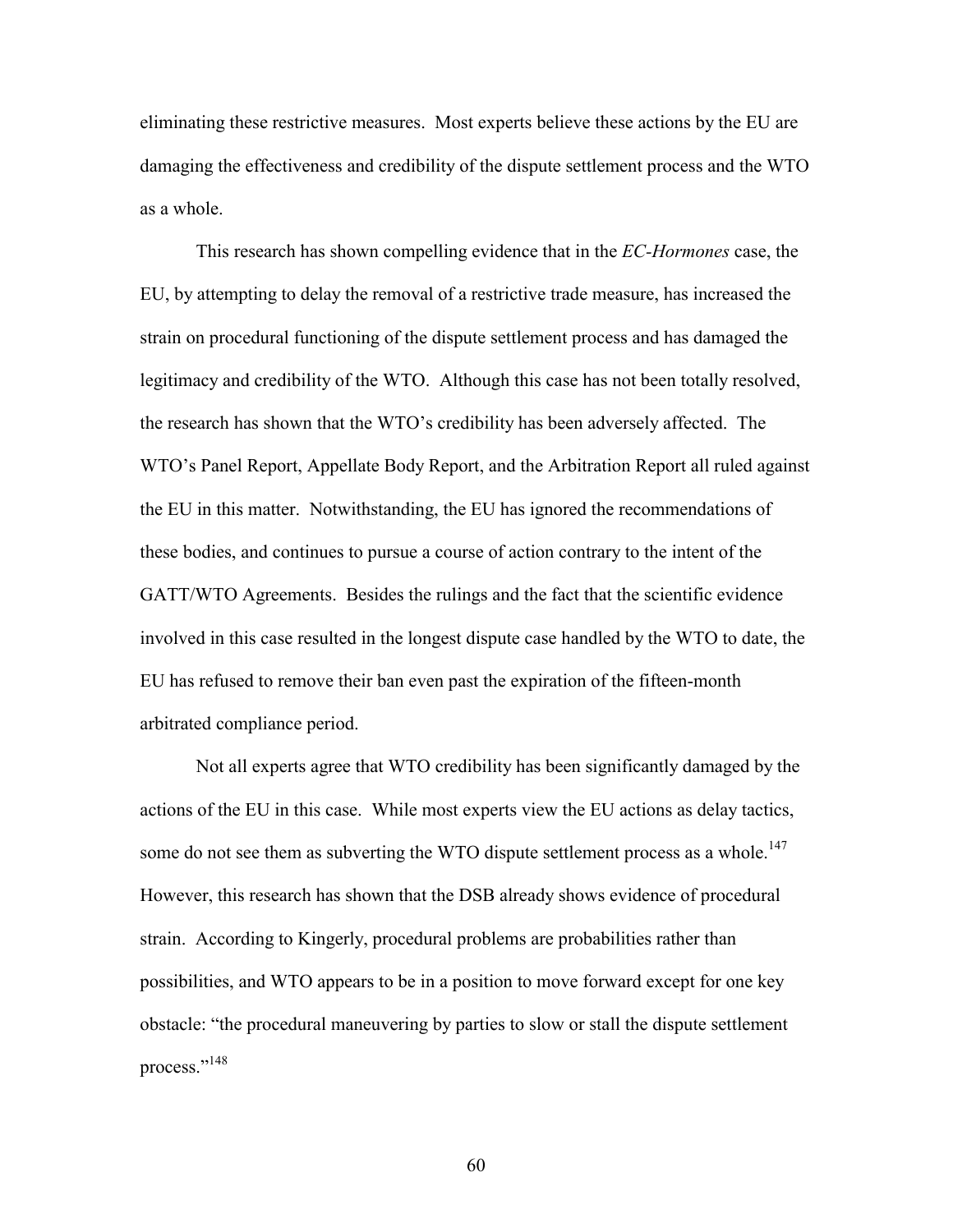Presently, the EU continues their delay by waiting for the completion of an additional risk assessment. This risk assessment is being prepared by the EU in hopes of offering further scientific evidence that would support for their ban on certain meat hormones. However, preparation of this additional risk assessment is not an acceptable course of action under WTO Dispute Settlement procedures. The EU's request for an extended compliance period failed as the Report of the Arbitrator refused to grant the EU additional time to complete this assessment.

The compliance period expired on May 13, 1999, but the EU has refused every offer by the US, including compromises. Instead, the EU has resolved to accept WTO sanctioned retaliation measures by the US, instead of removing their ban.

Although the framers of the WTO foresaw this situation, resorting to such actions cannot be seen as a victory for the system, as full compliance was the goal of the Dispute Settlement Understanding  $(DSU)$ .<sup>149</sup> According to experts in the field of international trade and one personal interview conducted for this study, the EU actions appear to be undermining the functioning of the WTO. Procedural problems with the DSB are the main concern of the experts regardless of their position on the hormone ban.

A significant threat to the WTO occurs when a major economic power such as the EU refuses to abide by the obligations to which they had previously agreed when the organization was established.

With the *EC- Hormone* case as a precedent, the probability that other states will abuse the dispute settlement process increases. US Trade Representative Charlene Barshefsky stated publicly that the actions by the EU bring into question their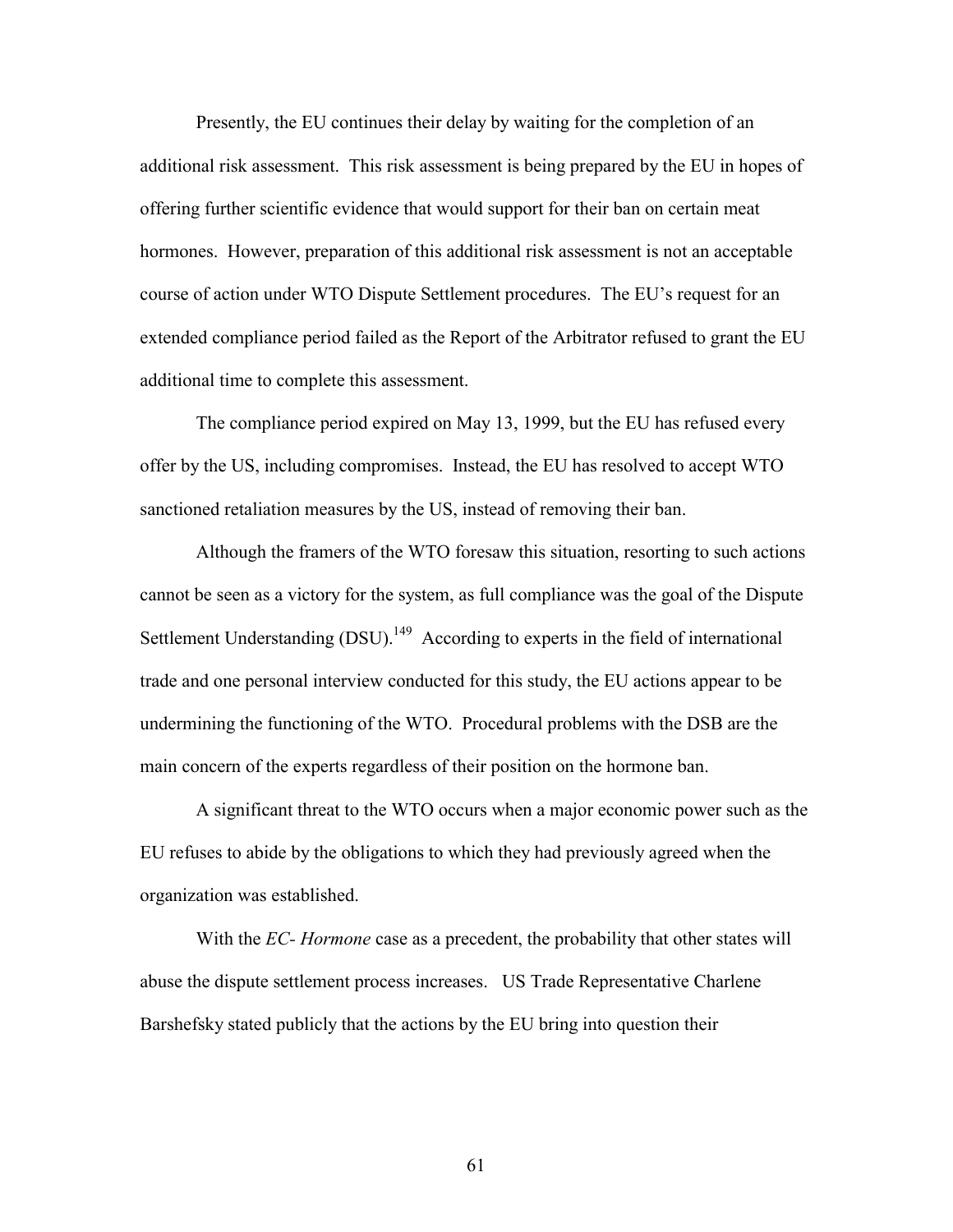commitment to a multilateral trading system. Yet the EU continues to fight for its right to restrict the hormone-tainted beef.

As a result of this research, cautious inference can be made concerning the present performance of the WTO dispute settlement process as it pertains to the Agreement on Sanitary and Phytosanitary measures (SPS Agreement). Responses from other nations similar to that of the EU may not be far behind. Without a credible system of rules in place to govern international trade, the world's trading environment will become much more complicated.

At stake in this situation are the principles of trade liberalism. Liberal trade theory is basically the argument for the removal of state instituted trade barriers and policies that inhibit the free functioning of the international market. The main goal of the WTO is to provide a forum for trade disputes guided by international law. Without an international framework to govern this process, some other form of international economic order will take its place.

The most likely options for nations in a system without respected trade rules are protectionism and bilateral negotiations. In such a system, trade disputes will most likely be resolved in favor of the most powerful economic state and fairness may be delegated to secondary importance. Tariffs and restrictive trade policies may also become more popular as states attempt to manipulate the system in various ways in hopes of gaining the greatest advantage. However, according to the several studies as well as the WTO, these types of manipulations often result in less of an advantage and lower generation of wealth. Even in cases where a powerful economic power has the ability to harm foreign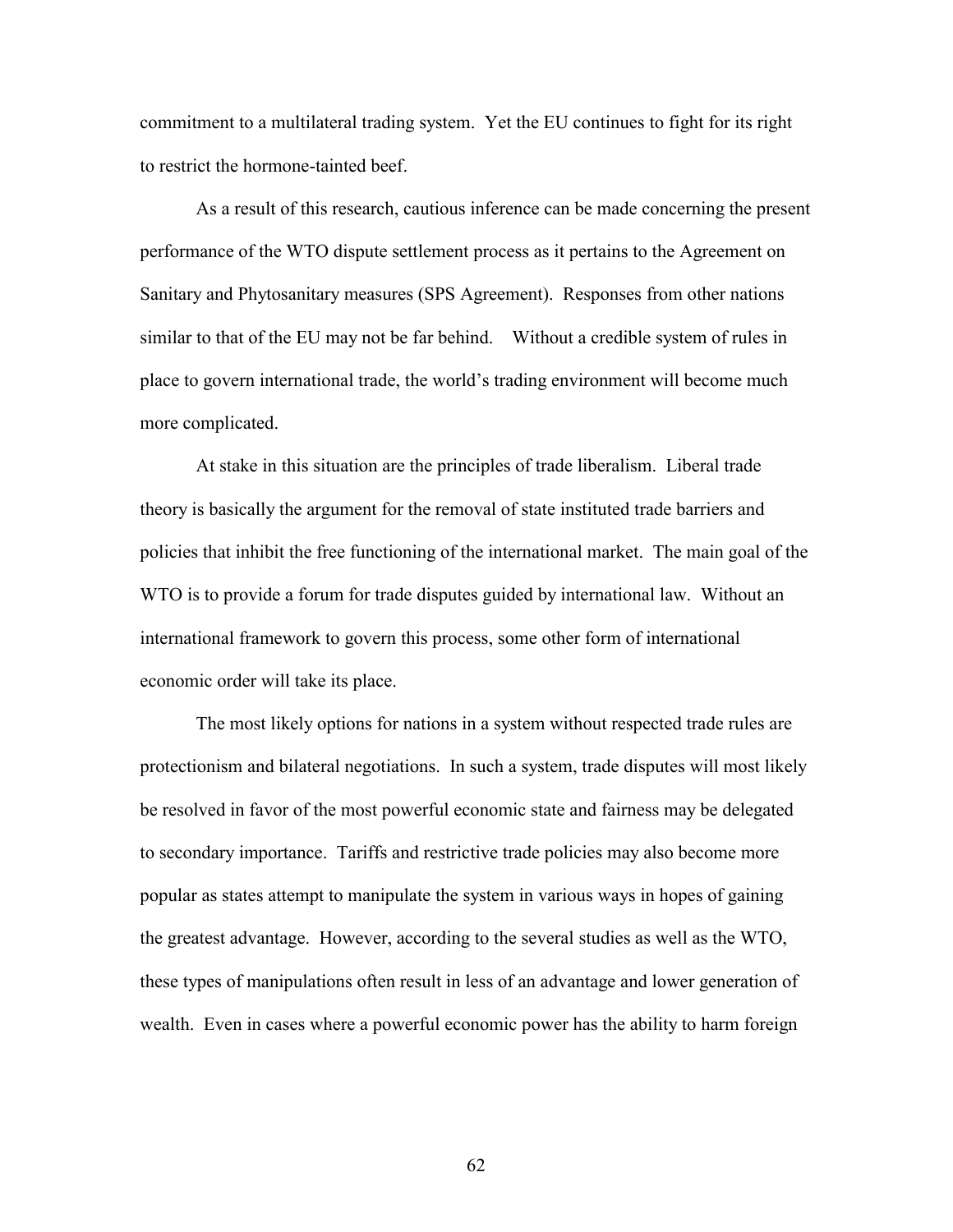production and protect domestic interests, the result is often lower profits for both nations<sup>150</sup>

Considering the short existence of the WTO, very little study has been completed on the effectiveness of this international organization and, in particular, its Dispute Settlement Body. Supporting or refuting evidence for this research, however, may be forthcoming. Concurrently, the EU and the United States have been involved in another trade dispute involving EU measures restricting the sale of US Bananas. From the preliminary reports, it appears that the EU has utilized similar tactics and continues to ignore the rulings as agreed under the GATT/WTO. Regardless of fault, the continued actions by the EU increasingly threaten the WTO and add to its already growing pressures. Along with WTO budget problems, translation difficulties, and personnel shortages, the *EU- Hormones* case will surely promote future research into the successful role of the WTO as a vital actor in the international economic order.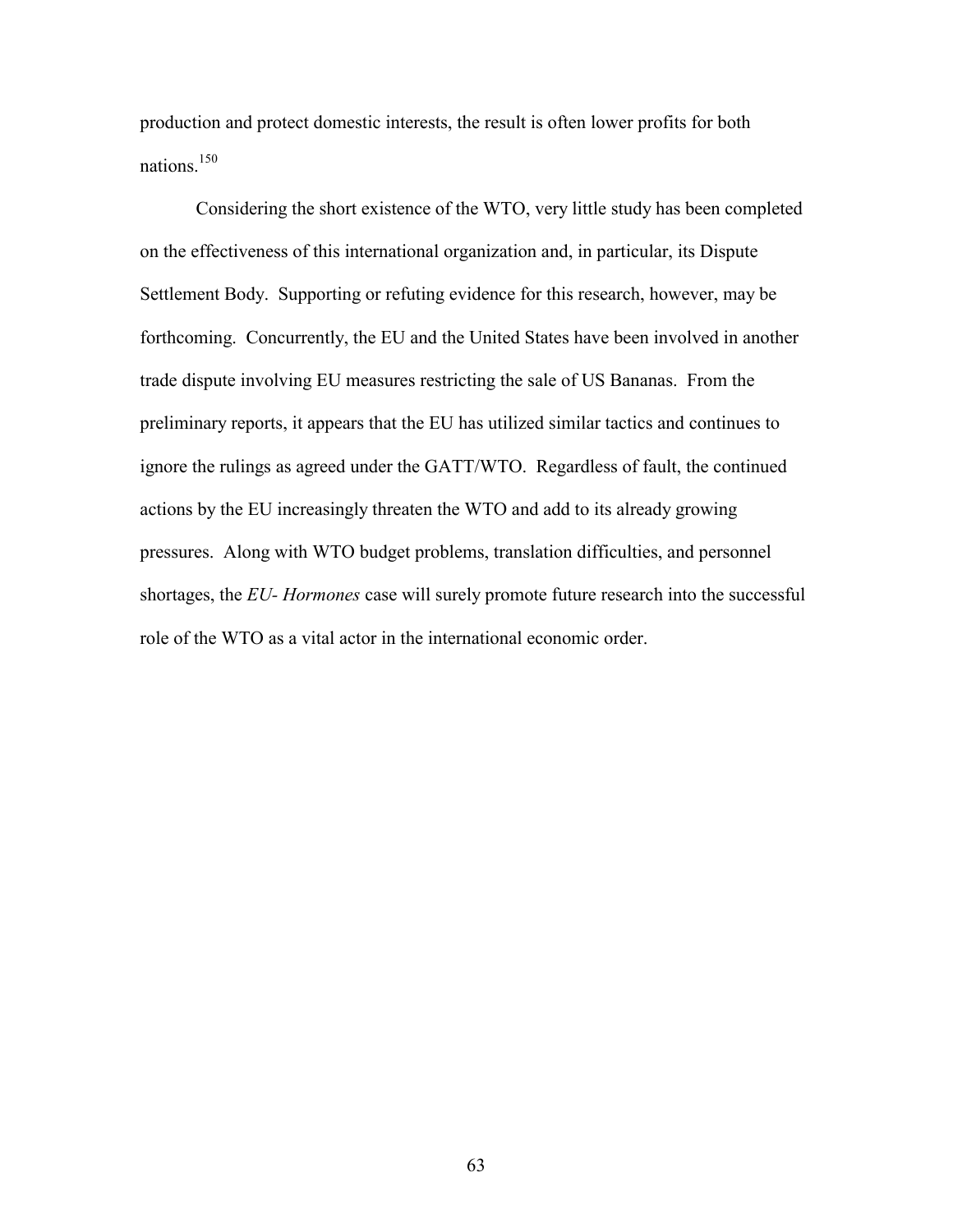#### **Bibliography**

- Atkins, David et al. A Three Year Review: Ed. Dr. Steve Suranovic. Washington, DC: George Washington U., Elliot School of International Affairs, 1998.
- De Melo, J. and D. Tarr. A General Equilibrium Analysis of US Foreign Trade Policy. Cambridge: MIT Press, 1992.
- Grossman, G.M. and H. Horn. *Infant Industry Protection Reconsidered: The Case of Informal Barriers to Entry*. Quarterly Journal of Economics v. 103, 1998: 767- 787.
- Hufbauer, G.C. and K.A. Elliot. Measuring the Costs of Protection in the United States. Washington D.C.: Institute for International Economics, 1994.
- http:/www.wto.org, "Welcome to the WTO," last updated February 1, 1999.
- http:/www.wto.org/wto/dispute/bullstin.htm. "Overview of Disputes," last updated February 13, 1998.
- http:/www.wto.org/wto/about/basics.htm, "Basics" last updated February 5, 1998.
- http:/www.wto.org/wto/about/basics.htm, "Roots: from Havana to Marrakesh," last updated January 14, 1998.
- http:/www.wto.org/wto/about/facts1.htm, "The Agreements" last updated February 5, 1998.

http:/www.wto.org/wto/about/facts4.htm, "Basics" last updated February 5, 1998.

- Horlick, Gary H. *"The Consultations Phase of the WTO Dispute Resolutions: A private Practitioner's View,* "The International Lawyer Fall 1998: 685.
- Hudec, Robert E. "*GATT/WTO Constraints on National Resolution: Requiem for an Aims and Effects' Test*" The International Lawyer Fall 1998: 619.
- Jackson, John J. The World Trade Organization: Constitution and Jurisprudence. London: Royal Institute of International Affairs, 1998.
- Jackson, John J. *Performance of the System IV: Implementation. Comments.* The International Lawyer Fall 1998: 792.

Lyons, James. Personal Interview conducted April 16, 1999.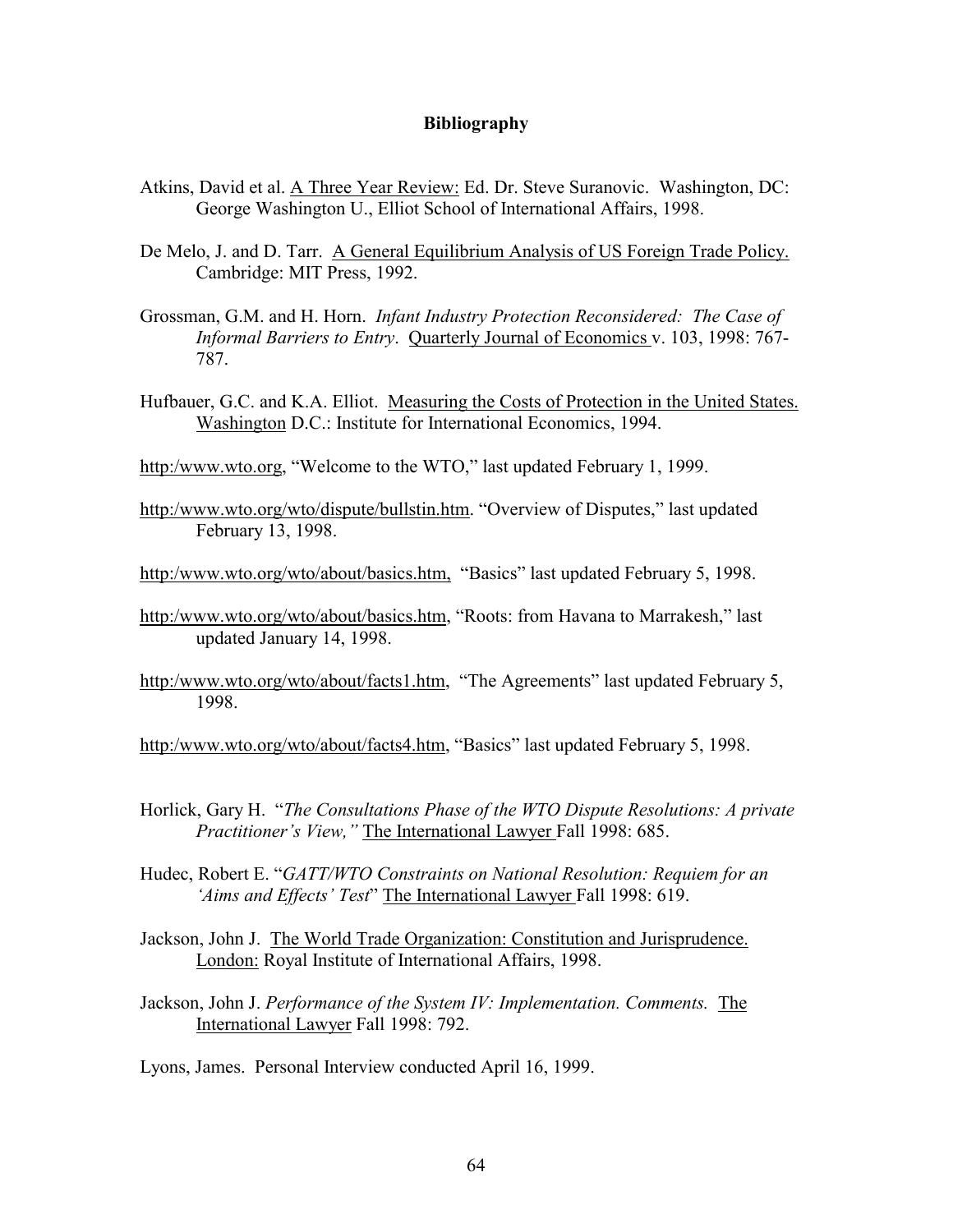- Maruyama, Warren H. "*A New Pillar of WTO: Sound Science*" The International Lawyer Fall 1998: 651.
- Office of the United States Trade Representative Press Release. July 12, 1999.
- Office of the United States Trade Representative Press Release. July 19, 1999.
- Office of the United States Trade Representative Press Release. May 14, 1999.
- Parlin, C. Christopher. "*WTO Dispute Settlement: Are Sufficient Resources Being Devoted to Enable the System to Function Effectively?*<sup>"</sup> The International Lawyer Fall 1998: 863.
- Patton, James J., ed. World Trade Organization Dispute Settlement Decision: Bernan's Annotated Reporter. Lanham, Maryland: Bernan Press, 1998.
- Permanent Delegation to the European Commission. *Status Report by the European Communities.*
- Petersman, Ernst-Ulrich. The GATT/WTO Dispute Settlement System: International Law, International Organizations, and Dispute Settlement. London: Kluwer Law International Ltd., 1997.
- Reif, Timothy M. and Majorie Florestal. *"Revenge of the Push-Me, Pull-You: The Implementation Process Under the WTO Dispute Settlement Understanding*," The International Lawyer. Fall 1998: 755.
- Steger, Debra P. *"Key Procedural Issues: Resources; Comments*." The International Lawyer. Fall 1998: 876.
- Stoler, Andrew L. "*Key Procedural Issues: Resources; Comments*." The International Lawyer Fall 1998: 879.
- Stewart, Terrence P. "The WTO Panel Process: An Evaluation of the First Three Years." The International Lawyer Fall 1998: 709.
- Wirth, David. Personal Interview conducted May 10, 1999.
- World Trade Organization. Annual Report 1997. Geneva: World Trade Organization. 1997.
- World Trade Organization. Annual Report 1998. Geneva: World Trade Organization. 1998.
- World Trade Organization. General Agreement on Tariffs and Trade. General Agreement on Tariffs and Trade (GATT Text). Geneva: World Trade Organization: 1947.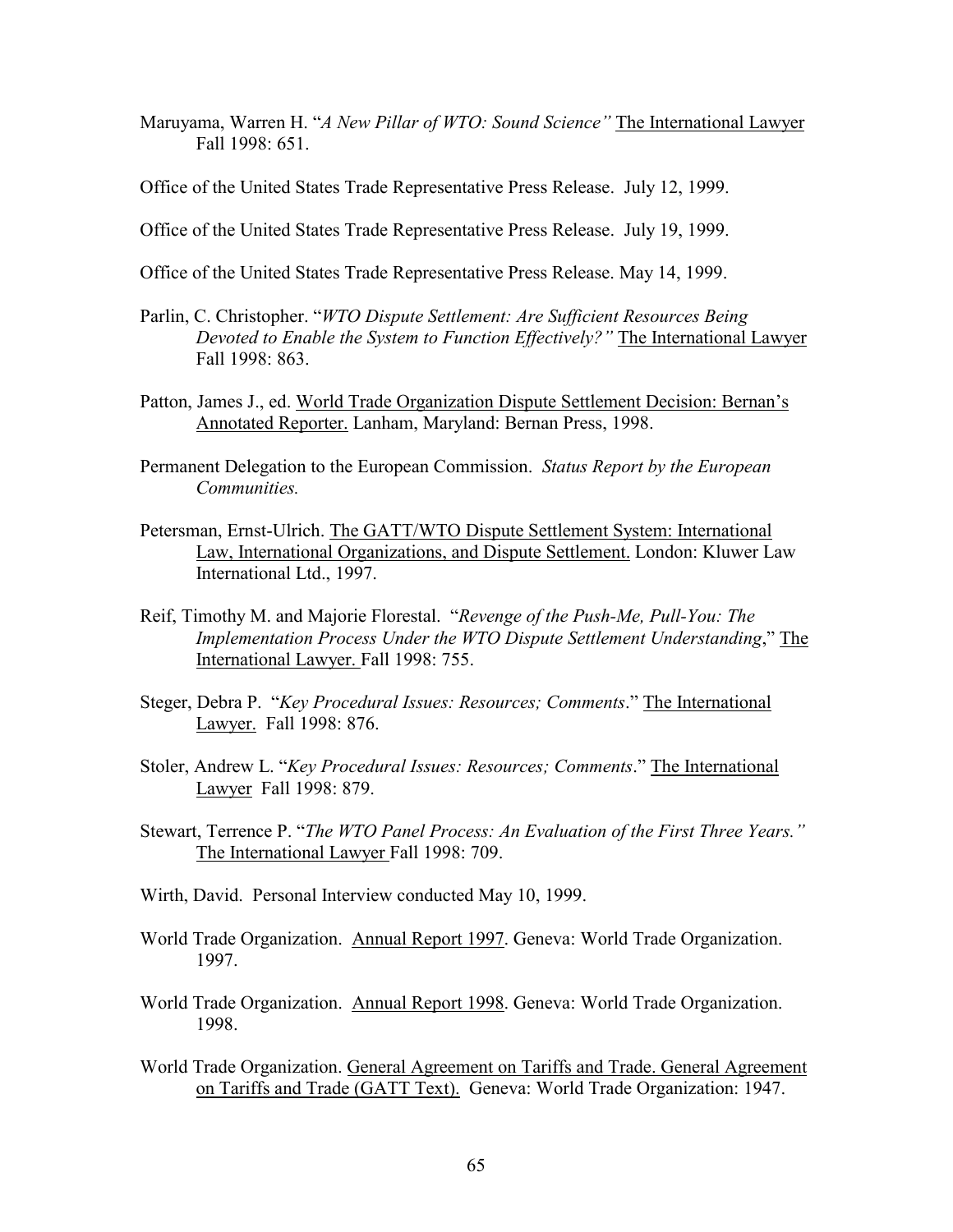- World Trade Organization. The Understanding on Dispute Settlement. Geneva: World Trade Organization: 1995.
- World Trade Organization. European Communities Measures Affecting Meat and Meat Products, Complaint by the United States. Geneva: World Trade Organization: 1997.
- Yin, Robert K. Applications in Case Study Research. London: Sage Publications, 1993.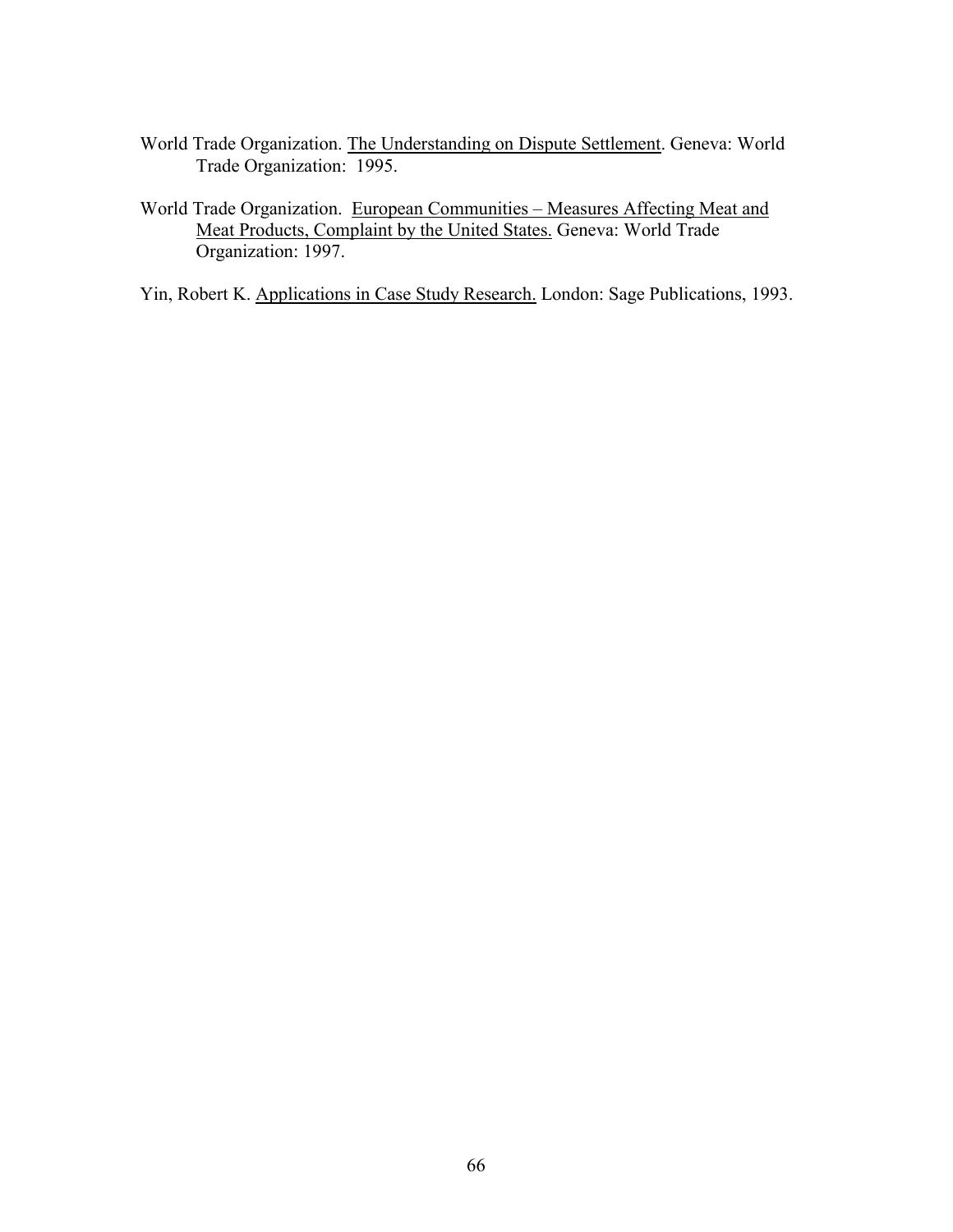# **Appendix I - List of Acronyms**

- DSB Dispute Settlement Body. The part of the World Trade Organization responsible for the resolution of international trade disputes.
- DSU Understanding on Rules and Procedures Governing the Settlement of Disputes. This is the set of Articles of the World Trade Organization explaining the procedural functioning of the Dispute Settlement Body.
- EC European Community. Economic unification of European states established in 1967 and continued until 1993.
- EU European Union. Economic Unification of European states established in 1993 and presently continuing.
- GATT General Agreement of Tariffs and Trade. Informal Organization based on a contract between 123 governments. The chief objective of GATT was to provide and secure a predictable trading environment and continue to open markets in order to promote worldwide economic growth. Contract rules and obligations were developed through a series of multilateral trade negotiations starting in 1948 and continuing until 1994.
- GATS General Agreement on Trade in Services.
- PPM Process and Production Method. Area of trade concerning products based on process and production methods which are not covered under GATT/WTO Agreements.
- SPS Agreement **Agreement on Sanitary and Phytosanitary Measures.** Agreement referring to procedures or requirements used by governments to protect human life, animal or plant life or health risks arising from the spread of pests and disease, or from additives or contaminates found in food, beverages, or feedstuffs.
- TBT Agreement Agreement on Technical Barriers Trade. Agreement that deals comprehensively with product standards, technical regulations and conformity assessment procedures. Attempt to distinguish which technical measures are designed to achieve legitimate goals and which are disguised trade barriers.
- TEG Technical Expert Group. Groups of experts formed to advise and inform the Dispute Settlement Panels and Appellate Bodies.
- WTO World Trade Organization. International Organization (successor to the GATT formed in 1995 as a result of the Uruguay Multilateral Trade Negotiations.
- ZNG Zero Nominal Growth. Economic Policy in which an organization operates on a fixed budget from year to year without even an increase that keeps pace with inflation.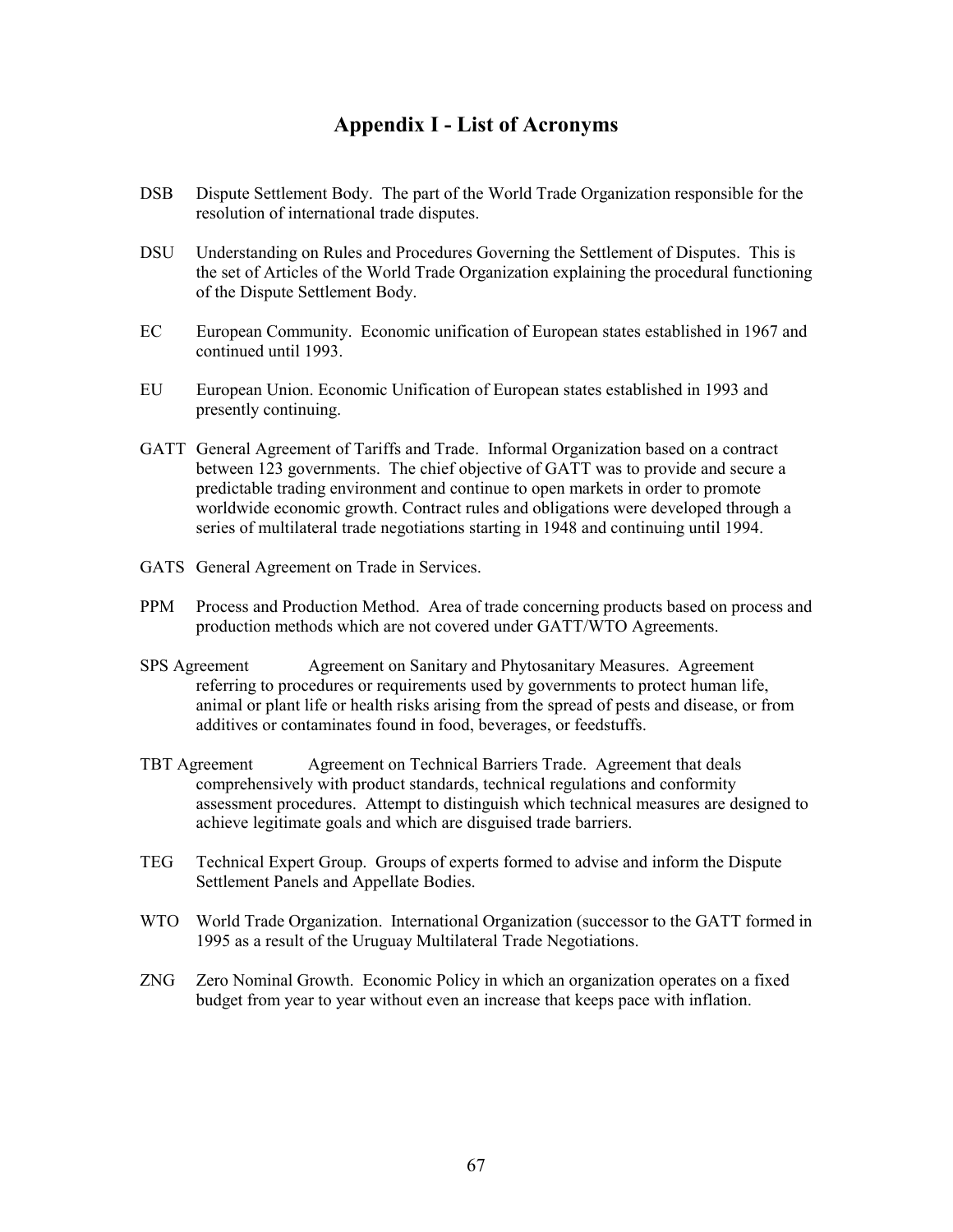# **Endnotes**

<sup>4</sup> The SPS Agreement is the Agreement on Sanitary and Phytosanitary Measures. This Agreement refers to procedures or requirements used by governments to protect human life, animal or plant life or health risks arising from the spread of pests and disease, or from additives or contaminates found in food, beverages, or

feedstuffs.

5 James Lyons Personal Interview. April 16, 1999.

6 Robert K. Yin Applications in Case Study Research. London: Sage Publications, 1993: 60.

 $7$  Yin 60

8 Steger, Debra P. *Key Procedural Issues: Resources; Comments*. The International  $\frac{\text{Lawyer}}{9 \text{ Erm}}$  Hall 1998: 876.

 Ernst-Ulrich Petersman, The GATT/WTO Dispute Settlement System: International Law, International

Organizations, and Dispute Settlement. (London: Kluwer Law International Ltd., 1997) 936.

 $10$  Yin 69.

 $11$  Yin 69.

<sup>12</sup> Hufbauer, G.C. and K.A. Elliot. Measuring the Costs of Protection in the United States. Washington D.C.: Institute for International Economics, 1994. And de Melo, J and D. Tarr. A General Equilibrium Analysis of US Foreign Trade Policy, Cambridge: MIT Press, 1992.

13 World Trade Organization Annual Report, 1998, 41

14 Grossman, G.M. and H. Horn. *Infant Industry Protection Reconsidered: The Case of Informal Barriers to Entry.* Quarterly Journal of Economics 103. 1998:767-787.

 $15$  WTO Annual Report 1998, 42.

<sup>16</sup> WTO Annual Report 1998, 42.

<sup>17</sup> WTO Annual Report 1998, 42.

18 WTO Annual Report 1998, 42

 $19$  Failure to meet the required time period authorizes the winning party to use retaliation measures. These are usually trade tariffs on like products equal to the monetary damage of the inconsistent trade measure. The use of retaliation measures is discussed in more detail in Chapter III.

 $20$  Atkins, David Atkins et al.  $\overline{A}$  Three-Year Review: Ed. Dr. Steve Suranovic.

 1 This dispute case will hereafter be referred to as *EC-Hormones.*

<sup>&</sup>lt;sup>2</sup> David Wirth Personal Interview. May 10, 1999.

 $3$  According to the WTO Panel Report on the EC-Hormones case paragraph II.12, the Codex Alimentarius Commission is a joint advisory body (FAO and WHO) established to ensure the health safety of consumers and to ensure fair practices in food trade through the creation and establishment of food standards. The Codex Alimentarius or "the Codex" for short is thus a collection of internationally adopted food standards presented in a uniform manner.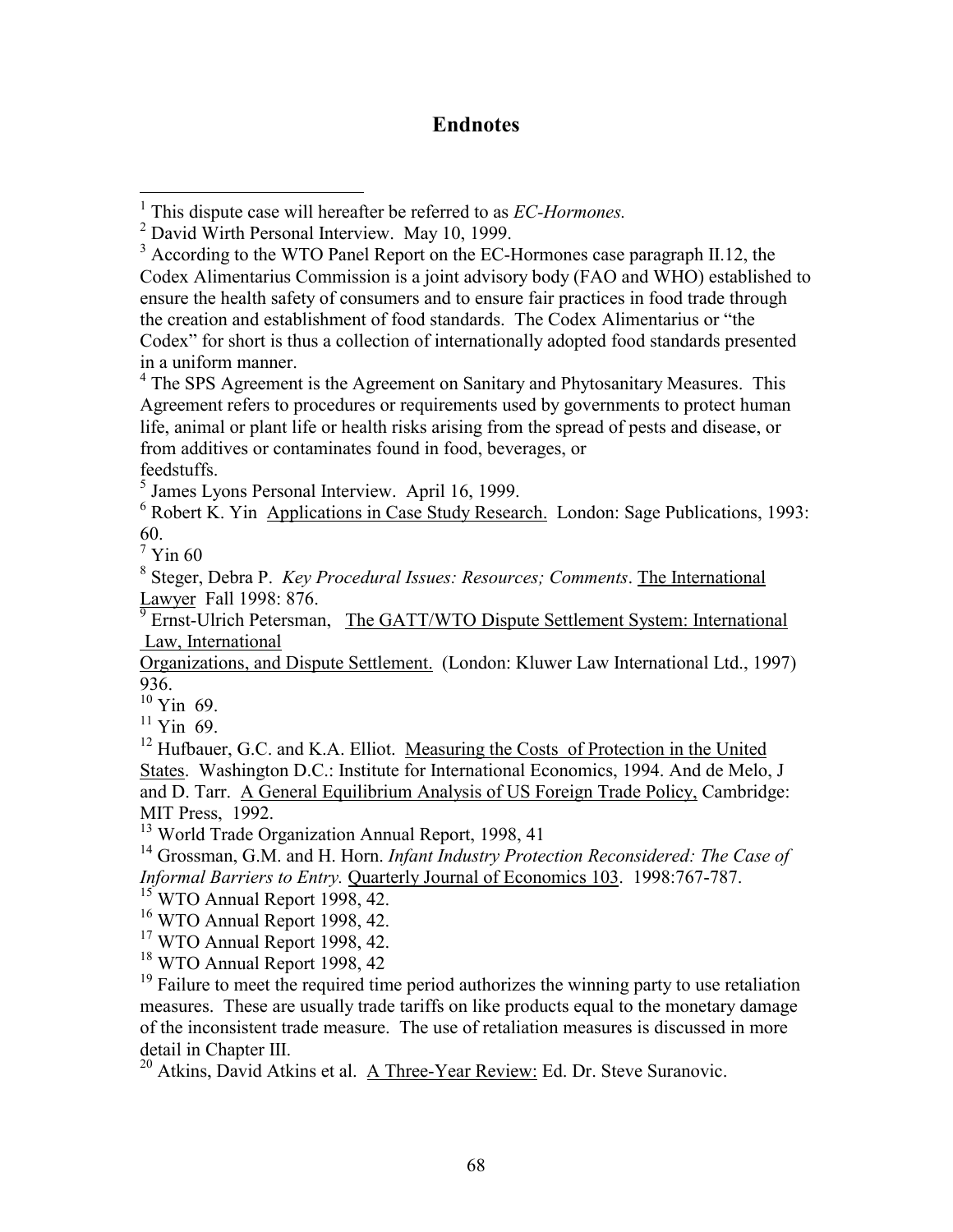(Washington, DC: George Washington U., Elliot School of International Affairs, 1998): 1.

 $^{21}$  Atkins et al 1.

 $\overline{a}$ 

 $22$  Atkins et al 1.

 $23$  Atkins et al 2.

 $24$  Atkins et al 2.

<sup>25</sup> http://www.wto.org/wto/about/basics.htm, "Roots: from Havana to Marrakesh," last updated January 14, 1998.

 $^{26}$  http://www.wto.org/wto/about/facts1.htm, "The Agreements" last updated February 5, 1998.

 $27$  Atkins et al 4.

 $^{28}$  http://www.wto.org/wto/about/facts4.htm , "Basics" last updated February 5, 1998.

 $29$  Atkins et al 5.

 $30$  http://www.wto.org/wto/about/basics.htm, , "Basics" last updated February 5, 1998.

 $31$  Atkins et al 5.

32 WTO Annual Report 1998 41.

33 J. de Melo and D Tarr, *A General Equilibrium Analysis of US Foreign Trade Policy.* Cited in WTO Annual Report 1998.

34 WTO 42.

35 WTO 42.

36 Baldwin and Kruger cited in WTO Annual Report 1998.

<sup>36</sup> Baldwin and Kruger cited in WTO Annual Report 1998.

37 WTO 42.

38 DSU, Article 23 para. 1

 $\frac{39}{39}$  "About the WTO: Settling Disputes," http://www.wto.org/wto/dispute/ bulletin.htm.

<sup>40</sup> "About the WTO: Settling Disputes," http://www.wto.org/wto/dispute/bulletin.htm.

<sup>41</sup> "About the WTO: Settling Disputes," http://www.wto.org/wto/dispute/ bulletin.htm.

<sup>42</sup> "About the WTO: Settling Disputes," http://www.wto.org/wto/dispute/ bulletin.htm.

<sup>43</sup> "About the WTO: Settling Disputes," http://www.wto.org/wto/dispute/ bulletin.htm.

<sup>44</sup> "About the WTO: Settling Disputes," http://www.wto.org/wto/dispute/ bulletin.htm. 45 DSU, Article 17 paras. 1-3.

46 <sup>46</sup> <sup>46</sup> About the WTO: Settling Disputes," http://www.wto.org/wto/dispute/ bulletin.htm. 47 DSU, Article 17 para. 14.

48 Jackson, John. *Performance of the System IV: Implementation. Comments.* The International Lawyer Fall 1998: 792.

49 "About the WTO: Settling Disputes," http://www.wto.org/wto/dispute/ bulletin.htm Last updated February 13, 1998.

<sup>50</sup> The European Communities established in July of 1967 formally changed to the name European Union on November 1, 1993 during the process of the EC- Hormones dispute case. The EU continued to negotiate this case without interruption and unless otherwise explained, the term EU will be used with the exception of the title of the dispute settlement case, EC-Hormones.

51 Bernanís Annotated Reporter. *WTO Dispute Settlement Decisions: European Communities – Measures Concerning Meat and Meat Products (Hormones) Report of the Appellate Body.* (1998): 285.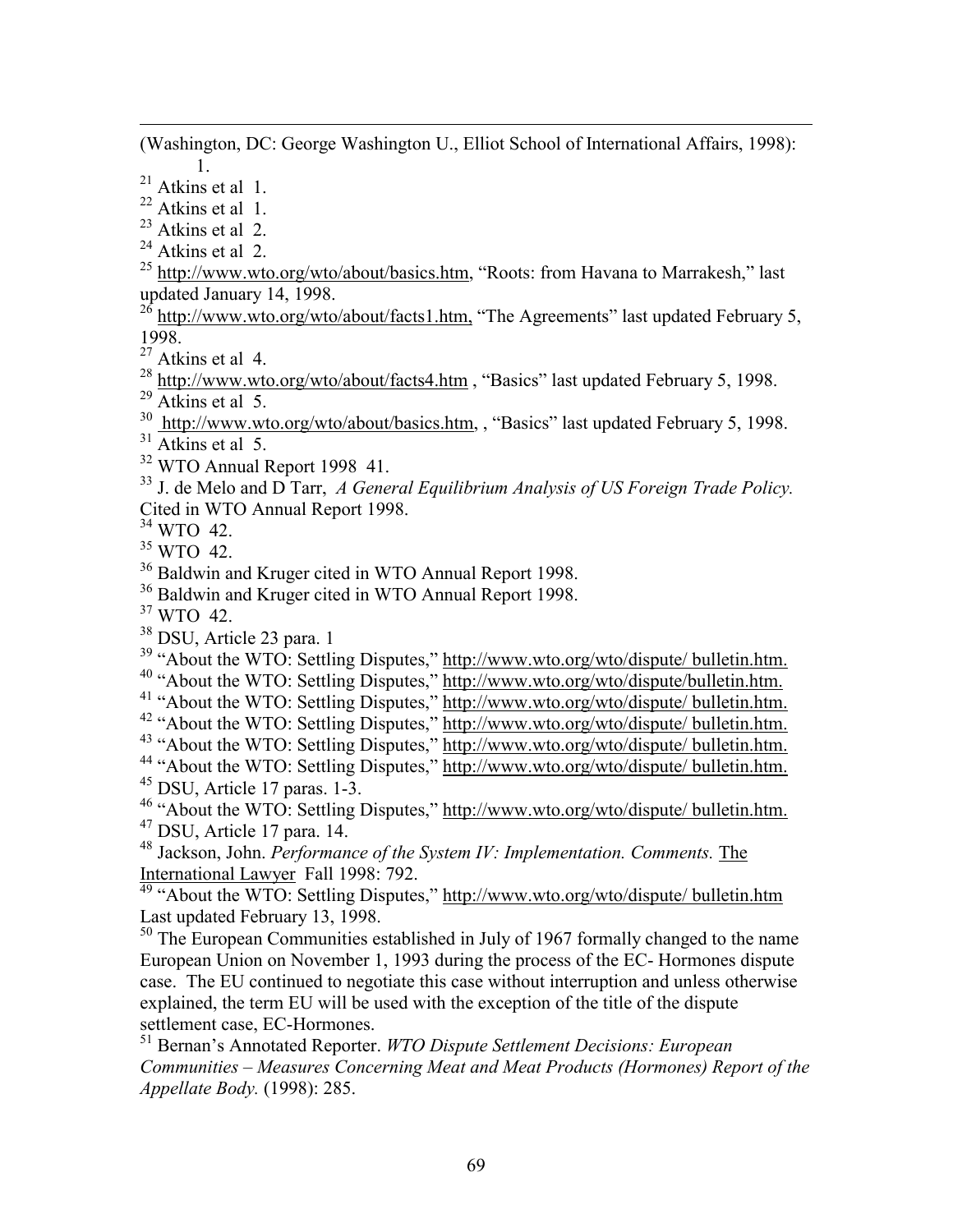<sup>52</sup> Under the Tokyo Round Agreement on Technical Barriers to Trade (TBT Agreement), the use of process and production methods (PPM) were only restricted if they were used to circumvent the TBT Agreement.

 $53$  US Panel Report para. 2.35.

<sup>54</sup> Under the former GATT Dispute Resolution Body, the establishment of a Panel had to be approved by a consensus vote of the contracting members. Thus, any one country could block the establishment of a Panel. Under the WTO Dispute Resolution Understanding, a country can block the establishment of a Panel once, but when the DSB meets a second time, the appointment cannot be blocked (unless there is a consensus not to form the Panel).

<sup>55</sup> "About the WTO: Settling Disputes," http://www.wto.org/wto/dispute/ bulletin.htm. <sup>56</sup> World Trade Organization. EC Measure Concerning Meat and Meat Products (Hormones) Complaint by the United States. Complaint by the United States

<sup>58</sup> US Panel Report para. 1.9.

<sup>59</sup> World Trade Organization. Understanding on Rules and Procedures Governing the Settlement of Disputes. Para. 15.2.

- $60$  Bernan's 285.
- $<sup>61</sup>$  US Panel Report, paras 1.4 and 3.1.</sup>

 $62$  General Agreement on Tariff and Trade(GATT Text), Article III. Para.1.2.

- <sup>63</sup> US Panel Report, para 3.3.
- <sup>64</sup> GATT Text, Article XX. para. b.
- <sup>65</sup> US Panel Report, para 3.3.
- <sup>66</sup> US Panel Report, para 3.3.
- <sup>67</sup> US Panel Report, para 3.4.
- <sup>68</sup> US Panel Report, para 3.4.
- <sup>69</sup> US Panel Report, para 3.6.
- <sup>70</sup> US Panel Report, para 3.6.

 $71$  The SPS Agreement applied to sanitary measures or in other words food safety and animal and plant health regulations while the TBT Agreement applies to technical negotiations and standards, as well as testing and certification procedures. No trade measure falling under either Agreement should create unnecessary obstacles to trade.  $^{72}$  For third party submissions see US Panel Report, Section V.

- <sup>73</sup> US Panel Report, para V.13.
- <sup>74</sup> US Panel Report, para V.25.
- <sup>75</sup> US Panel Report, para V.19.
- <sup>76</sup> US Panel Report, para VI.1.

 $^{77}$  The legal basis for the establishment of such "advisory technical expert groups can be found in Article 13.2 of the Understanding on Rules and Procedures Governing the Settlement of Disputes (DSU) and the rules relevant to the establishment and procedures of such a group can be found in Appendix 4 of the DSU.

<sup>78</sup> The detailed responses of these experts can be found in the *EC-Hormones* Report of the Panel, section VI.

WT/DS26/R/USA "the US Panel Report" 18 Aug. 1997: para. 1.2.

<sup>&</sup>lt;sup>57</sup> US Panel Report, para. 1.8.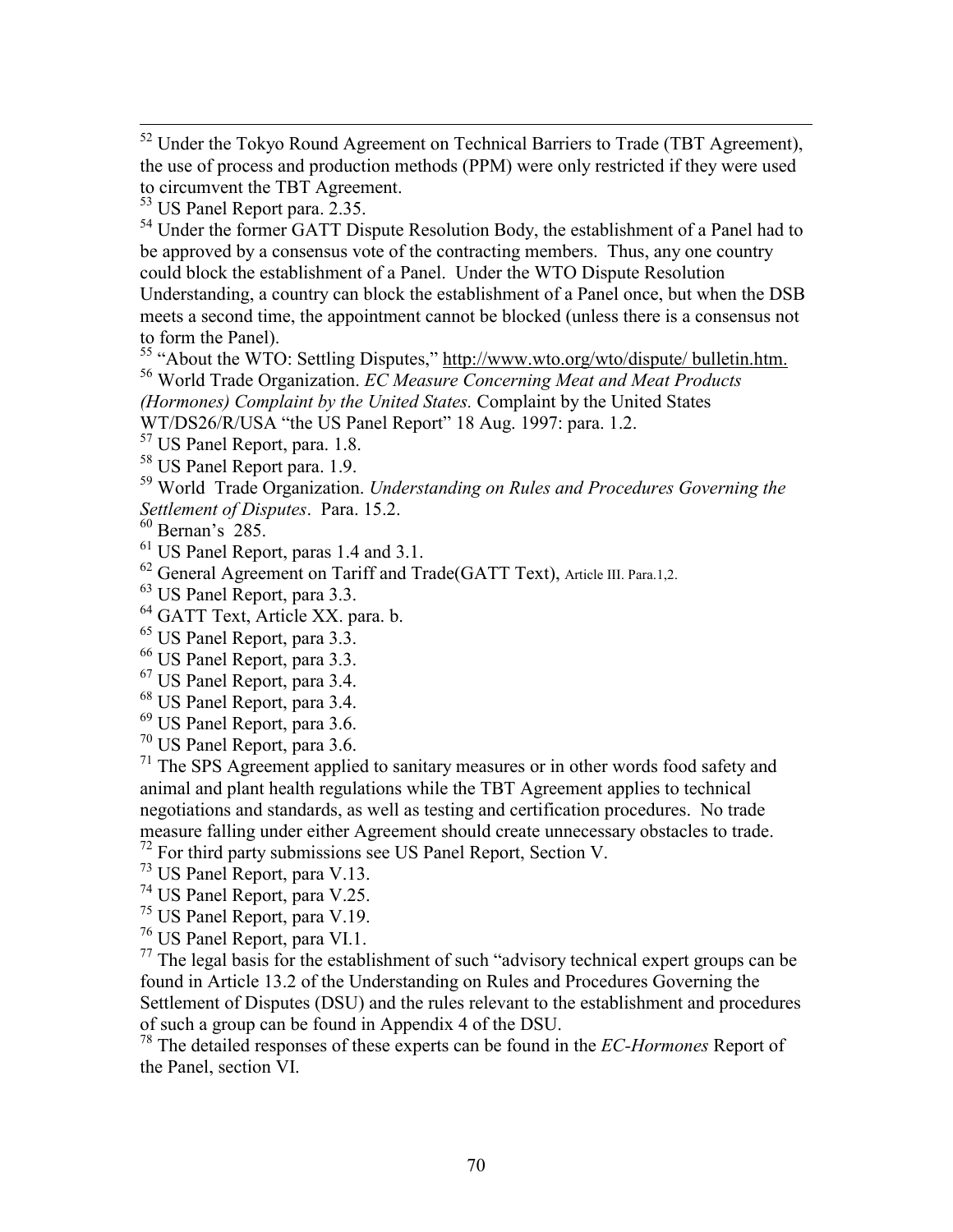$79$  Canada requested a Panel be established as well, and the DSB decided to have the Panel composed of the same members and conduct the procedures parallel with the US-EU Panel.

 $80$  Bernan's, 275

 $81$  Bernan's 287.

82 WTO Appellate Body Report, para. 96.

<sup>83</sup> Report of the Panel, para. 8.56.

 $84$  Bernan's, 285.

 $85$  Bernan's 296.

<sup>86</sup> Bernan's 297.

87 Appellate Body Report, para. 22.

<sup>88</sup> Bernan's, 296.

89 Appellate Body Report, para.253.

90 See *WTO Backs U.S. in Hormone Treated Beef,* AAP Newsfeed, Jan. 17, 1998 cited in *Revenge of the Push-Me, Pull You: The Implementation Process Under the WTO Dispute Settlement Process* by Timothy M. Reif and Marjorie Florestal.

<sup>91</sup> See *EC Welcomes WTO Decision to Allow Ban on Hormones*, Chemical Bus. Newsbase, Feb. 10, 1998 cited in *Revenge of the Push-Me, Pull You: The Implementation Process Under the WTO Dispute Settlement Process* by Timothy M. Reif and Marjorie Florestal.

92 World Trade Organization. *EC Measure Concerning Meat and Meat Products (Hormones) Complaint by the United States WT/DS26/AB/R. "Appellate Body Report"* 16 Jan. 1998: para. 255.

 $93$  Bernan's  $276$ .

<sup>94</sup> Timothy M. Reif. and Majorie Florestal. "*Revenge of the Push-me, Pull-You: The Implementation Process under the WTO Dispute Settlement Understanding,*" The International Lawyer Fall 1998: 800.

<sup>95</sup> United States Trade Representative Press Release. July 12, 1999.

<sup>96</sup> United States Trade Representative Press Release. July 19, 1999.

<sup>97</sup> Jackson, John. "Performance of the System IV: Implementation: Comments," The International Lawyer Fall 1998: 792.

<sup>98</sup> United States Trade Representative Press Release. May 14, 1999.

<sup>99</sup> The GATT Dispute Resolution Body was designed with goals similar to those of the WTO DSB. However, the rules of its procedural functioning limited its ability to elicit compliance from its members. The WTO DSB was created to overcome these limitations.

<sup>100</sup> Bello, Judith Hippler. In "*Revenge of the Push-me, Pull-You*: *The Implementation Process under the WTO Dispute Settlement Understanding,* "The International Lawyer Fall 1998: 762.

<sup>101</sup> Timothy M. Reif. and Majorie Florestal. "*Revenge of the Push-me, Pull-You: The Implementation Process under the WTO Dispute Settlement Understanding,*" The International Lawyer Fall 1998: 756.

102 Julio Lacarte-Muró (WTO Arbitrator), *EC Measure Concerning Meat and Meat Products (Hormones) Arbitration under Article 21.3(c) of the Understanding on Rules and Procedures Governing the Settlement of Disputes.* IV.41.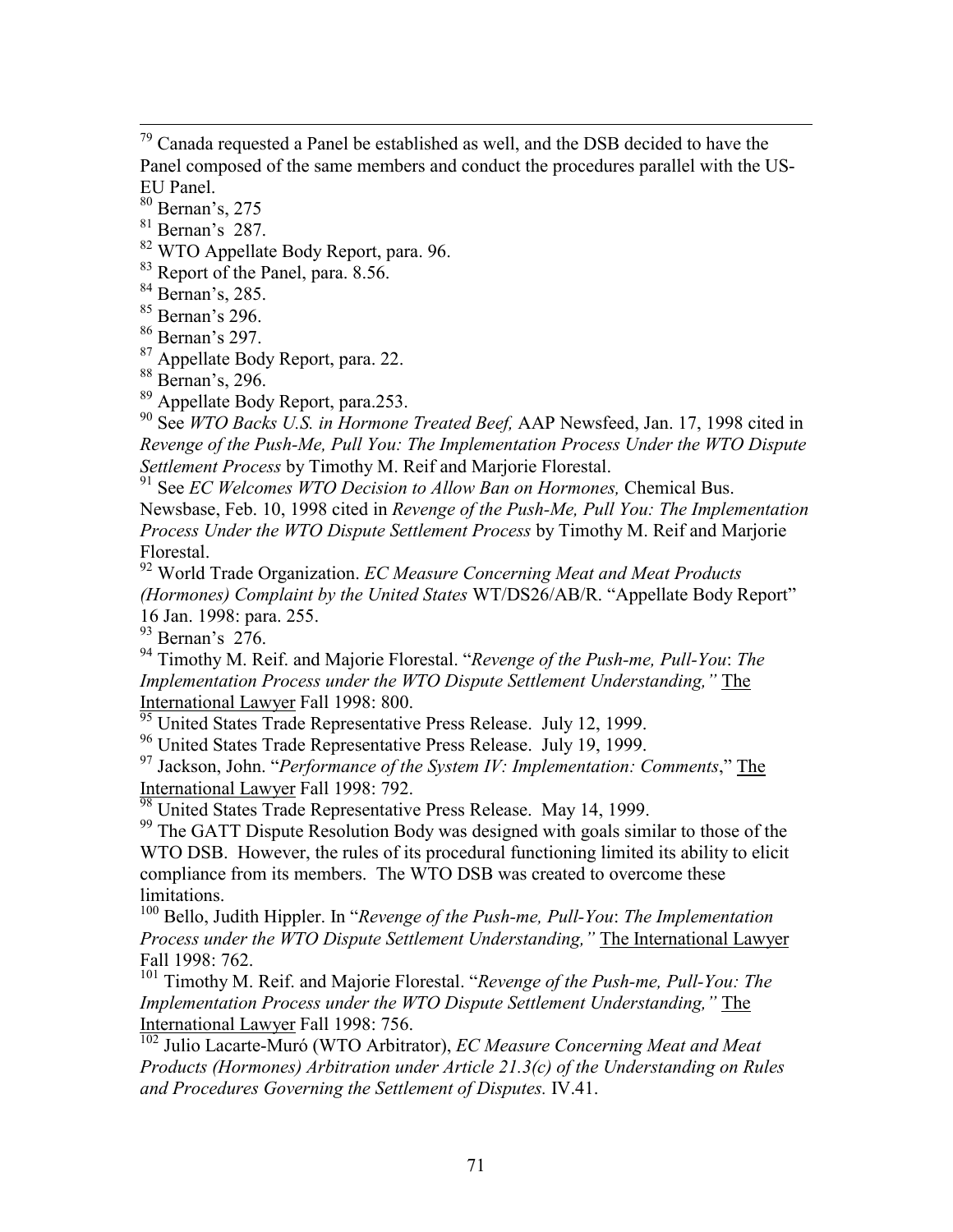103 Permanent Delegation to the European Commission. *Status Report by the European Communities.*

104 Steger 874.

 $105$  C. Christopher Parlin is also Adjunct Professor at the Georgetown University School of Law and during the Uruguay Round negotiations, Mr. Parlin represented the United States in negotiating the Dispute Settlement Understanding.

<sup>106</sup> Parlin, C. Christopher. "*WTO Dispute Settlement: Are Sufficient Resources Being Devoted to Enable the System to Function Effectively,* "The International Lawyer. Fall 1998: 864.

107 Parlin, 864-65.

<sup>108</sup> Parlin, 864-65.

109 Parlin 865.

110 Parlin 866.

<sup>111</sup> Andrew l. Stoler is the Deputy Chief of Mission in the United States Mission to the World Trade Organization. He represents the United States on the WTO Committee on Budget, Finance and Administration.

<sup>112</sup> Parlin quoted in Steger 873.

113 Steger 874.

<sup>114</sup> Stoler, Andrew L. "*Key Procedural Issues: Resources; Comments*," The International Lawyer Fall 1998: 879.

<sup>115</sup> Stoler 880.

<sup>116</sup> Steger 880.

 $117$  DSU, Art. 12 para. 8.

<sup>118</sup> US Panel Report para 1.10.

119 Steger 875.

 $120$  Steger 875.

<sup>121</sup> Kingerly, John. *"Future Challenges: The Proposed Accession of China, Russia, and Others; Presentation Summary and Comments,*<sup>"</sup> The International Lawyer. Fall 1998: 884.

<sup>122</sup> Stoler 878.

123 Stoler 878.

<sup>124</sup>James Lyons Personal Interview. April 16, 1999.

<sup>125</sup> Schumacher, Jr., August. Statements to US Senate panel on US Agricultural Trade with EU, China. March 15, 1999.

<sup>126</sup>James Lyons Personal Interview. April 16, 1999.

<sup>127</sup> Permanent Delegation of the European Commission. Status Report by the European Communities to the Chairman of the Dispute Settlement Body. March 8, 1999.

<sup>128</sup> James Lyons Personal Interview. April 16, 1999.

129 USTR Press Release, *United States to Request Authorization to Retaliate in the Amount of \$202 Million.* May 14, 1999.

 $130$  European Communities – Measures Concerning Meat and Meat Products (Hormones) Original Complaint by the United States. Recourse to Arbitration by the European Communities Under Article 22.6 of the DSU Decision by the Arbitrators. July 12, 1999. 1.

<sup>131</sup> James Lyons Personal Interview. April 16, 1999.